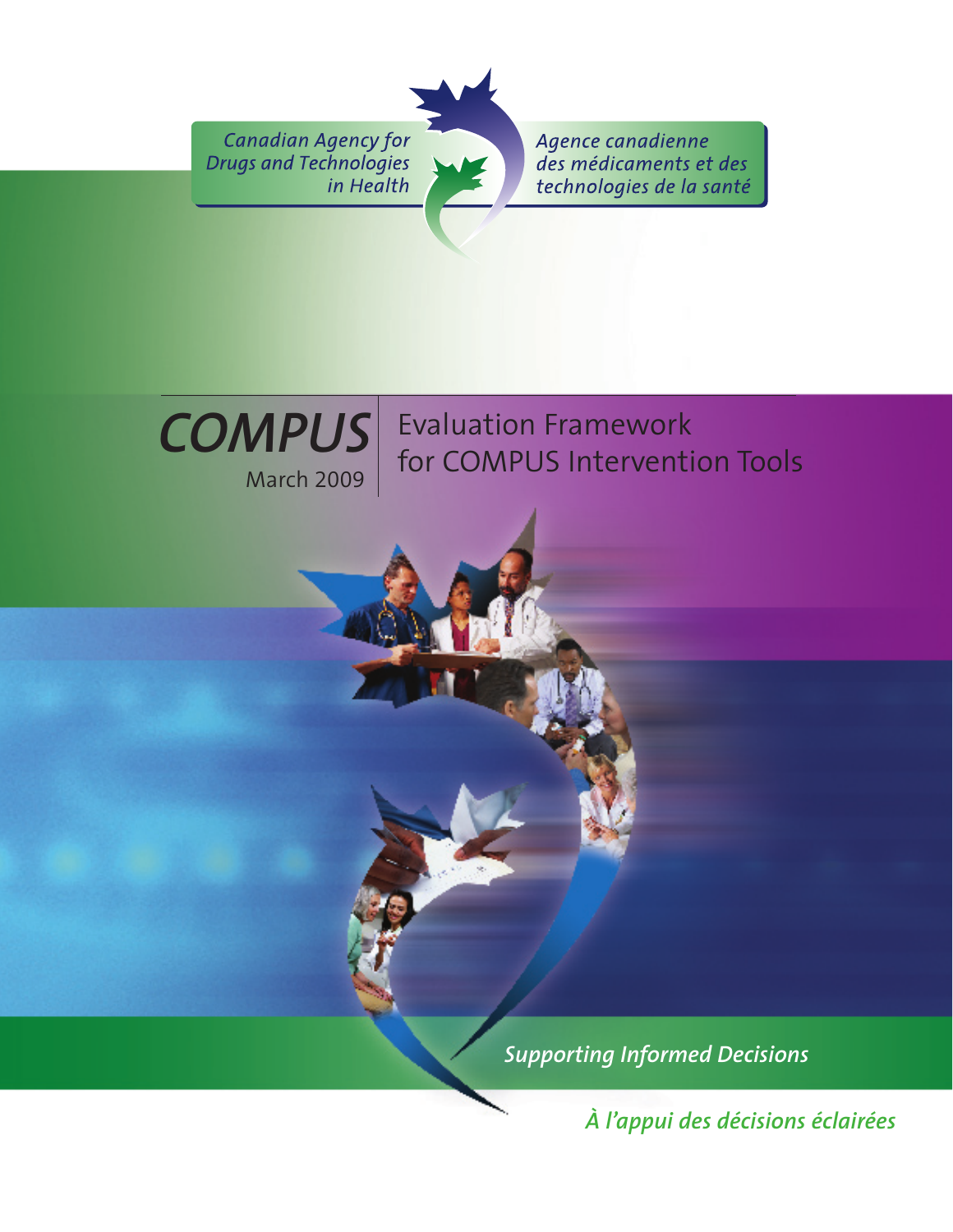The information in this document is not a substitute for clinical judgement in the care of a particular patient. CADTH is not liable for any damages arising from the use or misuse of any information contained in or implied by the information in this document.

The statements, conclusions and views expressed herein do not necessarily represent the view of Health Canada or any provincial or territorial government.

Made possible through funding from Health Canada.

Copyright © 2009 CADTH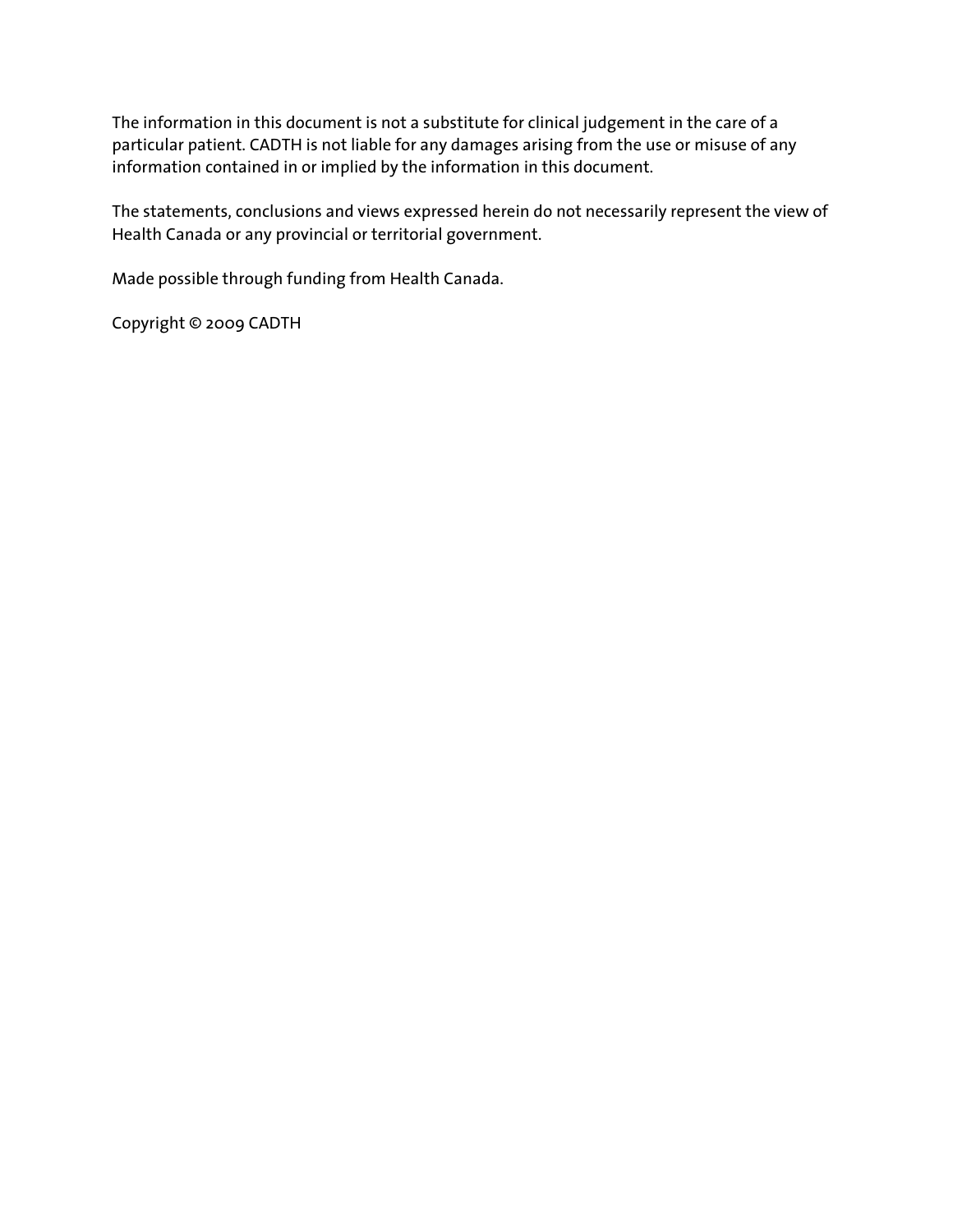Canadian Optimal Medication Prescribing and Utilization Service

# Evaluation Framework for COMPUS Intervention Tools

Malcolm Maclure<sup>1</sup> Alan Cassels<sup>1</sup> Richard Morrow

March 2009

1 DPF Research Group, Victoria, BC

 $\overline{a}$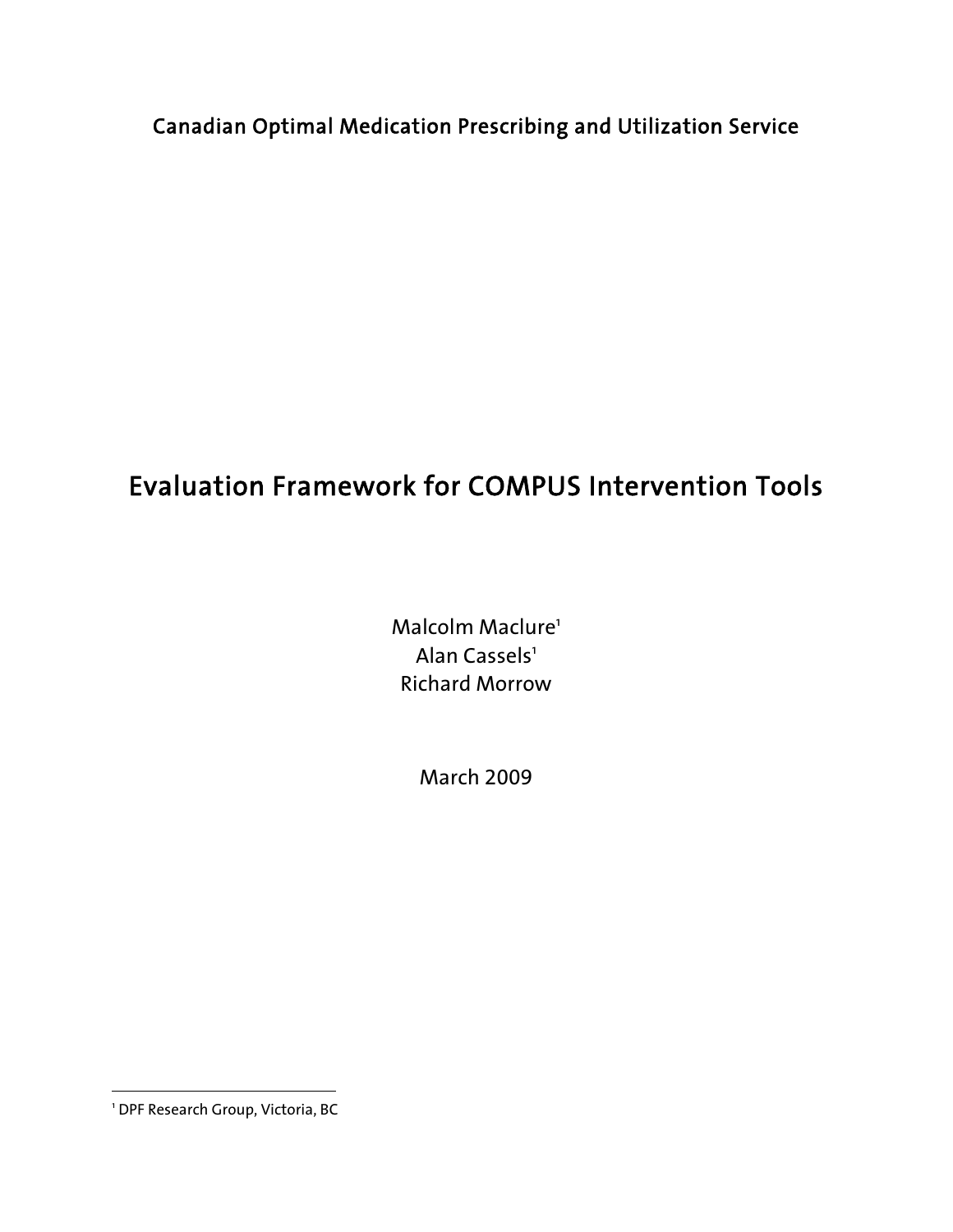## TABLE OF CONTENTS

| 1              |                                                                                      |  |
|----------------|--------------------------------------------------------------------------------------|--|
| $\overline{2}$ |                                                                                      |  |
| 3              |                                                                                      |  |
| $\overline{4}$ |                                                                                      |  |
|                |                                                                                      |  |
|                | 4.2 Quantitative Evaluation: Strategies for Impact Evaluation Using Administrative   |  |
| 5              |                                                                                      |  |
|                | 5.1                                                                                  |  |
|                | Formative Evaluation: Choice of Dissemination Channels, Methods, and Tools 13<br>5.2 |  |
| 6              | POST-INTERVENTION: EVALUATION OPTIONS AND RECOMMENDATIONS FOR                        |  |
|                | 6.1                                                                                  |  |
|                | 6.2                                                                                  |  |
|                | 6.3                                                                                  |  |
| $\overline{7}$ | POST "POST-INTERVENTION": FEEDING RESULTS OF EVALUATIONS INTO THE NEXT               |  |
|                |                                                                                      |  |
|                |                                                                                      |  |
|                |                                                                                      |  |
|                | APPENDIX III: EVALUATION FRAMEWORK CASE STUDY: COMPUS PROTON PUMP                    |  |
| 8              |                                                                                      |  |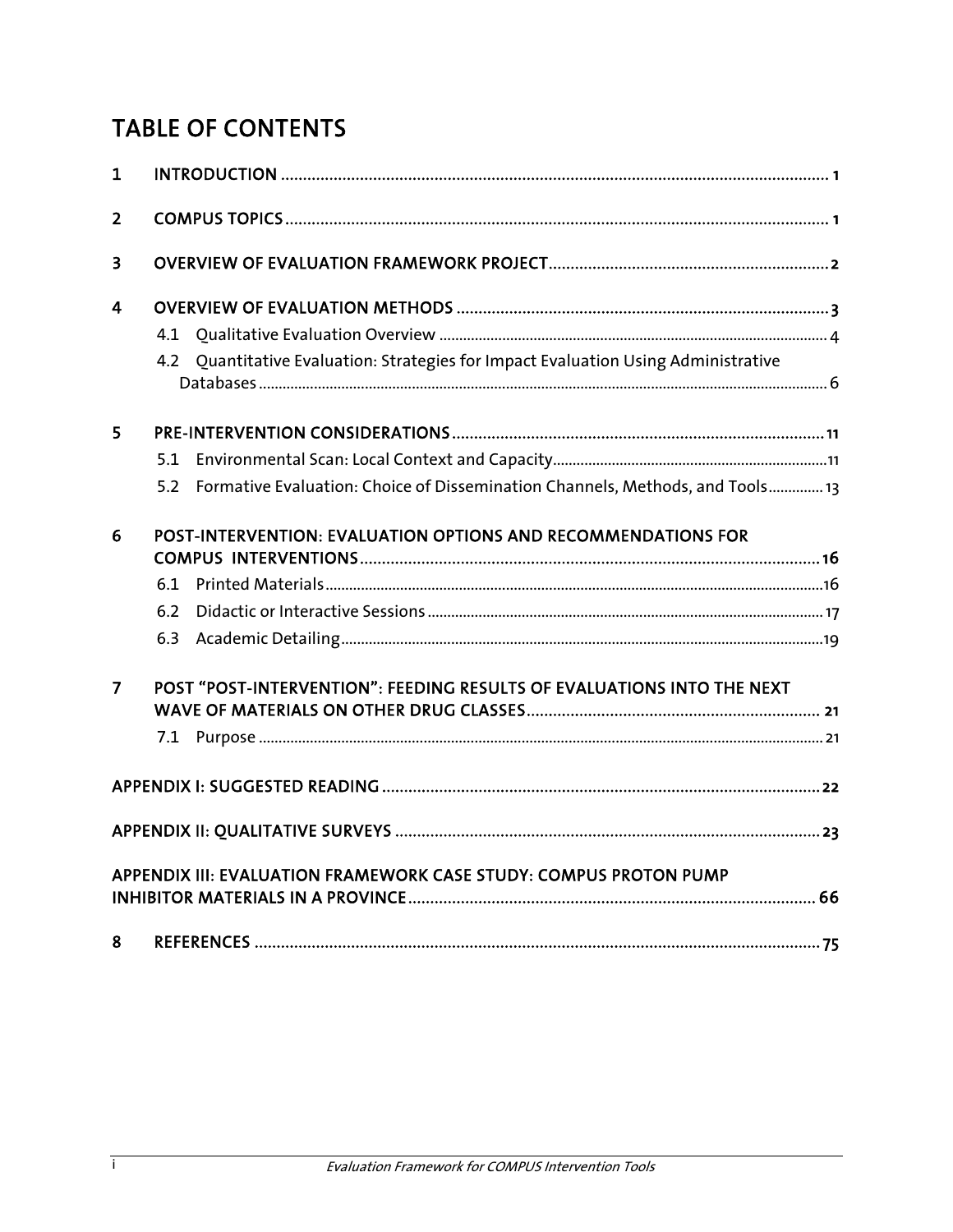## ABBREVIATIONS

| <b>CAC</b>    | <b>COMPUS Advisory Committee</b>                              |
|---------------|---------------------------------------------------------------|
| <b>CCAF</b>   | <b>Canadian Comprehensive Auditing Foundation</b>             |
| <b>CERC</b>   | <b>COMPUS Expert Review Committee</b>                         |
| <b>COMPUS</b> | Canadian Optimal Medication Prescribing & Utilization Service |
| <b>GERD</b>   | gastroesophageal reflux disease                               |
| GI            | gastrointestinal                                              |
| PPI           | proton pump inhibitor                                         |
| <b>NSAID</b>  | non-steroidal anti-inflammatory drug                          |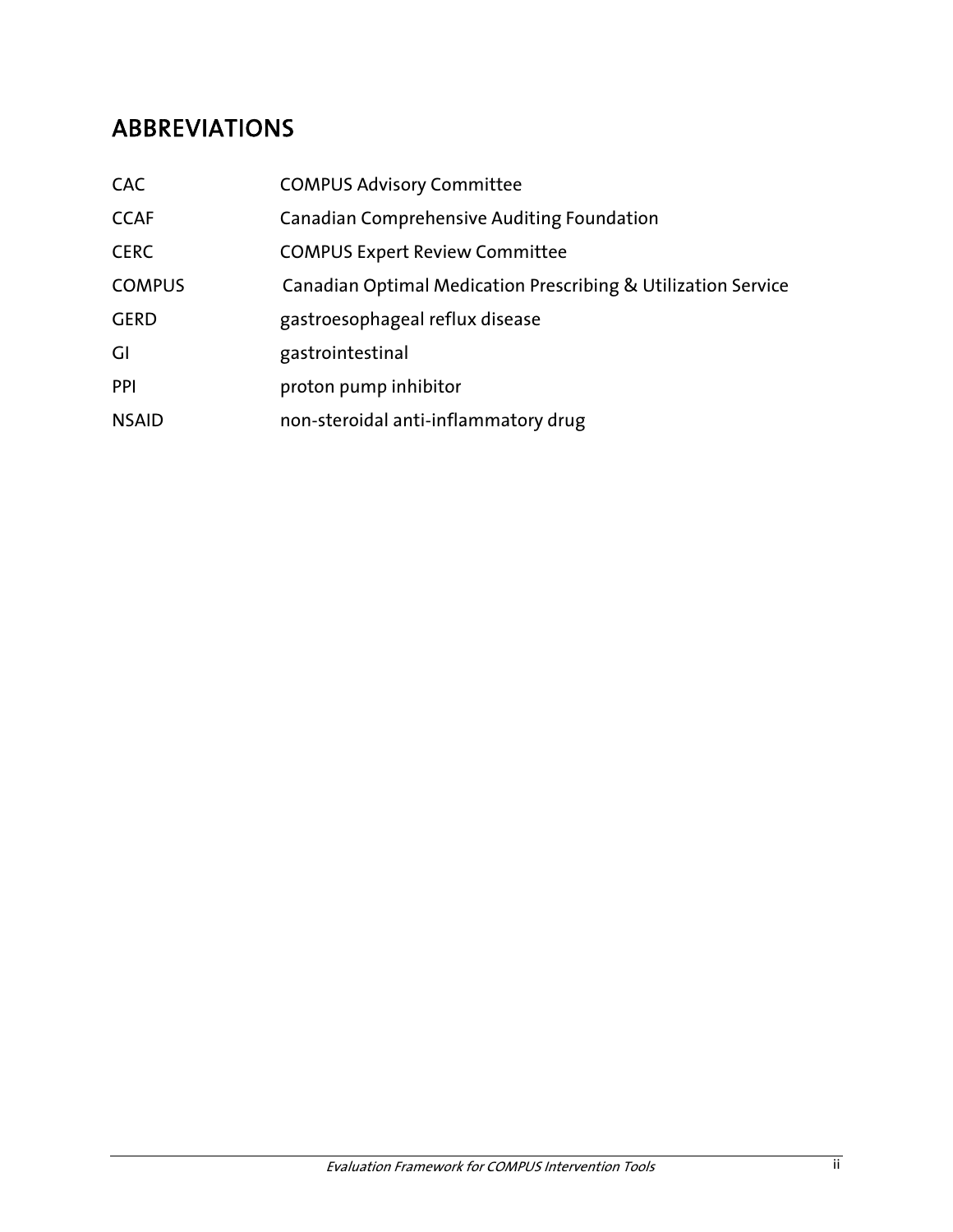# 1 INTRODUCTION

In March 2004, the Canadian Optimal Medication Prescribing and Utilization Service (COMPUS) was launched by the Canadian Coordinating Office for Health Technology Assessment (CCOHTA) — now the Canadian Agency for Drugs and Technologies in Health (CADTH) — as a service to federal, provincial, and territorial jurisdictions and other stakeholders. COMPUS is a nationally coordinated program funded by Health Canada.

The goal of COMPUS is to optimize drug-related health outcomes and cost-effective use of drugs by identifying and promoting optimal drug prescribing and use. Where possible, COMPUS builds on existing applicable Canadian and international initiatives and research. COMPUS goals are achieved through three main approaches:

- identifying evidence-based optimal therapy in prescribing and use of specific drugs
- identifying gaps in clinical practice, then proposing evidence-based interventions to address these gaps, and
- supporting the implementation of these interventions.

Direction and advice are provided to COMPUS through various channels, including the following:

- the COMPUS Advisory Committee (CAC), which includes representatives from the federal, provincial, and territorial health ministries and related health organizations.
- the COMPUS Expert Review Committee (CERC) whose members are listed on page ii of this document. The mandate of CERC is advisory in nature and is to provide recommendations and advice to the COMPUS Directorate at CADTH on assigned topics that relate to the identification, evaluation, and promotion of best practices in the prescribing and use of drugs across Canada.
- stakeholder feedback.

# 2 COMPUS TOPICS

CAC has identified proton pump inhibitors (PPIs) and management of diabetes mellitus as being priority areas for optimal practice initiatives, based on the following criteria:

- large deviations from optimal utilization (overuse or underuse)
- size of patient populations
- impact on health outcomes and cost-effectiveness
- **EXEC** benefit to multiple jurisdictions
- measurable outcomes
- potential to effect change in prescribing and use.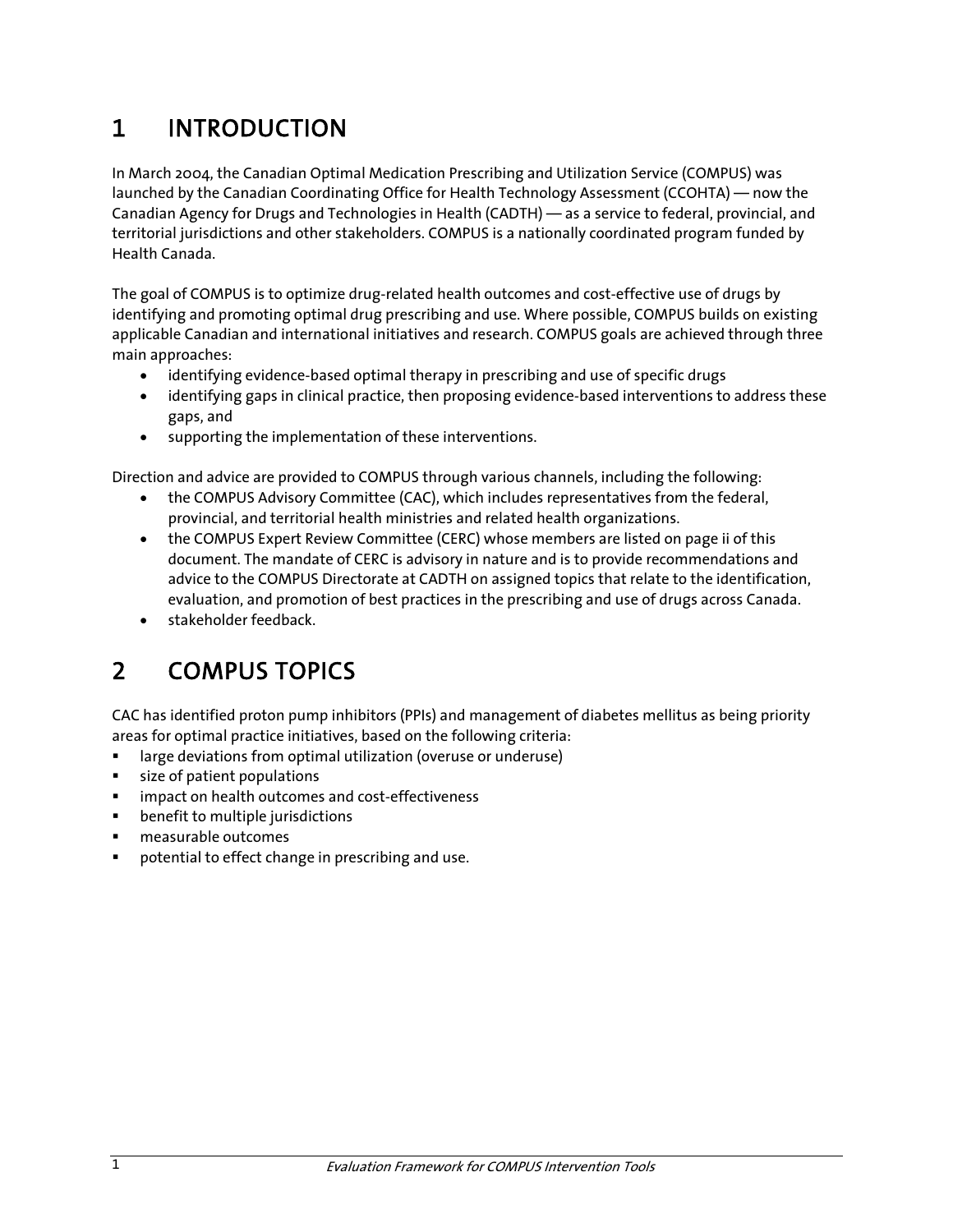# 3 OVERVIEW OF EVALUATION FRAMEWORK PROJECT

This diagram (on the right) illustrates the implementation of optimal drug therapy and evaluation steps in the COMPUS process. Evaluation occurs at the jurisdictional levels. Each jurisdiction evaluates the impact of implementation and shares its respective findings with COMPUS.

Support is provided by COMPUS to assist jurisdictions with the implementation of evidence-based interventions and evaluation frameworks.

COMPUS contracted the Drug Policy Futures research group at the University of Victoria in British Columbia to develop a generic evaluation framework that can be used for supporting the evaluation of current and future COMPUS topics. This framework is intended to assist those interested in evaluating the impact of interventions or initiatives designed to improve prescribing and use.

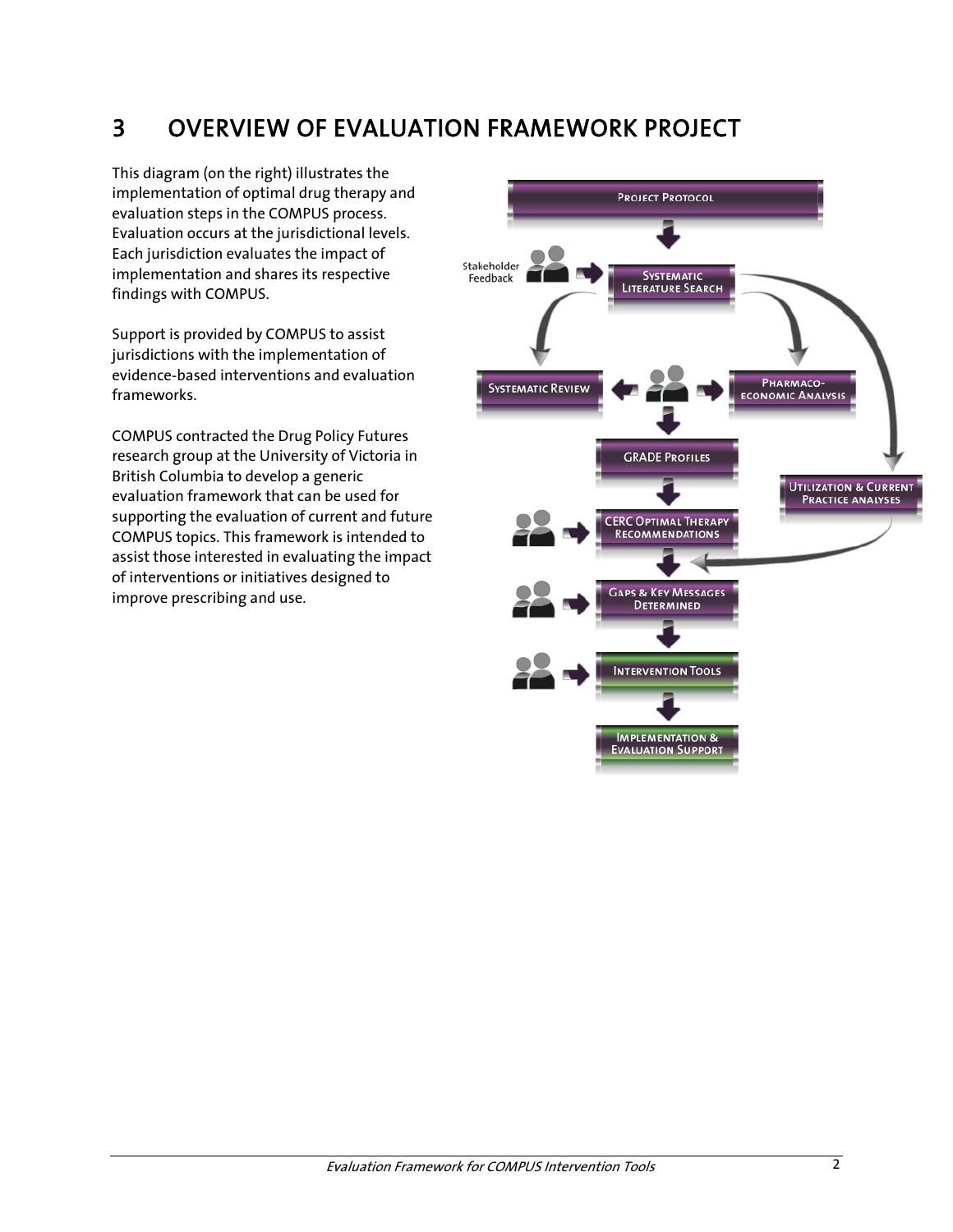# 4 OVERVIEW OF EVALUATION METHODS

COMPUS produces intervention tools to disseminate educational messages on optimal drug therapy to health professionals and patients. Educational messages are based on comprehensive scientific reviews of available evidence and economic evaluations. The intervention tools are developed in collaboration with experts in continuing professional development and may include printed educational materials, physician and pharmacist educational presentations, patient education materials, and resources for academic detailing.

This report sets out options for qualitative and quantitative evaluations that could be undertaken by educational providers, their sponsors, or COMPUS to evaluate the effectiveness of these tools and interventions. Sections 1 and 2 present an overview of qualitative and quantitative evaluation strategies as a basis for the evaluation options discussed throughout the report.

When asked, "What is the most important evaluation question?" a Deputy Minister of Health once said, "What worked elsewhere and why?" The first half of the question can be answered by "quantitative" impact evaluations. The second half requires "qualitative" evaluations.

Applying that question to the effectiveness of COMPUS materials on the prescribing and utilization of medicines in Canada, the two parts of the question are translated as follows:

- Quantitative: Which materials had greater impacts, and in which contexts and jurisdictions?
- Qualitative: What were the differences between materials, contexts, and jurisdictions, and the processes of their use that might explain their differences in impact?

The terms "qualitative" and "quantitative" are not exact when applied to types of studies. In common usage, qualitative studies are those that examine many types of observations and variables from a small number of subjects. For example, a focus group or a video recording of an academic detailing session provides information on body language, physical handling of materials, and intonation of a few participants. Such studies are best for generating hypotheses, but more challenging to summarize without bias.

In contrast, quantitative studies examine a small number of variables from a large population of subjects. For example, counting the frequency of PPI claims in a drug database involves one or two simple questions that are easy to summarize with relatively little bias. But such a study does not generate hypotheses nearly as well as observations of face-to-face interactions.

Of course, quantitative methods are sometimes used to analyze transcripts of focus groups (e.g., counting the times a certain phrase is used), and population surveys often include qualitative open-ended questions with subjective answers that are hard to summarize quantitatively. Therefore, there is no sharp line between qualitative and quantitative studies. For example, a survey of 500 physicians with a few openended questions could be classified as either type. In this framework, such surveys are classified as qualitative. Qualitative studies are usually started before quantitative studies because of the need to generate hypotheses early.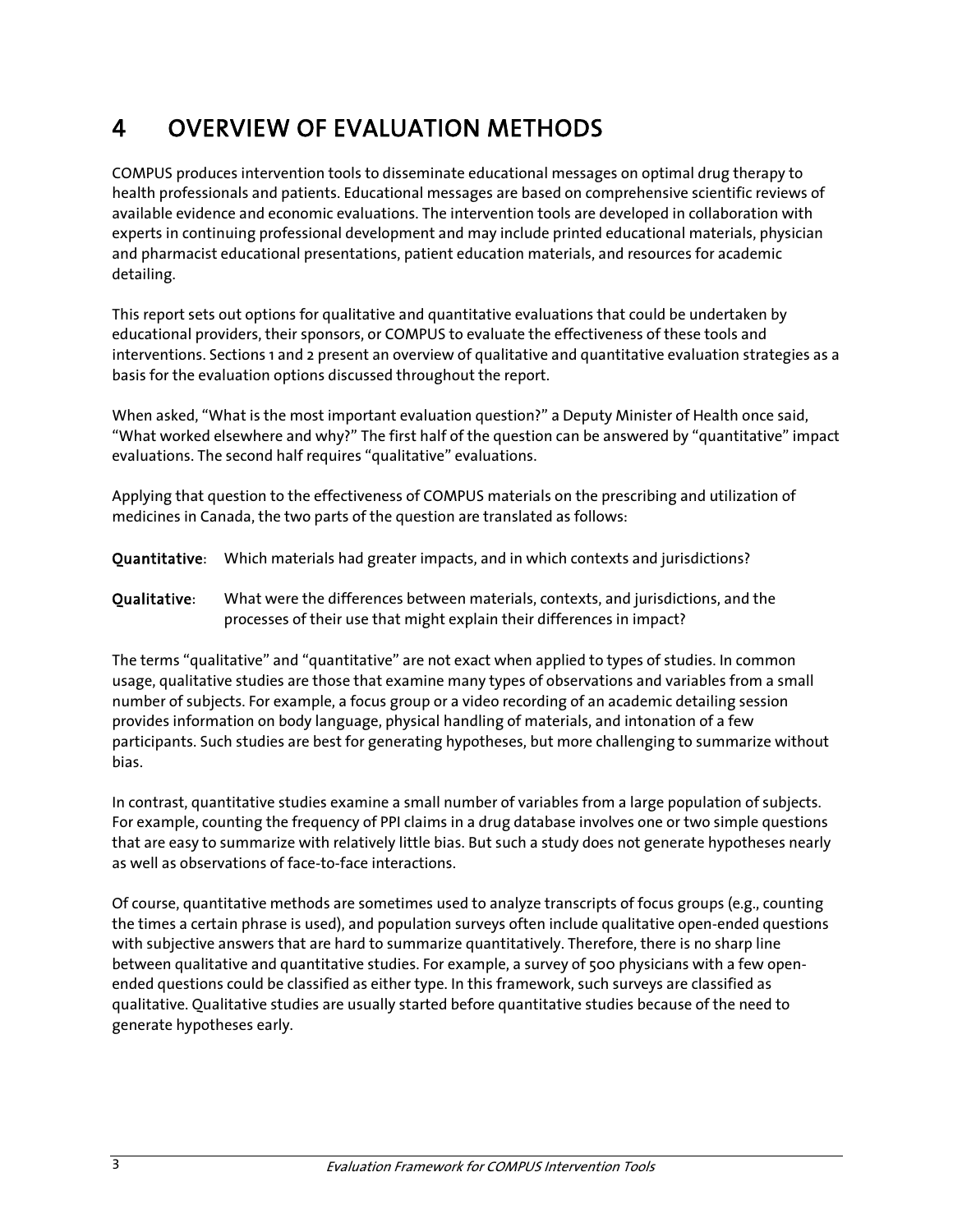# 4.1 Qualitative Evaluation Overview

Choosing methods for qualitative evaluation involves prioritizing what program managers most want to learn, as well as considering program resources, the time commitments required of participants in evaluation, and the program capacity for carrying out evaluations. Methods vary in what can be learned from participants; so do the cost and complexity to complete the evaluation.

The following represents a brief summary of evaluation methods discussed later in this evaluation framework as they may be applied to the planning and implementation of various forms of educational interventions.

#### 4.1.1 Surveys

Surveys are commonly used following an educational meeting or academic detailing visit as a low-cost and easily completed method of gathering information about participant attitudes, satisfaction, or expected behavioural change. Other purposes involve periodic needs assessments or questions aimed at providing feedback on program effectiveness.

Advantages: Surveys are popular because they are an inexpensive way to collect feedback from a large number of participants. Response rates can be increased in some cases by telephone follow-up or decreased by taxing respondents with too many questions. Likert scales can make surveys easier for both the participant and the analyst, and improve response rates. Open-ended questions may serve to gather more thoughtful responses, but are more difficult to tabulate and analyze.

Disadvantages: Authors of surveys often overlook the most important issues that would emerge in a faceto-face interview or focus group. A classic example is a patient- or physician-satisfaction survey that shows that more than 90% are "satisfied," yet conversations with the respondents reveal many of them have suggestions for major improvements.

#### 4.1.2 Interviews

Interviews can range from quick, semi-structured conversations with a so-called "convenience sample" (a possibly unrepresentative but easy-to-reach selection) of health professionals who are very familiar with a particular educational program to pre-tested, structured interviews with a statistically representative sample drawn from lists of program participants or all physicians or pharmacists within a given area.

Advantages: As compared to a written survey, semi-structured interviews offer an opportunity to explore a topic such as assessment of educational materials in a more open-ended way.

Disadvantages: While a "convenience sample" of interviews can be cheap, conducting interviews with a representative sample of patients, physicians, or pharmacists is costly for participants and programs.

#### 4.1.3 Focus groups

Focus groups of five to 15 persons represent an excellent way to generate unexpected insights and hypotheses while exploring people's attitudes and behavioural reactions. There is also potential for exploring issues of *changes* in attitudes or expected behaviour *chang*e from educational meetings. A moderator's guide of questions is developed to serve as a basis for a semi-structured discussion. A survey firm can be enlisted to assist with recruitment if capacity within an educational program is limited. Typically, two to four focus groups with similar types of participants are needed to bring out a range of opinion.

Advantages: The strength of focus groups is the ability to explore attitudes and different points of view. Participants may express opinions more freely among their peers than to an interviewer. For example, a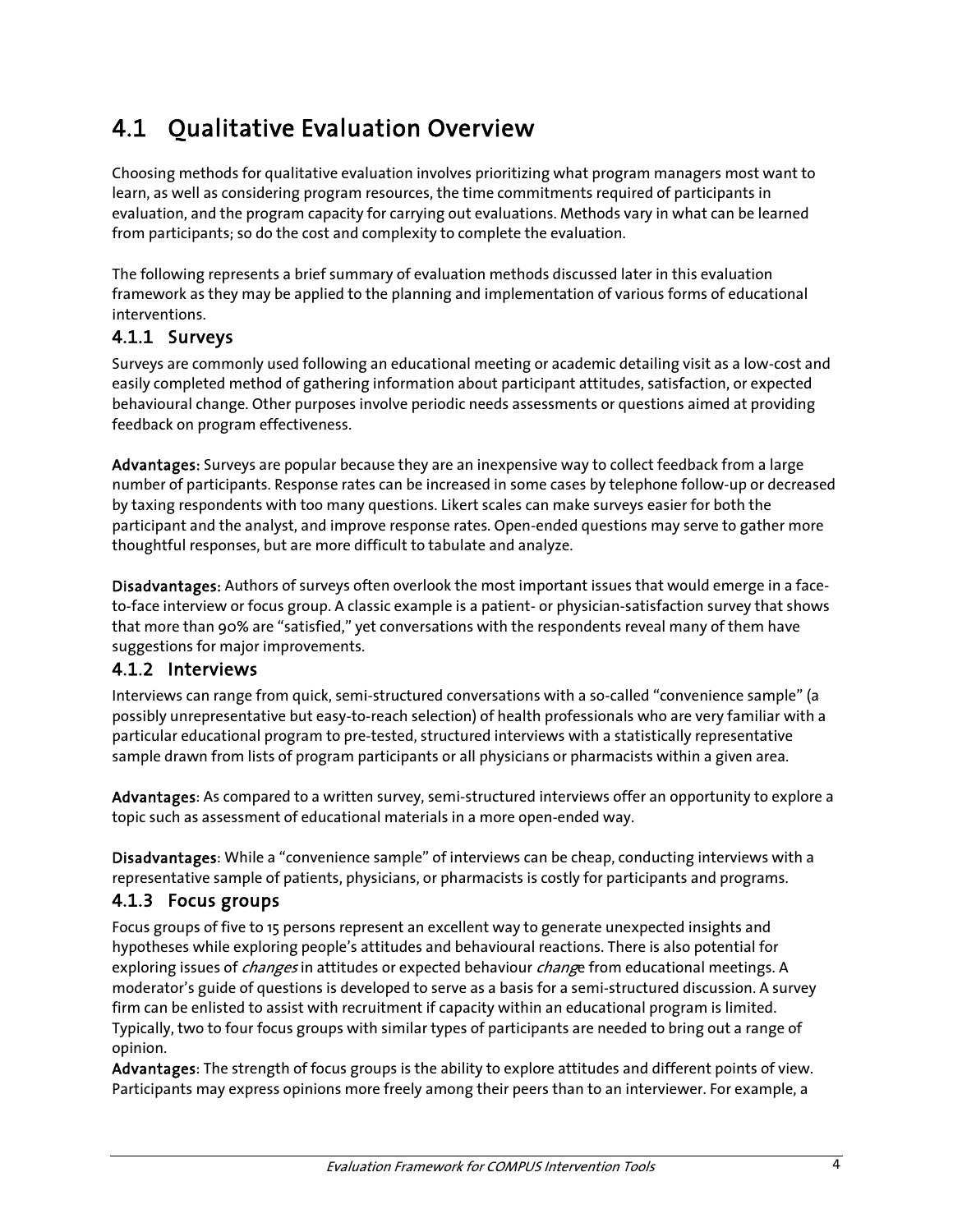physician might express support for "evidence-based medicine" in an interview or survey, but may admit in a focus group to scepticism because "I deal with individuals, not populations."

Disadvantages: Getting busy health professionals to come to a focus group requires financial incentives. Even so, the type of health professional or patient who has the time and inclination to participate in a focus group is likely to be unrepresentative of the general population in unknown ways.

#### 4.1.4 Educator diaries or logs

Educator diaries may be a useful way to draw on a presenter's or detailer's observations during a workshop or academic detailing visit as they can present a picture of participant attitudes, audience response, or an educator's ability to communicate particular messages. For example, one academic detailer interviewed for this report spoke about keeping a log to report the messages delivered at each physician visit, time spent in travel or in a physician's office, and other observations.

Advantages: A log can be an aid to the educator, helping to highlight when, for example, a particular educational message is not being communicated. This can also serve to assist impact evaluation at a later date, since only messages that are regularly communicated can be expected to have an impact on physician behaviour.

Disadvantages: Logs and diaries tend to capture personal perspectives that can be distorted by the educator's high or low self-image.

#### 4.1.5 Commitment to change contracts and follow-up surveys

Commitment-to-change contracts are an approach sometimes used in conjunction with continuing education workshops for physicians or pharmacists. Participants are asked to specify practice changes they would take following an educational session or even sign a "contract" to this effect. After an interval such as three months, a carbon copy of the commitment is sent to these session participants, who are simultaneously surveyed on which practice changes they have implemented in the intervening time.

As a variation, a full list of commitments identified by all participants can be sent to all session participants, whether they committed to these particular practice changes themselves or not. They are similarly surveyed about which of the practice changes they have personally implemented.

Advantages: This form of evaluation is also an intervention itself, as the evaluation is part of a quality improvement feedback cycle.

Disadvantages: Greater buy-in and trust is needed for individual feedback because the responses are not anonymous. Also, more organization is needed for follow-up.

#### 4.1.6 Pre-post tests

Continuing education sessions for physicians or pharmacists may use pre- and post-tests to evaluate changes to understanding or attitudes or even expected changes in practice. They can either be paper-based tests or tests using audience response systems, which can tabulate and show participant responses throughout the workshop. The use of these tests, in some cases, is useful for gaining appropriate credits for participation.

Advantages: This form of evaluation is also an intervention itself, as the evaluation is part of a very short quality improvement feedback cycle ― the duration of the session.

Disadvantages: Buy-in and trust is needed for individual feedback because the responses are often not anonymous. The culture of testing may restrict the kinds of questions that are considered acceptable to ask.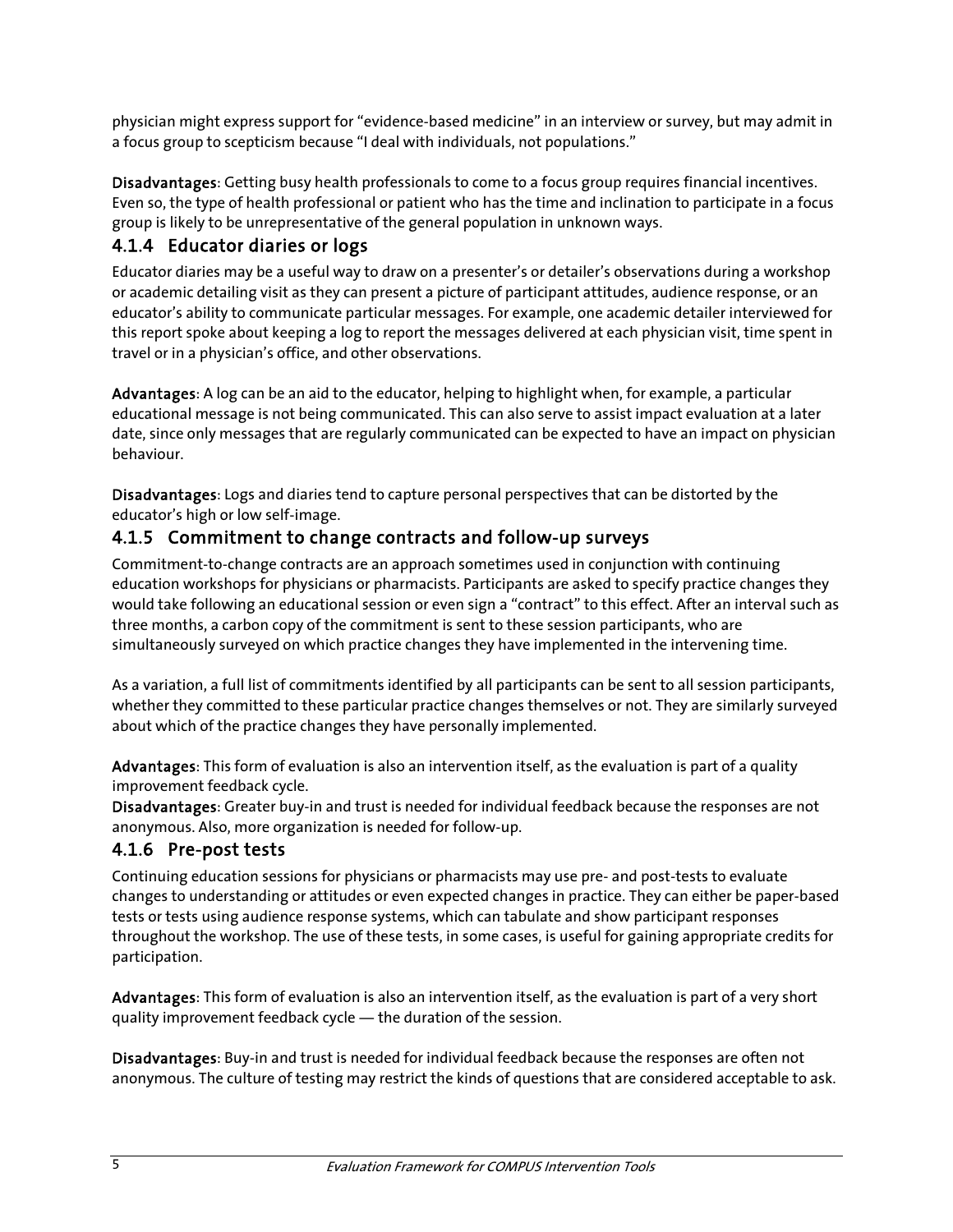### 4.1.7 General challenges/barriers

- One challenge cited as a top priority for continuing education programs is to deliver educational services that enable physicians to acquire continuing medical education credits; ensuring that their educational needs are met and effective evaluation is carried out are lower priorities.
- Response rate and time commitment of participants is a concern expressed by educational program managers. Busy health professionals have limited time to dedicate toward education or evaluation, and asking for too much feedback may decrease response rates or affect relationship building.
- A related challenge is ensuring the quality of responses from educational program participants. This can be affected by lack of time on the part of health professionals or by the difficulty and margin of error related to self-assessment in the case of self-reported impacts (such as commitment-to-change evaluations).
- Programs have limited time and resources to dedicate to evaluation, so higher cost approaches such as focus groups or commitment to change are more difficult to implement.

Qualitative methods can contribute to needs assessment and to evaluation of the design, delivery, and outcomes of programs<sup>1</sup> — in this case, programs delivering educational interventions for physicians, pharmacists, or patients. These types of evaluation intersect with assessments of the credibility of programs or materials; the impacts on health professionals' behaviours, attitudes, and self-efficacy; as well as the knowledge and satisfaction of participants, and the relevance and interest of topics.

## 4.1.8 Conclusion

Commonly used qualitative methods for assessment of educational interventions with health professionals are needs-assessment surveys, post-session surveys, and pre-post tests. Educational program managers gather useful information with these approaches, although some report that their evaluations do not tell them all that they would like to know about design, delivery, or outcomes of programs. There may be greater potential to make use of focus groups or commitment-to-change evaluations, although shortage of time and resources for more extensive evaluation is a significant constraint.

# 4.2 Quantitative Evaluation: Strategies for Impact Evaluation Using Administrative Databases

This summary aims to present two broad options for impact evaluation: first, a "policy level" evaluation that may be more practical to implement and, second, an "academic level" evaluation that would be more rigorous. This framework focuses on approaches using administrative claims databases, since these have potential for broad application to the measurement of impacts of prescribing interventions.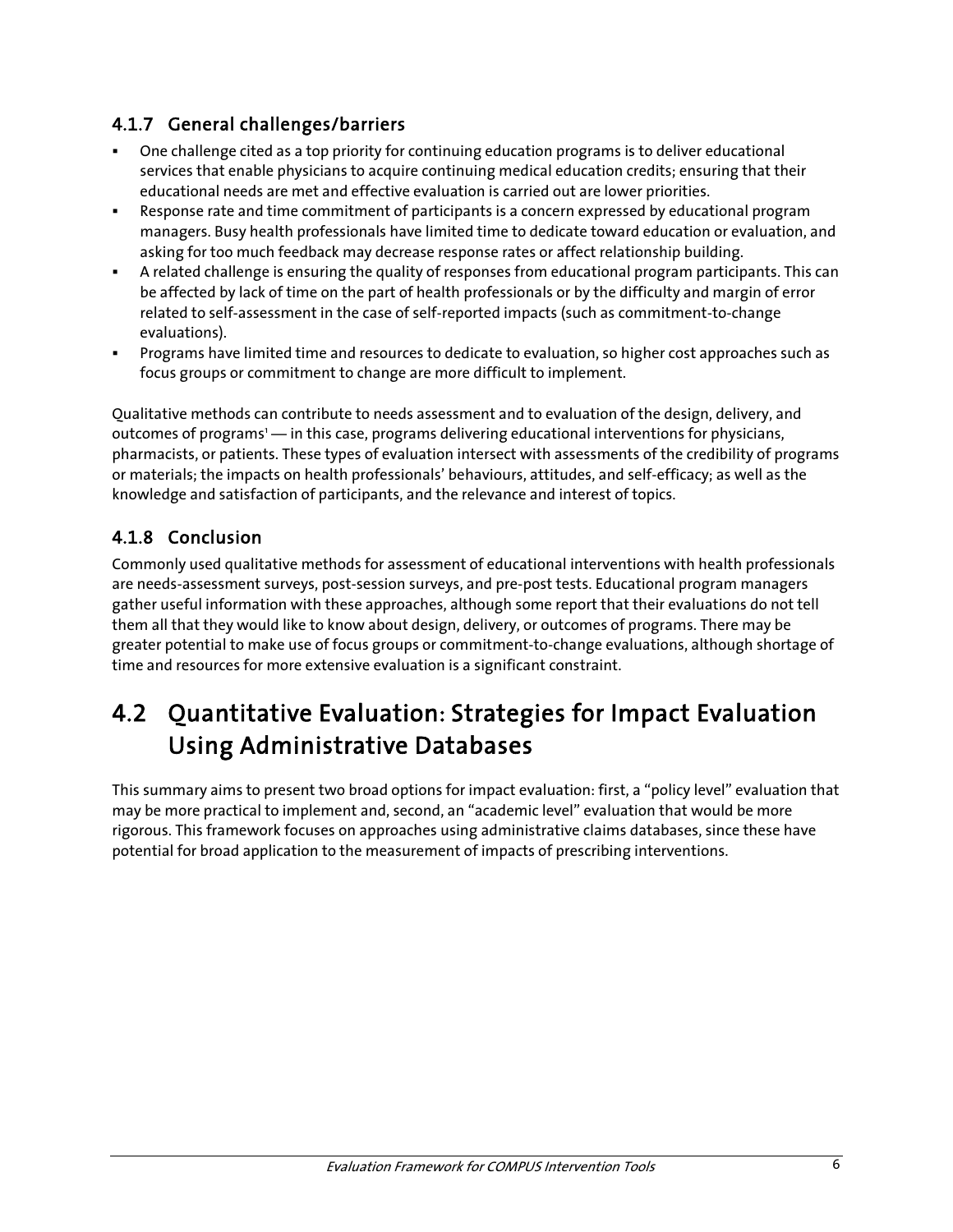### 4.2.1 Measures of impact

A preliminary step to undertaking an impact evaluation using administrative claims data is to identify specific measures within available data that will provide evidence of whether the educational intervention has changed drug utilization.

Factors to consider in identifying measurable outcomes for an intervention include:

- Identifying a clear prescribing or health outcome that would be predicted to occur, based on an educational intervention.
- Clarifying whether administrative claims databases in a given province contain data on the relevant patient populations, prescription drugs, and/or patient diagnoses. For example, some drug claims databases contain only data for publicly covered prescription drugs, not for every drug that may be prescribed.

In many cases, some messages from an educational intervention to health professionals will be measurable, whereas other messages will not be. To ensure that the impact of key messages will be measurable, it is preferable to consider impact measures during the development of these messages.

#### Example ― PPIs

For COMPUS's PPI materials, both the policy and academic levels of evaluation could use similar measures of impact of key messages on prescribing and drug utilization:

Key Message 1: Standard doses of PPIs may be used interchangeably because there are no clinically important differences among the various PPIs in the treatment of most acid-related gastrointestinal (GI) conditions.<sup>2</sup>

 Measure: An increase in starting new patients on Pariet® or generic omeprazole versus the other brands of PPIs. Although this message applies only to initial therapy, an increase in frequency of switching from costly PPIs to Pariet, generic omeprazole, or histamine-2 receptor antagonists (H2RAs) may also be measurable.

Key Message 2: High- or double-dose PPI therapy is generally no better than standard-dose therapy in the management of erosive esophagitis and non-steroidal anti-inflammatory drug (NSAID)-induced ulcers.<sup>2</sup>

 Measure: A decrease in new patients starting on double doses of PPIs plus an increase in frequency of patients showing a reduction in daily dosage of PPIs.

Key Message 3: PPIs are ineffective in the treatment of asthma, chronic cough, and laryngeal symptoms that may be associated with gastroesophageal reflux disease (GERD).<sup>2</sup>

 Measure: In theory, there should be a reduction in frequency of diagnosis of laryngitis associated with initiation of PPI therapy.

Those conducting an academic evaluation would be concerned that measuring the impact of Key Message 3 with prescription drug utilization data may be difficult. This would require linking drug claims data to data on physician diagnoses, and these diagnoses may not be sufficiently sensitive or specific enough to evaluate the impact of this key message. However, the potential for evaluating the impact of this message with administrative data could be explored within particular jurisdictions. Alternatively, surveying physicians might be required to explore the influence of this message.

Measures that might be used in evaluating possible impacts on health outcomes include:

- hospitalization rates for gastrointestinal hemorrhage
- hospitalization rates for major peptic ulcer disease complications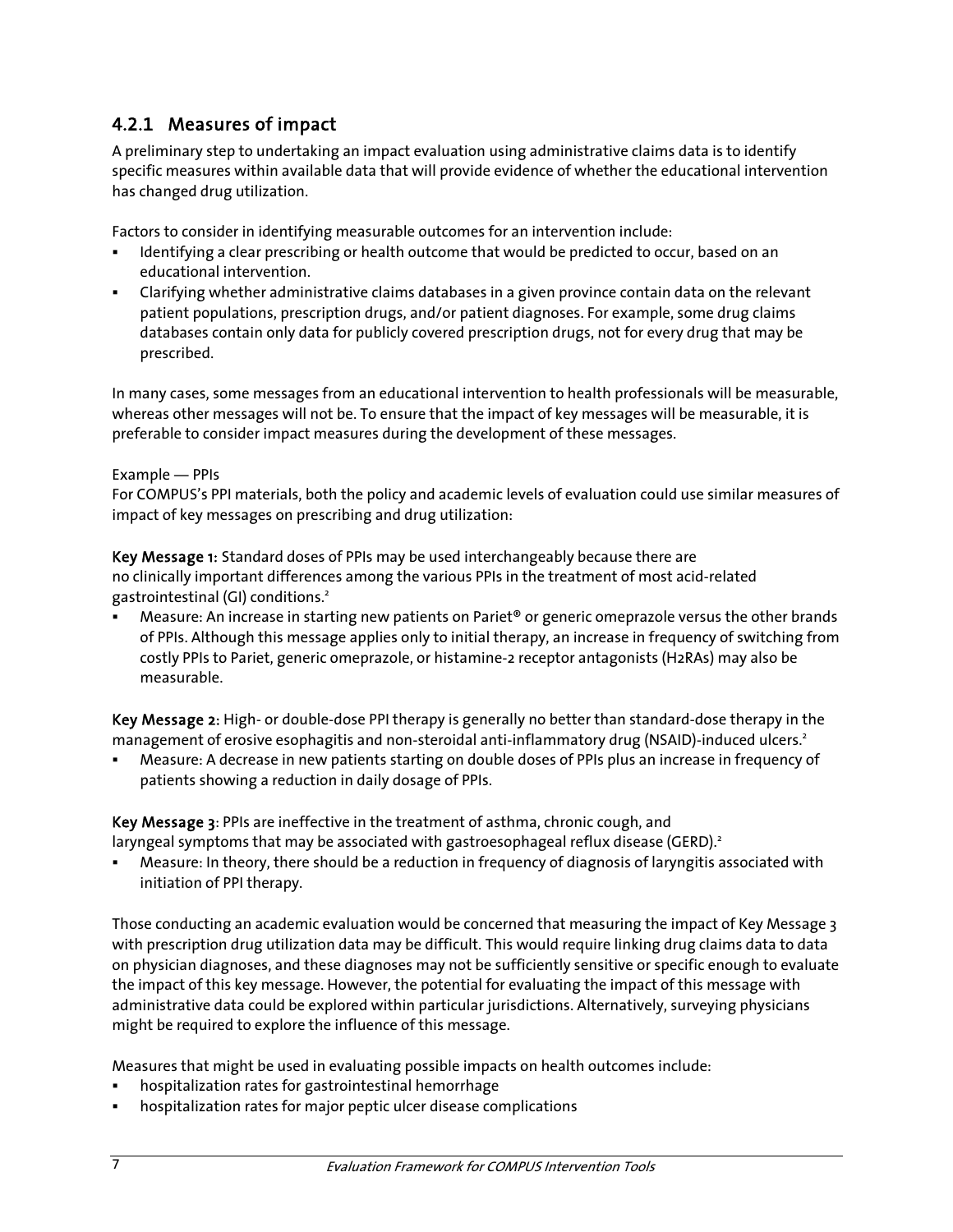rates of office visits for peptic ulcer disease, GERD, or gastritis.<sup>3</sup>

### 4.2.2 Policy level evaluation of impacts

In many cases, a basic type of natural experiment presents itself where an educational intervention is implemented in one jurisdiction but not another (such as a health region). This provides the opportunity to compare the impact of an intervention in a targeted area with a non-random control group (the area not receiving the intervention) by analyzing relevant measures of impact before and after the intervention. For example, some Canadian academic detailing programs have used variations of this approach to evaluate the impact of interventions involving academic detailing.4

#### a) Data requirements

This type of before-and-after evaluation requires access to relevant prescription drug claims before and after an educational intervention in each of the two jurisdictions chosen for comparison (for example, data for one year before and six months following dissemination of education materials or academic detailing visits). Patient-level claims data or aggregate data may be used. If large impacts on prescribing are observed in the drug data, the impact evaluations can be extended to comparisons of hospitalization rates and medical services.

Advantages: This approach to evaluation is relatively simple. As long as the two comparison regions are within the same province, then the same databases can be used and data access is also relatively simple. "Policy level" evaluations often use aggregate data rather than individual patient-level claims data, which may reduce concerns about data privacy protection and, therefore, speed access to data. Interprovincial comparisons, however, are often fraught with data access delays.

Disadvantages: A "policy level" approach to evaluation is prone to confounding factors that distort the evaluation findings. For example, different demographics from one region to another or different intensities of pharmaceutical marketing could influence prescribing patterns before or after the intervention takes place. Any change to public drug plan coverage for the drug classes of interest during the period of evaluation could also confound the data analysis.

#### 4.2.3 Academic-level evaluation of impacts

An approach offering more rigour, as well as challenges, is a cluster randomized trial. A relatively pragmatic approach is to implement the trial with a designed delay, where the participants in the control arm of the trial receive the educational intervention after a delay of three weeks to six months.<sup>5,6</sup> Whereas the "policy level" of before/after analysis took place in the context of a sort of natural experiment, an intervention taking the form of a cluster randomized trial requires more up-front design.

#### a) Randomized designed delays

The simplest designed delay is to divide physician practice addresses by postal code into two equal groups, such as odd and even postal codes (e.g., as determined by the fourth or sixth character of the postal code; odd and even digits are probably allocated randomly relative to demographic characteristics). Alternatively, addresses can be randomized properly using a spreadsheet (RAND function).

A tidier but more laborious process is to pair the addresses, as follows. A sample of physicians is defined, such as the physicians targeted by a particular educational program (e.g., across a health region or province). "Clusters" of physicians will be defined, such as at the level of practices or groups of practices.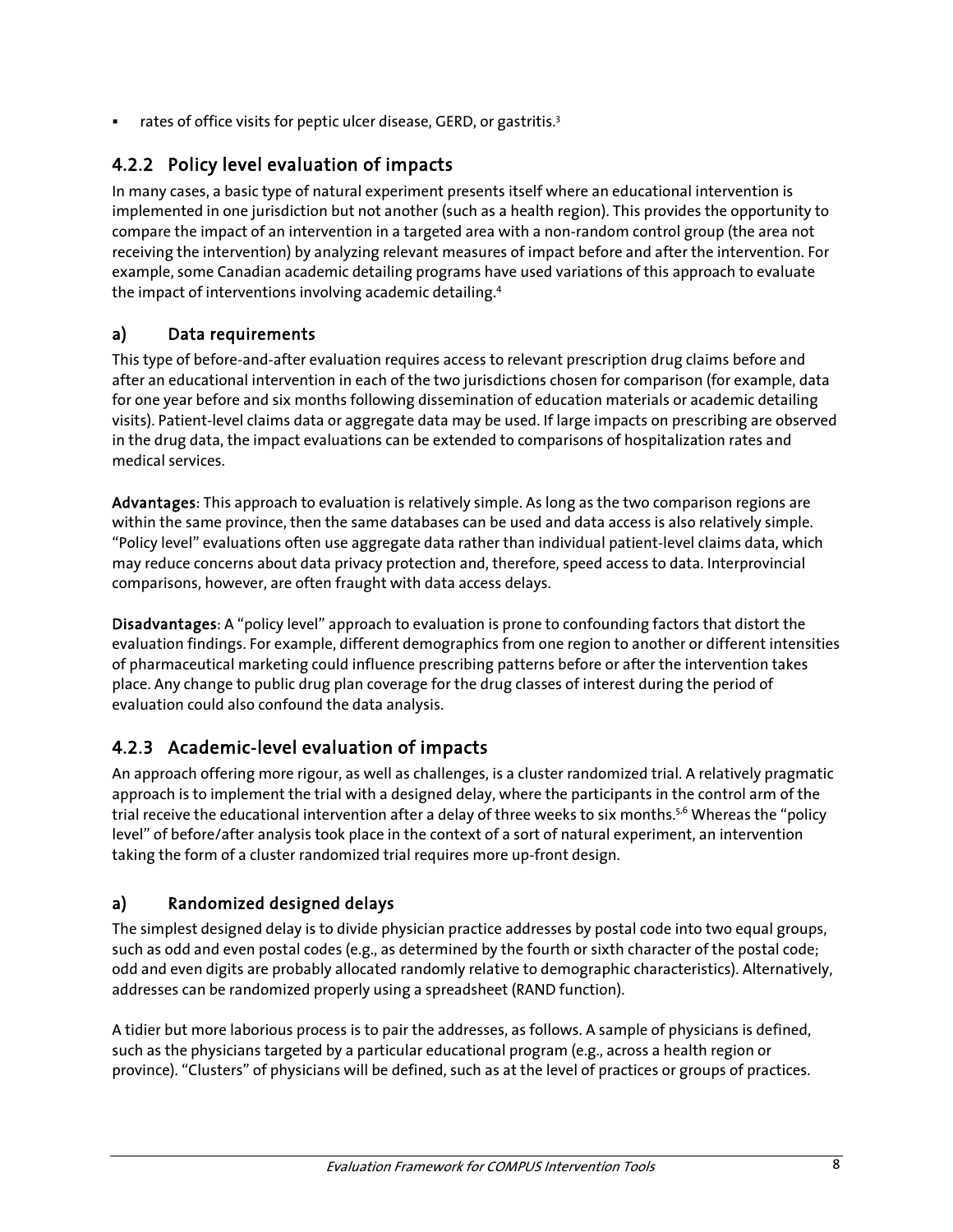These clusters are then paired with similar clusters and, through a randomized process, one cluster in each pair is designated as part of the early intervention or designed delay group.

The designed delay group of physicians receives the intervention after a delay of approximately three weeks to six months. A shorter delay may be more practical to implement for some types of programs (e.g., academic detailing), although longer delays are preferable for more powerful statistical analysis of the trial. The fact that all participating physicians have the opportunity to receive the educational intervention whether early or delayed — may make this approach more acceptable than a randomized trial where the control group does not eventually receive the same intervention.

How would this randomized delay take place in practice? It is probably easiest to implement in the case of the dissemination of printed materials, where some physicians or pharmacists could be mailed the materials on one date and others at a later date. This approach has been used by the Therapeutics Initiative in British Columbia since 1994 for the dissemination and testing of their newsletter, the Therapeutics Letter.<sup>7</sup> Similarly, for educational meetings, some physicians or pharmacists could be invited to participate on a particular date, whereas others could be invited to a meeting at a later date. Designed delays have also been piloted by some Canadian academic detailing programs.<sup>4</sup>

### b) Measuring behaviour change

The "adjusted relative risk" of starting a particular prescription or dose can be calculated as an appropriate measure to compare prescribing outcomes in the early intervention and delayed control groups. Returning to the example of PPIs, the "risk" could be the probability of prescribing generic omeprazole given that any PPI was prescribed. (This probability has also been named a "prescribing preference".) The "relative risk" is the ratio of that probability after the intervention to the probability before. The "adjusted relative risk" is the ratio in the early intervention control group divided by the ratio in the delayed intervention control group. (Thus, the "adjusted relative risk" is a ratio of probability ratios. Another name could be "adjusted preference ratio.")<sup>6</sup>

#### c) Data requirements

If the impacts on prescribing are large, then the numerator of the probability may be sufficient (e.g., for the PPI topic, this might be the number of prescriptions of generic omeprazole). Then analysis is possible using aggregate data (just as at the policy level of analysis). However, if the impact is more subtle, the "signal" may be lost in the "noise" (e.g., in the case of PPIs, the monthly variation in total prescribing of PPIs might mask a subtle shift to generic omeprazole, unless the numerator is divided by the denominator ― total monthly prescribing of PPIs). However, a more rigorous academic level of analysis requires access to patientlevel prescription drug utilization data, rather than aggregated data.

### 4.2.4 General challenges/barriers in impact evaluation using administrative databases

#### a) Data access

For more rigorous evaluation using patient-level drug utilization data, data access processes tend to be more involved and time-consuming. For academic evaluations involving individual data, ethics review bodies, such as university ethics committees for studies related to human subjects, must be informed of measures to ensure confidentiality, anonymity, and security of data.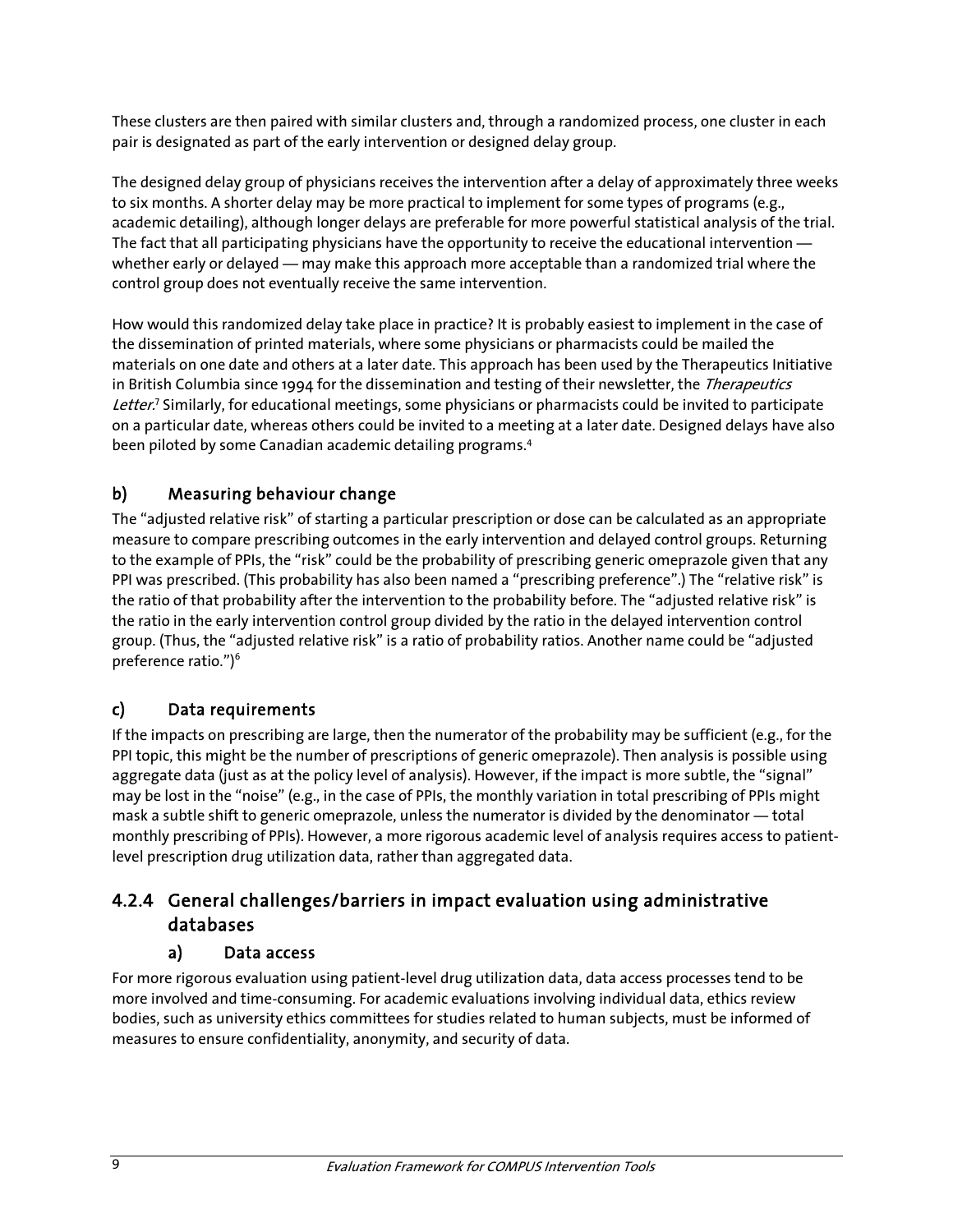An alternative approach is to randomize by physicians' postal codes, as described above. Data could be requested at an aggregate level of patients, according to their physicians' postal codes. While this would sacrifice a degree of precision in analysis, it might help address privacy concerns and speed up data access.

### b) Sample size

One challenge in conducting impact analysis is achieving a sample size sufficient to generate statistically significant results. For example, this is a problem encountered in British Columbia in evaluating the Therapeutics Letter and in evaluating academic detailing. A mailing of printed educational materials offers an opportunity for a larger sample, whereas other educational activities such as continuing education or academic detailing may have a larger challenge addressing this issue. Various remedies to small sample size could be explored.

In the case of evaluating the *Therapeutics Letter*, this problem was resolved by evaluating across several interventions.7 It was possible to aggregate across many (though not all) of these interventions, since a measure used for analysis was the proportion of patients who used therapies recommended in the newsletters. This method may not be applicable to all interventions, and also does not provide firm evidence of the effectiveness of any one intervention. However, it is one option to be considered for addressing sample size issues.

#### c) Logistics

Delaying an intervention for some of the potential participants when using a randomized "designed delay" may introduce logistical challenges of rolling out an educational intervention.

Detailers in at least one academic detailing program, for example, found that delaying the intervention for some physicians translated into more travel time, since it necessitated visiting many geographical areas twice to deliver the same message to different practices in a given area. To address this issue, this program is developing an evaluation design with fewer, larger clusters of physicians so that detailers will hopefully only need to travel to any given local area once per educational topic.

### d) Time and resources

Impact evaluation using administrative databases requires more time and resources than many forms of evaluation. Significant time and additional resources are required for evaluation design, implementing interventions in a randomized way, and carrying out more specialized data analysis. This is likely best addressed at a provincial or inter-provincial level, where health ministries and agencies such as the Canadian Institute for Health Information could facilitate faster and more user-friendly access to data at the education program level.

## 4.2.5 Conclusion

The choice of either a "policy level" or "academic level" approach to impact evaluation depends on balancing practical considerations such as timeliness with the desire for more reliability of results. The options described here have been framed as two approaches, while, in fact, there are additional variations of these options available and opportunities to experiment in practice to find what works in a given context. The right choice of method will depend on the program and intervention being considered.

While many challenges exist for any program wanting to undertake rigorous impact evaluation, some adjustments in methods may help address issues such as data access, sample size, or logistics. On a broader scale, it is clear that opportunities also exist at a provincial and inter-provincial level for developing systems to make impact evaluation an easier process for program managers.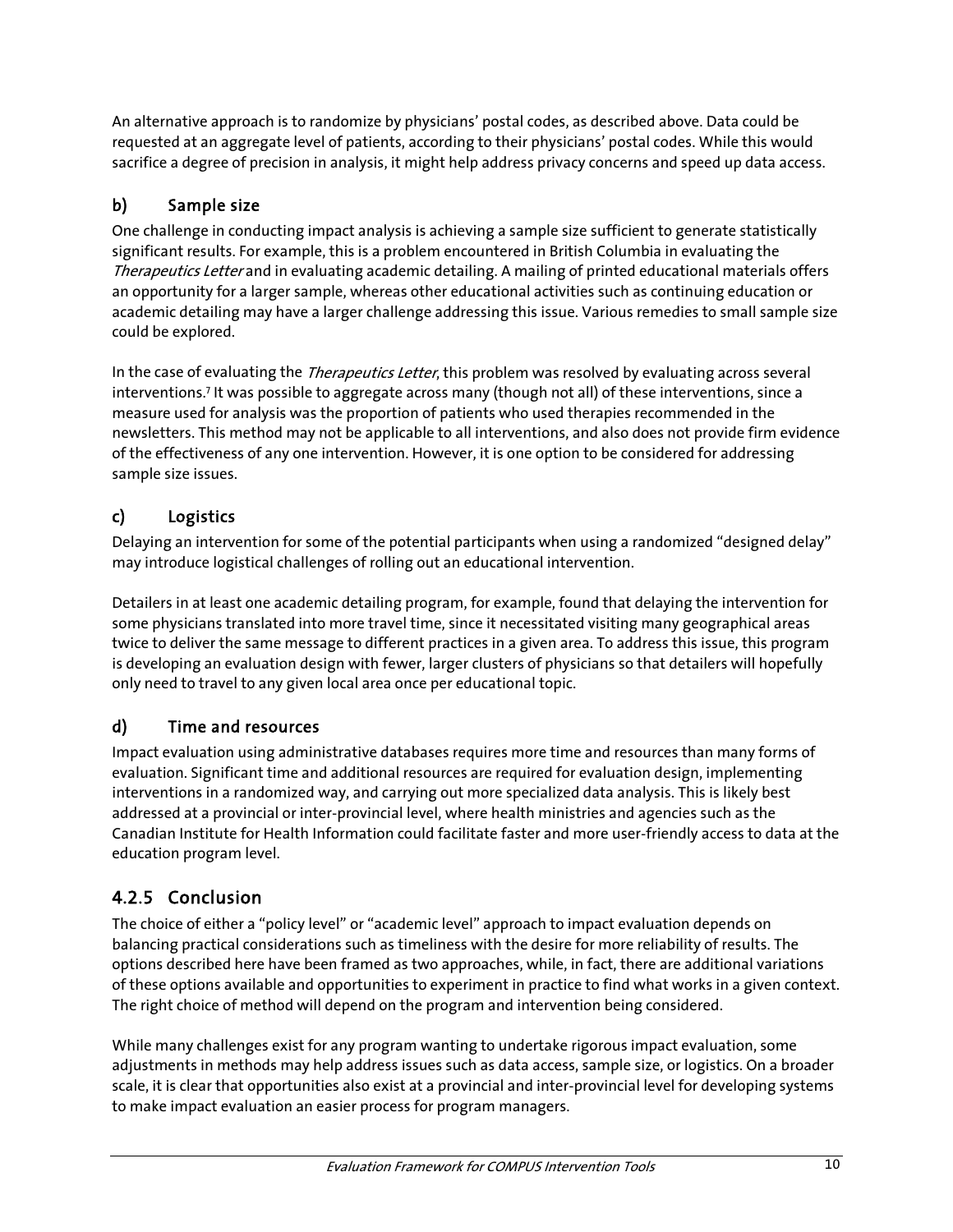Notably, data access processes that allow for faster access to data by researchers and programs within or across provinces are needed.

# 5 PRE-INTERVENTION CONSIDERATIONS

This section presents pre-intervention strategies for planning and evaluation in two phases. An "environmental scan" phase involves considering stakeholders and existing messages that are being communicated to health professionals and patients. A "formative evaluation" phase involves choosing dissemination channels and tools based on context and pre-testing of materials.

Evaluation strategies have been grouped into categories of low, moderate, or high cost to assist users of the evaluation framework to choose feasible approaches. These classifications represent only an approximate guide and are relative to other approaches within each list of evaluation options. For example, "moderate cost" focus groups to consult about a draft package of materials (in step 7) might cost more than a "high cost" approach to key-informant interviews (in step 1).

# 5.1 Environmental Scan: Local Context and Capacity

1. Who should look at these materials? Key informant interviewers to assess the capacity of local organizations to use the COMPUS materials and their appropriateness as sources of guidance to physicians, patients, and other decision makers.

A range of organizations in each province may provide education or guidelines and have a stake in a major educational initiative on a major class of drugs, such as proton pump inhibitors. Key informants from stakeholders, such as provincial drug plans or guideline committees, continuing medical education programs, government or university-based research projects, and health professional associations could be consulted to determine how COMPUS's messages and interventions fit into existing or planned guidelines or educational initiatives.

## a) Coordinating multiple channels of dissemination

For widely used drug classes or common health conditions, it is conceivable that different government, professional, or research organizations may be launching educational or policy programs at similar times. It makes sense for key providers of education or guideline dissemination to coordinate their efforts to promote the efficient use of resources, clear communication, and shared learning, and present complementary rather than possibly contradictory or confusing messages.

As an example, if provincial coverage changes (such as the introduction of a maximum allowable cost policy) are under consideration in a given province, this is a key area where educational efforts need to take coordination into account.

Efforts to coordinate should, at the same time, be balanced with the need to move forward with education in a timely way.

Key informant interviews could be undertaken in a number of ways, including the following options.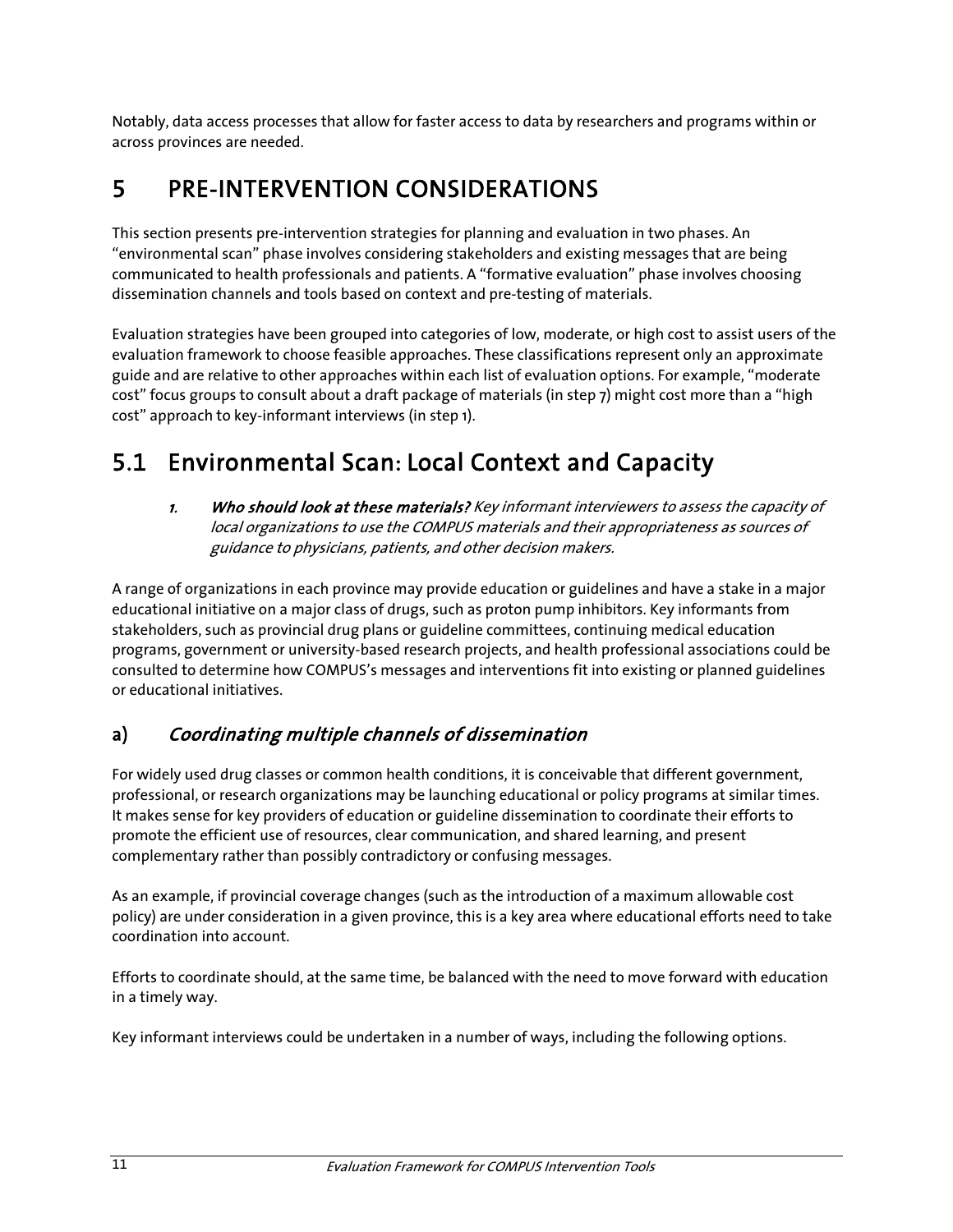### Options:

a) Low cost: Consult the director of the provincial drug program for a decision.

b) Moderate cost: Interview the staff of several education programs by telephone.

c) Higher cost: Face-to-face discussion is needed to decide who disseminates the materials.

It is recommended that efforts be made to consult with key relevant stakeholders at some level. Timelines, resources, and the number of local stakeholders will likely dictate which approach is most appropriate.

#### 2. Are COMPUS's messages consistent with current local messages from these and related organizations? Expert review comparing COMPUS's messages with existing guidelines, patient handouts, and drug program policies. What modifications might be needed to achieve consistency?

Preliminary assessment of the COMPUS materials' consistency with these other local materials can be done by non-clinicians, but a quick review by a clinical pharmacologist may be needed to detect subtle inconsistencies.

Consistency of messages is important for providing physicians or pharmacists with clear, evidence-based guidance for clinical decision-making.

On another level, engaging with stakeholders and working toward consensus is important in developing buy-in from the organizations that would disseminate COMPUS materials or adapt them for local dissemination.

In the case of PPIs, COMPUS's evidence-based review and materials helped led to changes in Nova Scotia's public drug coverage policies for PPIs. Changes reflected COMPUS's key messages on the therapeutic equivalency of PPIs and double-dose PPI therapy. COMPUS materials have been adapted for use in Nova Scotia and other provinces by academic detailing programs and others.

The following scenarios/options portray efforts to move toward consistency of messages using the example of a local guideline committee.

### Options:

- a. Low cost: A member of the local guideline committee compares COMPUS's materials with local guidelines and tells the committee of any discrepancies.
- b. Moderate cost: The local guideline committee discusses whether inconsistencies must be resolved.
- c. Higher cost: The committee decides to review COMPUS's detailed report to assess the evidence for its finding if it is inconsistent with local guidelines or public drug plan coverage.
	- 3. What are anticipated opposing messages that could undermine COMPUS's messages? Review by local specialists, patient organizations, and anticipated critics. Stakeholders assess the local need for additional packaging.

An awareness of messages that contradict key evidence-based messages is important for understanding how physicians may interpret the intervention within an existing frame of reference.

For example, for PPIs, one of COMPUS's key messages on optimal prescribing practices states that there are "no clinically important differences among equivalently dosed PPIs in the treatment of most acid-related GI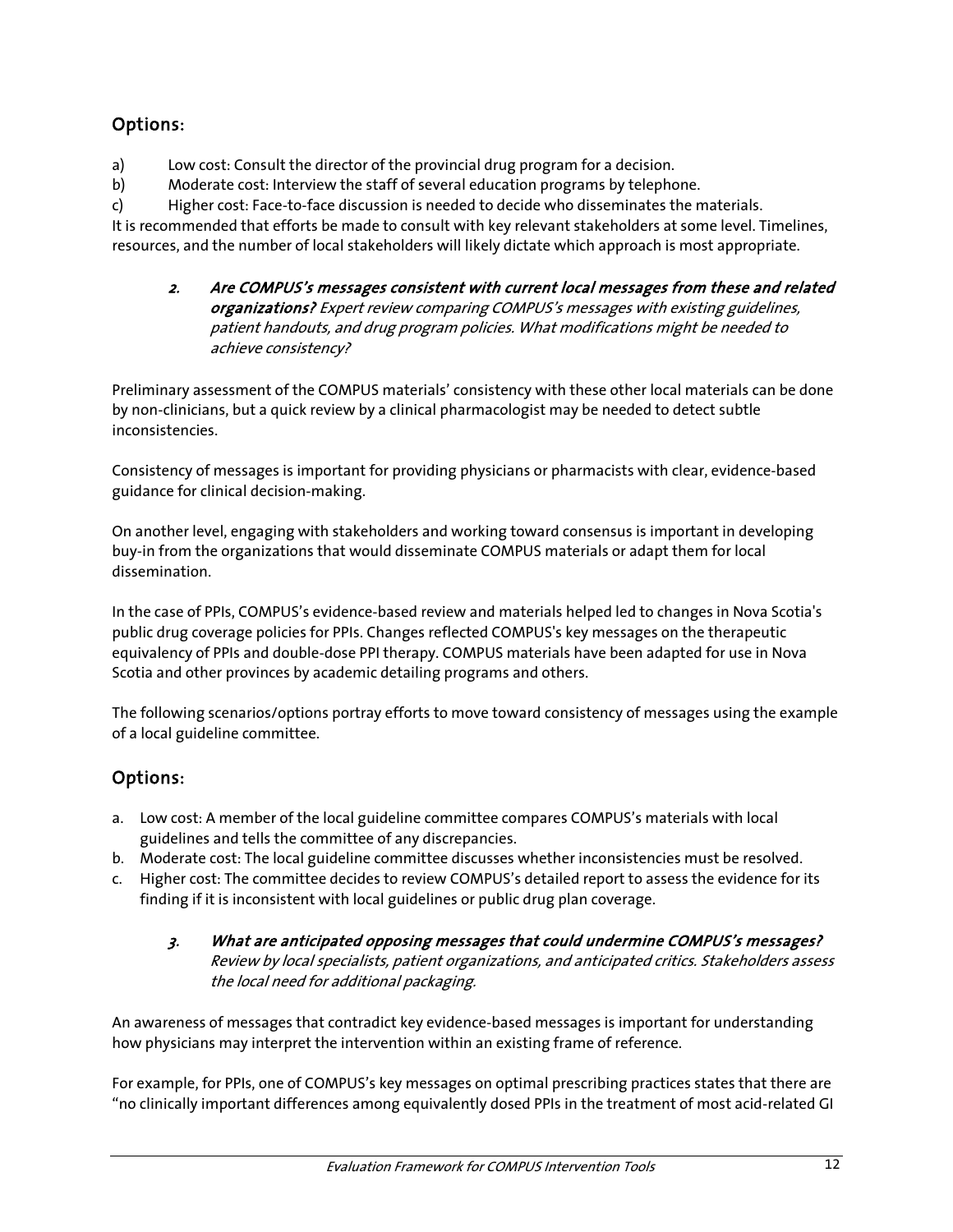conditions."8 However, in focus groups with physicians and pharmacists held to explore "practice gaps" in the use of PPIs, participants reported receiving information from pharmaceutical representatives suggesting that not all PPI medications are equally efficacious.<sup>9</sup> This type of information is important to consider in designing or selecting intervention materials in order to respond appropriately to the existing messages that physicians and pharmacists are receiving.

Several channels exist for gathering information on current messages regarding accepted prescribing, including the following options.

### Options:

- a. Low cost: Ask the provincial drug plan's staff member most responsible for the relevant local drug coverage policy what sort of opinions are being voiced about the policy at present.
- b. Moderate cost: Conduct a telephone interview with one or two local specialists and representatives of relevant patient organizations.
- c. Higher cost: Develop an addendum to refute anticipated opinions and criticism.

## 5.2 Formative Evaluation: Choice of Dissemination Channels, Methods, and Tools

4. What are the likely reactions of physicians to the main messages? Watch physicians respond to the materials and their main messages.

It is recommended to have physicians (and perhaps pharmacists) review and provide feedback on draft materials to test the content and the format of the materials.

Physicians interpret new information within the context of their existing practices, beliefs, and understanding of the evidence. For example, physicians make prescribing decisions based on a range of information sources, such as peer or specialist opinion, experience in practice, educational sessions, industry detailers, or journal articles.

It is important to hear if physicians find key messages credible and whether they expect the evidence presented to them to confirm or change their current practices. Does a message contradict their experience? Would they make use of the prescribing aid or patient handout, or likely lose it among a heap of paper in their offices or workplaces?

The following options can be considered for gathering feedback from physicians.

#### Options:

- a. Low cost: Hold interviews with a convenience sample of physicians in active practice.
- b. Moderate cost: Conduct focus groups with physicians.
- c. Higher cost: Hold interviews with a representative sample of physicians.

While a more reliable picture of physician views would be provided by focus groups or representative interviews, review by a convenience sample of physicians in close contact with the educational program is often surprisingly informative. Frequently, it is better to have a few unrepresentative assessments immediately than to wait longer for more representative assessments.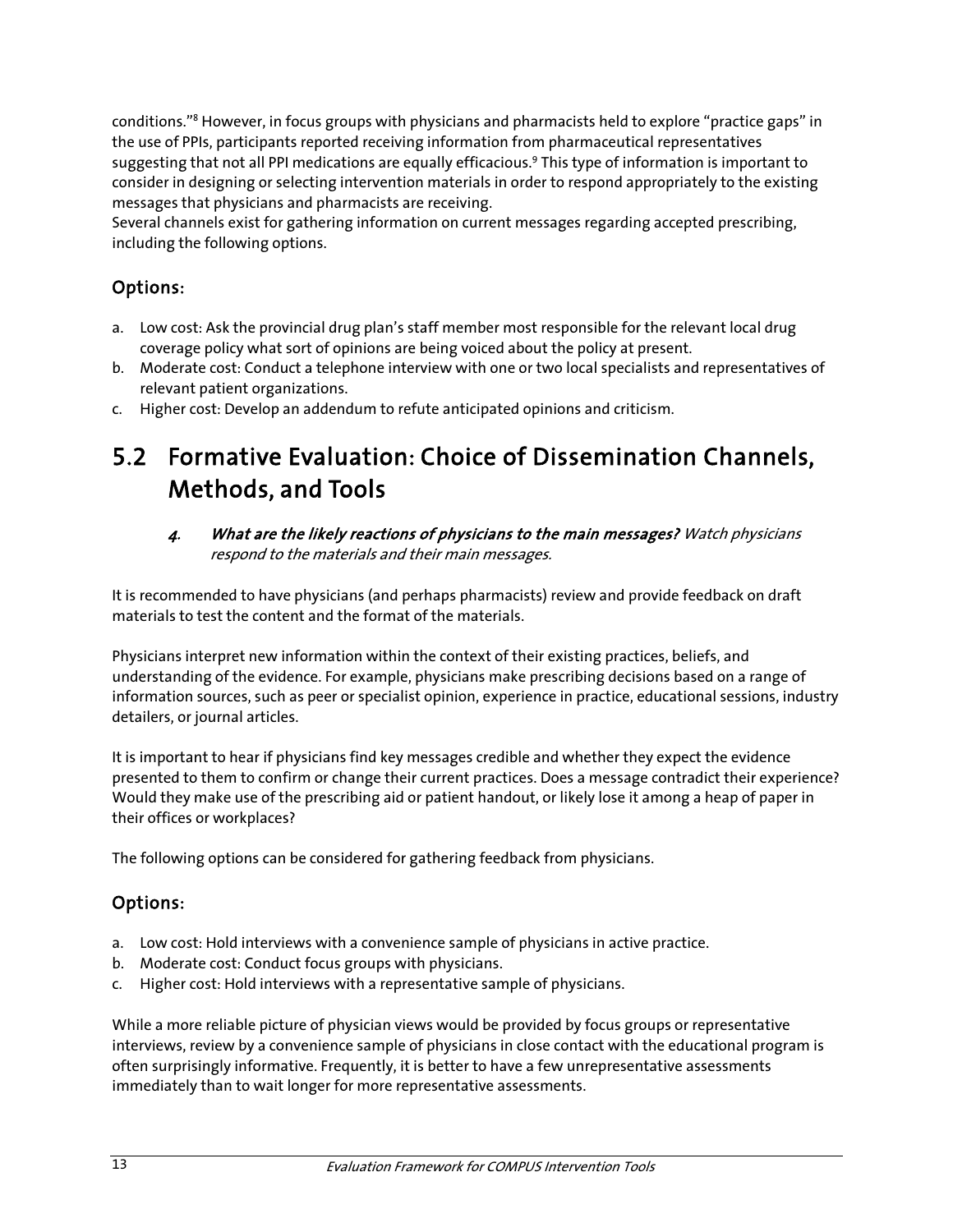5. How much should be spent on dissemination, given the anticipated health or financial benefits from the desired changes in prescribing and drug utilization? Conduct a rough a priori cost-effectiveness assessment (i.e., sometimes called "ex ante" evaluation by health economists, meaning "before data collection"), based on existing systematic reviews of dissemination literature, to guide spending on dissemination of COMPUS materials.

From a public-policy perspective, one would always like to know the expected costs and benefits of any proposed educational intervention. The goal is not to prioritize cost savings over quality of care, but to help in making the best use of resources that are available to benefit patient health.

In the context of health, costs are more easily estimated than benefits. For example, costs can be estimated based on previous interventions of a similar kind. Benefits are more difficult to estimate, whether they take the form of cost savings or improvements in patient health.

Once key messages and target behavioural changes have been identified, it may be possible to estimate the degree of behaviour change based on factors such as:

- success of similar types of interventions in influencing health professional behaviour, based on systematic reviews of guideline dissemination strategies
- existing policies, such as maximum allowable cost in a given province
- evidence of a gap between existing and evidence-based practice.

In the case of PPIs, key messages focus largely on over-prescribing of PPIs, so the "benefit" of adherence to evidence-based prescribing could be estimated based on expected cost savings of prescribing change within a given province based on factors such as those cited above.

In cases where key outcomes of better prescribing are quality of life, these benefits may be more difficult to quantify (in monetary or non-monetary terms).

#### Options:

- a. Low cost: Consult the director of the provincial drug program for a decision.
- b. Moderate cost: Interview staff of education programs about their costs.
- c. Higher cost: Have a face-to-face discussion to decide on a budget for dissemination.
	- 6. What will be included in the local packaging of the materials? Peer review or stakeholder advisory committee to review covering letters, speaker notes for academic detailers, prescribing feedback "portraits," related topics presented at the same time, web-posted recordings of seminars, drug policies supported by the materials, etc.

COMPUS may produce several types of educational materials, including newsletters and materials for presentations to physicians and pharmacists. At a provincial or local level, decisions need to be made about which materials and interventions are used and how these are combined with existing interventions. This returns to territory covered in the environmental scan, where stakeholders were consulted about existing messages and educational activities.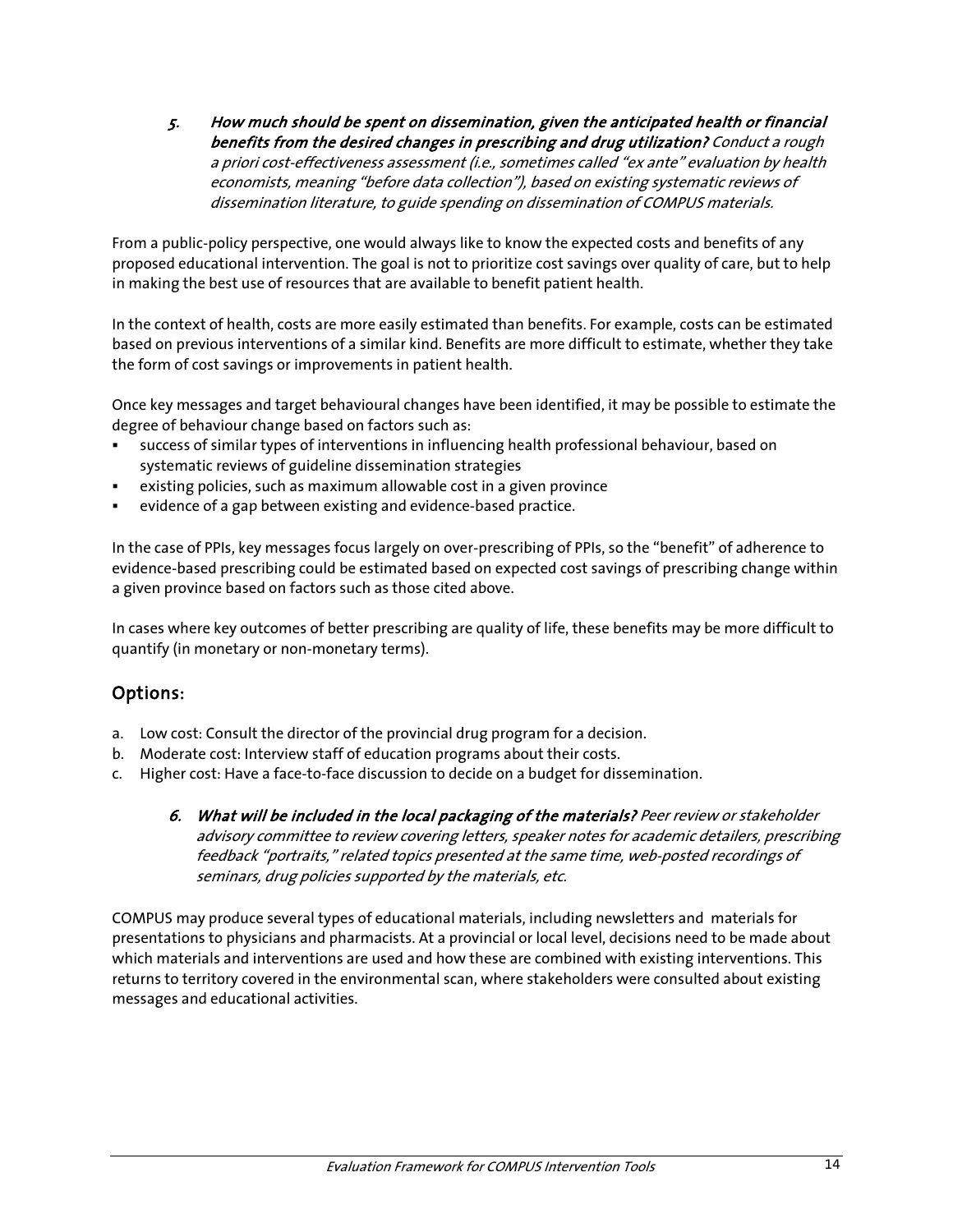#### Examples:

- In provinces with academic detailing services, these programs may choose to adapt a COMPUS newsletter based on local needs while using other COMPUS materials, such as an alternate prescription pad or prescribing aid without alteration.
- In provinces with individualized prescribing feedback programs or projects, a program developer may wish to develop material to complement the COMPUS materials or to adapt the materials in consultation with COMPUS.
- A public drug plan may choose to change a provincial drug coverage policy in response to a COMPUS review and current evidence, as occurred in Nova Scotia following COMPUS's review of PPIs. A drug plan considering this option would likely plan to develop communications materials to communicate and consult with physicians and pharmacists, and these might be packaged and disseminated with COMPUS's evidence-based materials or messages.

The following options reflect possible scenarios for local packaging of COMPUS materials prior to dissemination.

#### Options:

- a. Low cost: A covering letter.
- b. Moderate cost: Local data on relevant drug utilization.
- c. Higher cost: Feedback for physicians on individual prescribing.
	- 7. How do educators, physicians, pharmacists, and patients respond to the draft package? More interviews and focus groups plus pre-testing dissemination with brief surveys tailored to the mode of dissemination.

If a multi-faceted intervention is being developed or complementary materials are added to COMPUS materials for an intervention — such as individualized prescribing feedback or even the introduction of a drug plan policy — more review by physicians, pharmacists, and possibly patients is recommended. Development of a complex intervention may take the form of an iterative process where revised materials should be reviewed by physicians or pharmacists to ensure effectiveness.<sup>10</sup>

As in step 4, different options are available for consulting with physicians, pharmacists, or patients, depending on resource and time constraints and the degree of consultation that is needed.

#### Options:

- a. Low cost: More interviews with a convenience sample of physicians or pharmacists in active practice.
- b. Moderate cost: More focus groups with physicians or pharmacists.
- c. Higher cost: More interviews with a representative sample of physicians or pharmacists.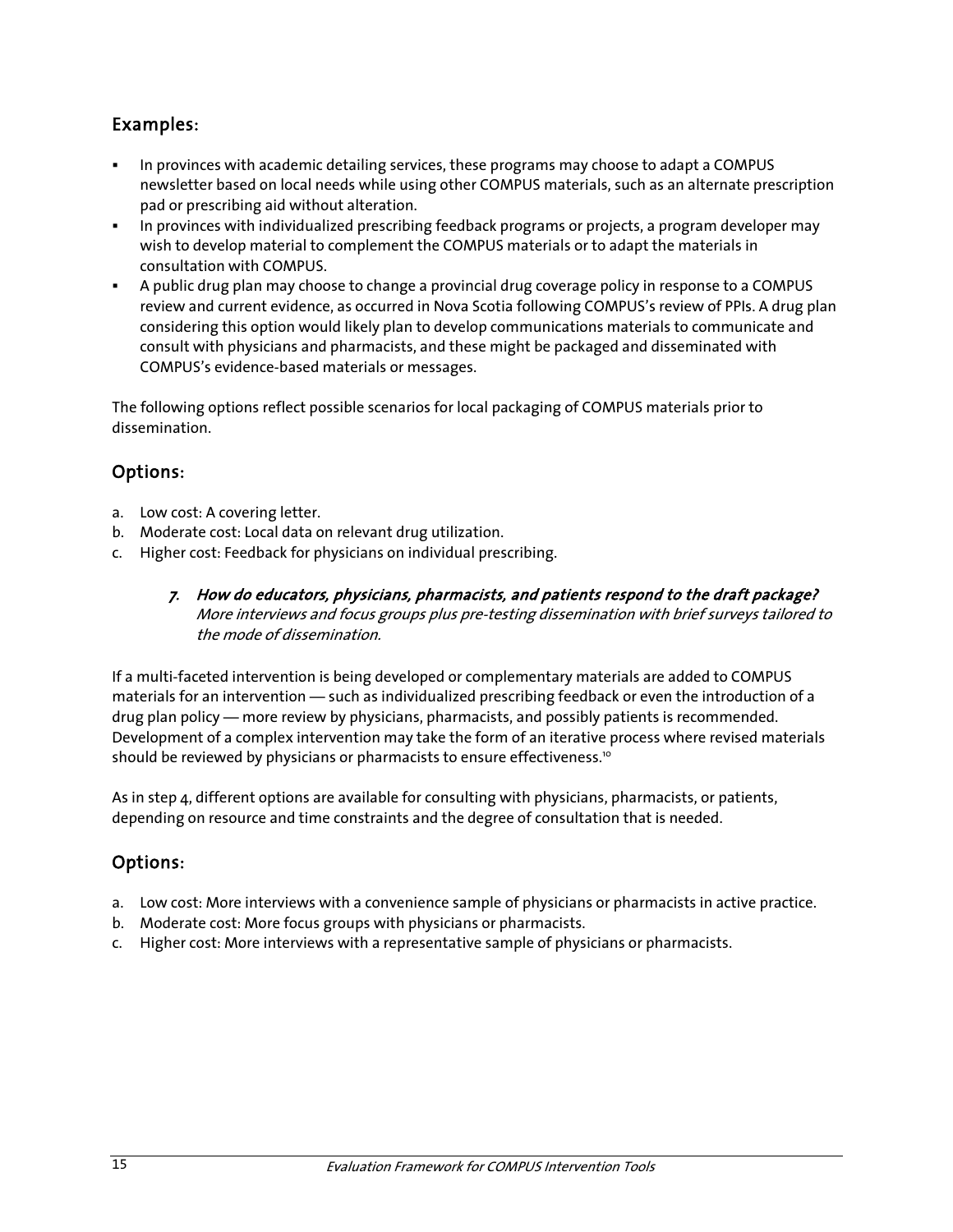# 6 POST-INTERVENTION: EVALUATION OPTIONS AND RECOMMENDATIONS FOR COMPUS INTERVENTIONS

This section presents post-intervention evaluation strategies for printed educational materials, presentations to physicians and pharmacists, and academic detailing.

Evaluation options have been grouped into categories of low, moderate, and high cost to assist in assessing the feasibility of each approach. As in the previous section of this report, these classifications represent only an approximate guide and are relative to other approaches within each list of evaluation options. For example, a "low cost" mail-back postcard to evaluate a mailed survey might cost more than a "moderate cost" commitment-to-change contract to evaluate a didactic session.

# 6.1 Printed Materials

This section contemplates which methods could be considered for evaluation of interventions using printed educational materials such as newsletters disseminated by mail.

### 6.1.1 Low-cost: Short fax-back surveys of three to seven questions for physicians or pharmacists. Pre-paid postcard for feedback from patients.

To evaluate printed educational materials, a short fax-back or mail-in survey could be sent to physicians or pharmacists to collect opinions on the credibility, usability, and perceived impact of materials on prescribing or other clinical decisions. A questionnaire for this evaluation should ideally use a mix of open- and closedformat questions to elicit responses that are easily compared but provide a degree of explanation to be informative. A short survey is preferred to encourage a higher response rate.

A patient survey could be used to evaluate patient educational materials. A pre-paid postcard for feedback from patients is simple to produce but much harder to get a reasonable response rate from, given the quantity of junk mail sent to households. To produce a list of names and addresses of patients who use certain medications is regarded by some as an insurmountable obstacle on the grounds of drug data privacy. However, a solution that has been demonstrated to work is to "camouflage" the list of drug users with a random sample of non-users.

If the postcards can be handed out by physicians to their patients, a much higher response rate can be expected. Only a small sample of physicians' offices would need to be asked (or paid) to hand out these postcards and educational materials to specific types of patients (e.g., for an intervention on PPIs, this could be patients receiving PPI prescriptions). However, it would take a very dedicated physician to remember to give the materials to the patient.

### 6.1.2 Low to moderate cost: Interviews with a convenience sample of physicians or pharmacists.

To gain a greater depth of feedback, an option is to interview a convenience sample of users of the printed educational materials. For example, an ongoing education program is likely to have a number of familiar contacts, such as physicians, who could be approached for such purposes. Survey questions used would be similar to the brief fax-back survey, but follow-up questions could be used for clearer explanations. For example, if an alternative prescribing pad has rarely been used, what are the reasons for this? A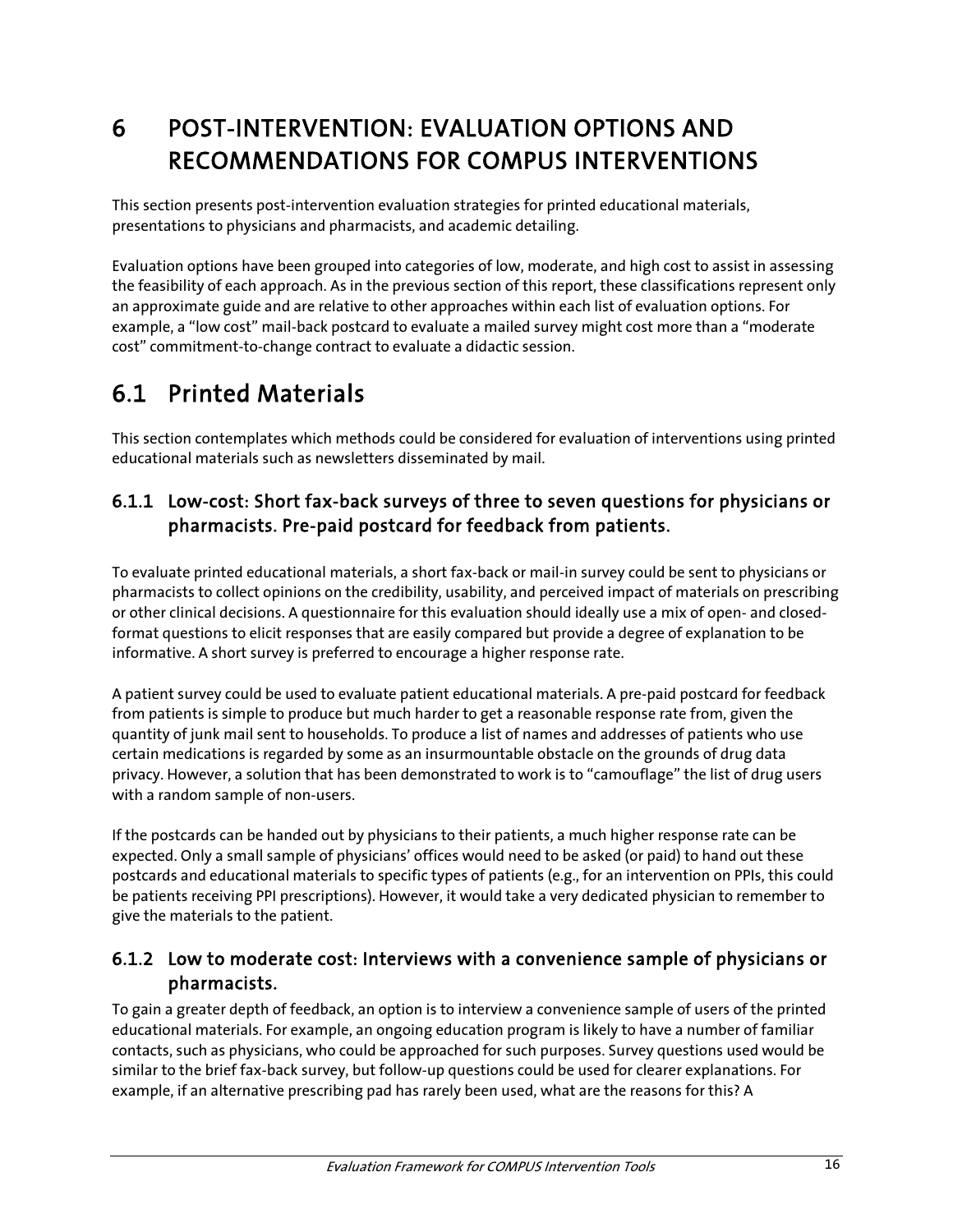convenience sample may not give a representative picture of a cross-section of physicians, but it could give enough qualitative clues to the effectiveness or improvement of this intervention. Costs could be expected to remain low if a small convenience sample is used, since this minimizes costs for recruitment, participation incentives, interviews, and analysis.

### 6.1.3 High cost: Measure the quantitative impact on drug claims. Mail printed materials to half the physicians first, then to the other half after a threemonth to six-month delay. Analyze aggregate trends in claims data.

Distribution of educational materials to a large group of physicians presents an ideal case for quantitative evaluation of the impacts on prescribing. (However, evidence suggests that behavioural change will be less significant from an intervention featuring only printed educational materials than in the case of other multi-faceted interventions, such as academic detailing or audit and feedback.<sup>11,12</sup>)

Either a "policy level" or "academic level" evaluation could be undertaken, as described in the quantitative methods overview discussed previously. A randomized designed delay approach could be used by mailing educational materials to half the physicians first and to the other half after a delay of three to six months.<sup>7</sup> In cases where hospitalization and physician visit diagnoses data are also available, linked to patient drug utilization data, health outcomes could be included in the analysis.

Factors contributing to the cost of this type of evaluation include the time and human resources required for ethics reviews, data access processes, and study design and analysis. However, the actual implementation of randomized dissemination of educational materials adds little to the cost, since this involves delaying only a portion of the mailing of materials.

### 6.1.4 High cost: Focus groups with physicians or pharmacists to discuss the usability of materials and impact of an intervention.

Focus groups could be used to explore how physicians or pharmacists have used educational materials and to assess possible impacts on practice. Surveys or telephone interviews may be more practical, since not all physicians or pharmacists recruited to a focus group would necessarily have a lot of experience with materials received by mail. If focus groups are used, typical costs include recruitment, participant incentives, rental of facilities, analysis, and reporting.

### 6.1.5 High cost: Representative interviews by telephone with physicians or pharmacists to discuss the educational materials.

Representative interviews with physicians or pharmacists on educational materials may be worthwhile. This approach would provide a clear picture of how materials had been used and why. Interviews with a representative sample of physicians or pharmacists would involve additional costs as compared to using a smaller, convenience sample, due to added costs for recruitment, participant incentives, interviews, and analysis.

## 6.2 Didactic or Interactive Sessions

As part of its offerings of educational tools on optimal drug therapy, COMPUS may produce materials for presentations to physicians and pharmacists in didactic and interactive formats. These sessions are made available as slide presentations with supporting materials to enable local presenters in different provinces to deliver presentations to local audiences. This section briefly reviews some options for evaluating the sessions.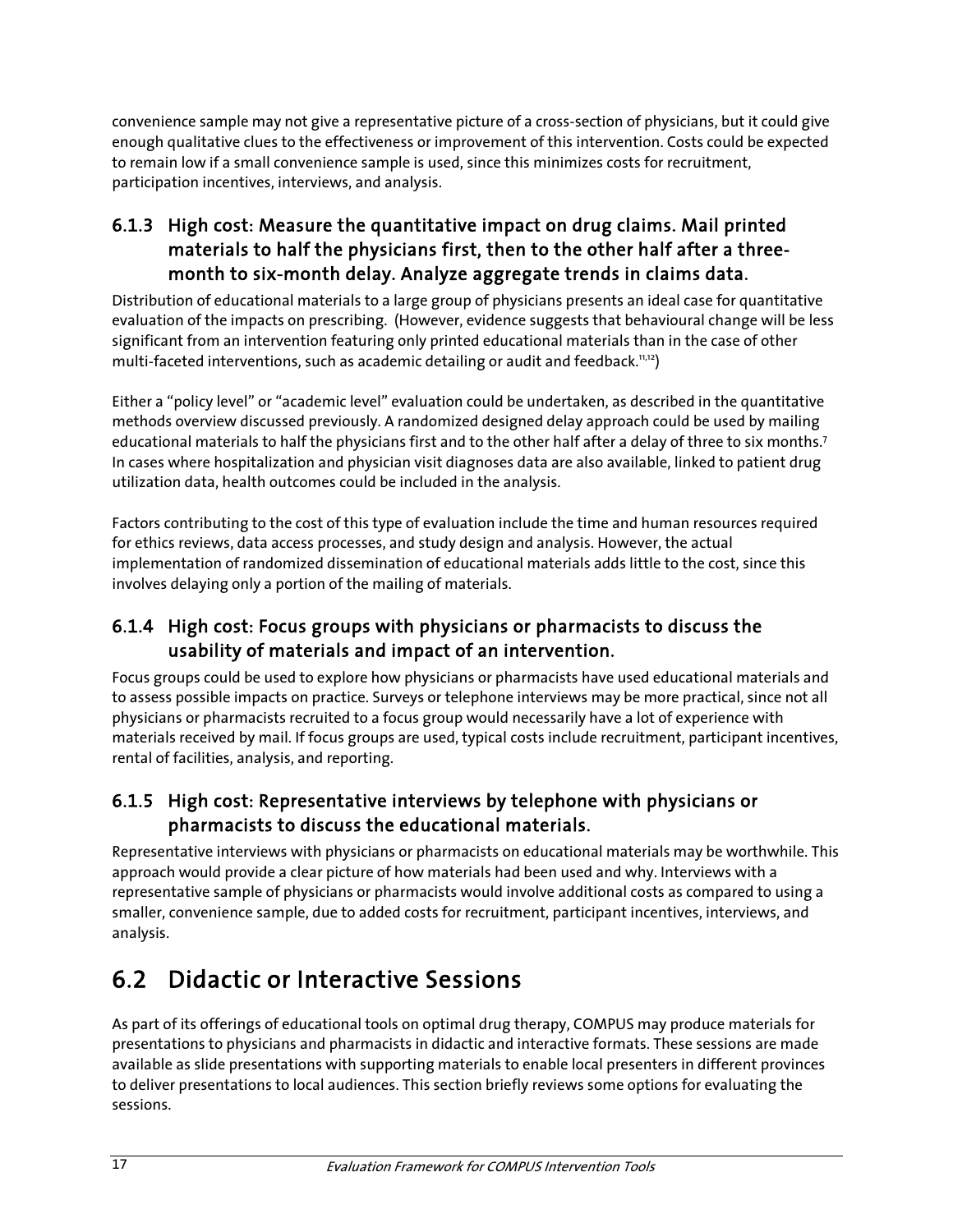### 6.2.1 Low-cost surveys: Short end-of-session survey of three to 10 questions for physicians or pharmacists. Longer survey for presenters.

This type of written survey of up to 10 questions can be filled out by participants at the end of a continuing education session. These surveys are easily administered, although not all participants take the time to respond and answers may be rushed. A combination of open- and closed-ended questions is recommended. To be most useful, questions should extend beyond satisfaction to expected change on practice, selfefficacy in evidence-based practice, and credibility of messages. These surveys are also used for basic needs assessment, such as helping to identify upcoming topics that would be of interest.

### 6.2.2 Low cost: Physicians or pharmacists complete a pre-post test of knowledge, "self-efficacy" (confidence in knowledge), or attitudes (e.g., using an "audience response system").

A pre-post test of knowledge, self-efficacy, or attitudes could be effective for evaluating the impact of a session and reinforcing session messages, as well. This could take the form of a multiple-choice questionnaire or include some open-ended questions. Self-reflective questions on current and future practice at the beginning and end of the session could encourage behavioural change or provide information about the impact of the session.

### 6.2.3 Low to moderate cost: Interviews or surveys with presenters.

Since presentations featuring COMPUS materials may be delivered by several different presenters across the country, it would be useful to draw on the expertise and experience of these presenters from their delivery of the sessions. Presenters' perceptions could provide useful information about participant response and whether the materials served the needs of presenters in their different settings. This might include comfort level with the way evidence is presented in the COMPUS PowerPoint slides or the usefulness of other supporting documents, such as the scientific review, provided by COMPUS. Presenters could respond through written surveys, or could be interviewed in person or by telephone.

#### 6.2.4 Moderate cost: Educators record their observations and interpretations in educator diaries over many sessions.

Where a presenter is delivering a similar presentation in several different settings, use of an educator diary or log may be appropriate. In the diary, the presenter would record observations about the receptiveness of participants to messages, or about their success or difficulty in delivering particular messages. The information collected would be similar to the surveys or interview of presenters, described previously.

### 6.2.5 Moderate cost: Participants in an interactive presentation submit a commitment-to-change contract at the end of their sessions and are asked to complete a follow-up, self-reflective survey three months later.

Commitment-to-change statements are used both to evaluate and extend the educational process of continuing education sessions. Physicians or pharmacists who attended the session are asked afterward about changes they expect to make in their practice. A follow-up questionnaire weeks or months afterward is used to query the physicians or pharmacists about actual changes they have made to practice. Studies have found that physicians who have made a commitment to change are more likely to make changes in practice or, in other words, these commitments have some reliability in predicting actual changes in behaviour.13,14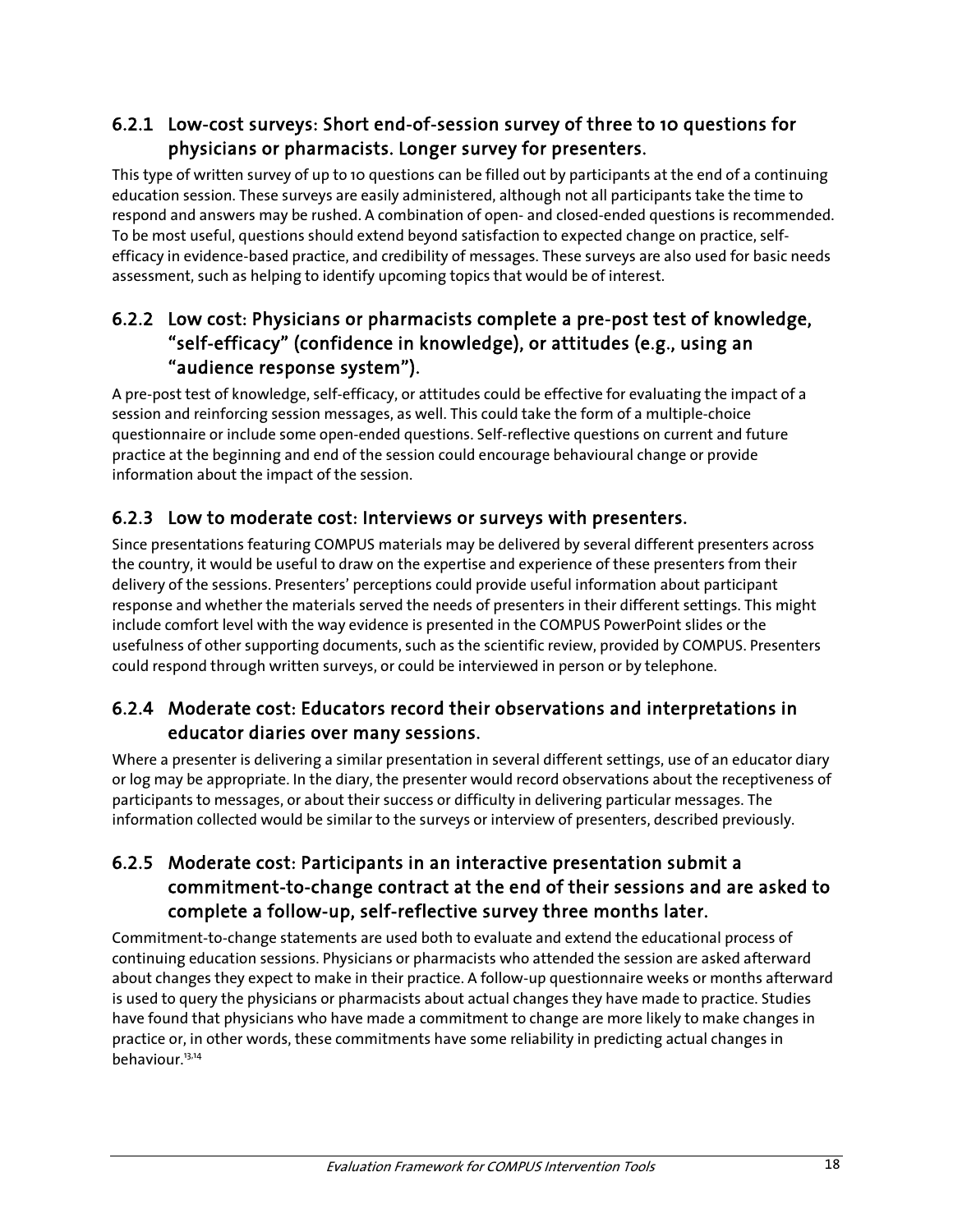#### 6.2.6 High cost: Focus group discussions with a sample of participants immediately after several sessions.

Focus groups with participants following educational sessions could offer a richer source of feedback on many of the issues that would be explored in post-session participant surveys. Physicians or pharmacists enrolling for a workshop or conference might be given the opportunity and an incentive to sign up for a focus group at the same time to make recruitment easier.

### 6.2.7 High cost: Analyze quantitative impact on drug claims. Record the physician identification numbers and dates of sessions. Compare trends in drug claims data of early participants versus later participants. Use multivariate analysis to reduce participant selection bias when "designed delays" or natural delays are not used.

A "policy level" analysis of the impact of a continuing education program using a before/after comparison and non-random control group might be used, but the "signal" of an effect would be weak if only a small proportion of physicians within a given geographical area participated.

Various options could be considered for implementing an "academic level" analysis with randomized cluster trials and designed delays. One option is that clusters might be defined by continuing medical education areas, where physicians served by a particular program would be grouped together for purposes of randomization into early intervention and delayed control groups.

# 6.3 Academic Detailing

Academic detailing programs in Canada have been very proactive in undertaking different forms of qualitative and quantitative evaluation to understand physician needs, effect quality improvement in materials and service delivery, and determine outcomes from academic detailing or multi-faceted educational interventions.<sup>15</sup> A key challenge has been balancing the desire for better evaluation and program development with the day-to-day demands of delivering these services. What follows is a menu of options for the evaluation of academic detailing services and accompanying materials.

### 6.3.1 Low-cost surveys: Long survey for detailers. Short end-of-presentation survey of three to 10 questions for physicians.

Short post-session surveys are used by some academic detailing programs to assess satisfaction with the content and delivery of the visit and the likelihood of behavioural change. As an alternative, some programs use periodic surveys for similar purposes and for needs assessment, such as identification of useful future topics.

The benefits of this form of evaluation are that it is relatively easy for the physicians to fill out and to assess, and it provides some useful information about the effectiveness of the program. At the same time, ratings scale responses may not provide an adequate amount of explanation to contribute significantly to quality improvement or to explain motivations behind expected impacts on behaviour. Including a mix of openended questions may help provide additional useful information without overtaxing the time of the physician.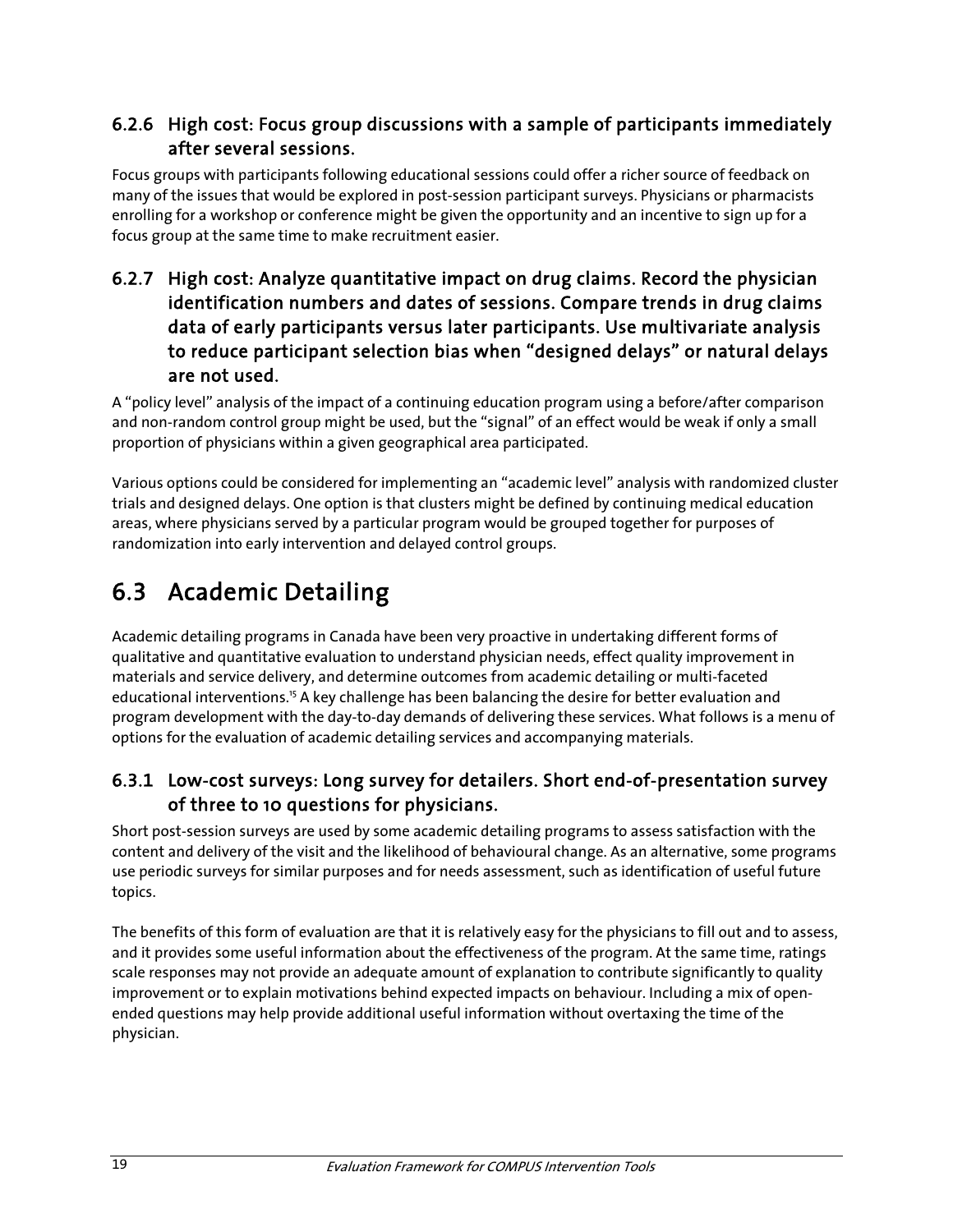### 6.3.2 Low to moderate cost: Interviews or surveys with detailers.

A survey of detailers on the acceptability and usefulness of academic detailing materials is an approach recommended in CADTH's *Academic Detailing Templates*.<sup>4</sup> Detailers are also well-positioned to provide feedback on physician responses to messages and how well the physician/patient materials have served them as educators. For programs using the COMPUS materials or messages, feedback from detailers could be collected either through interviews or a written survey and could be analyzed across programs.

#### 6.3.3 Moderate cost: Educators record their observations and interpretations in detailer diaries over many sessions.

For detailers, keeping a log of observations from academic detailing visits may be an effective way to record and track physician responses or the detailer's ability to communicate particular messages during a visit. For example, one detailer has mentioned that use of a log can highlight when a particular message is not being communicated. The detailer logs could be analyzed to help assess the usefulness of materials and the effectiveness of messages.

#### 6.3.4 High cost: Hold focus group meetings in group practices to discuss quality improvement and impact of detailing.

Focus groups may be a worthwhile way for academic detailing programs to collect information about the attitudes, self-efficacy, and impact of visits and materials on prescribing practices. If focus groups were used, it may be more practical to hold them on a more periodic basis and review the effectiveness of multiple interventions. For smaller programs in particular, it may be difficult to recruit participants. Focus groups would need to be run by an independent third party to ensure openness of discussion.

#### 6.3.5 High cost: Representative interviews by telephone with participants to discuss the presentations.

Similar to focus groups, representative interviews of about 15 minutes in length would allow for a more indepth discussion of barriers to behaviour change, feedback on program effectiveness, or acceptability of messages. A drawback is the time and resources required for recruitment, interviews, and reporting.

#### 6.3.6 High cost: Analyze quantitative impact on drug claims. Record the physicians' identification numbers and dates of sessions. Compare trends in drug claims data of early participants versus later participants. Use multivariate analysis to reduce participant selection bias when "designed delays" or natural delays are not used.

Randomized designed delays have been piloted as a methodology for impact evaluation by a number of Canadian academic detailing programs, as have other similar randomized designs for evaluation.<sup>15</sup> While efforts have met with some success in carrying out trials on this model, challenges have included data access, achieving adequate sample size, logistical difficulties, as well as resource constraints.

Alternatives to some of the challenges could be explored, including the following:

- Randomizing physicians by postal codes and requesting data at an aggregate level of patients, according to their physicians' postal codes. This may help address privacy concerns and speed up data access.
- Evaluate impacts across several interventions by a given program to increase sample size for analysis, similar to the model used to analyze the *Therapeutics Letter* in British Columbia.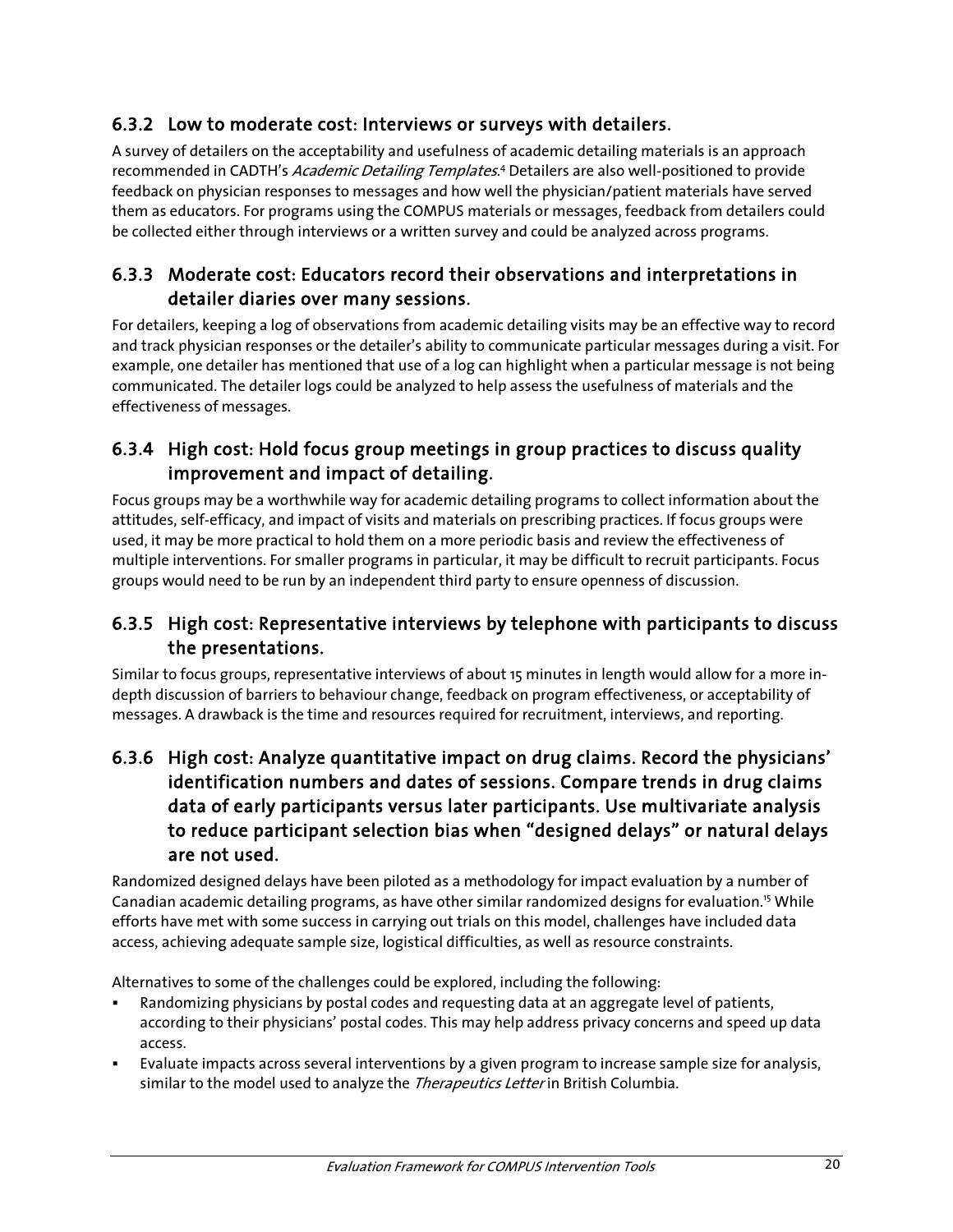Plan designed delays with randomization by fewer, larger clusters of physicians to minimize extra travel required of detailers.

As discussed in the overview of quantitative approaches earlier in this report, educational interventions on the key messages identified by COMPUS and stakeholders present an opportunity for impact evaluation using administrative databases. Academic detailing programs could assess their previous experience in using designed delays or similar methods and discuss how methods might be adapted to allow for rigorous evaluation while addressing previous challenges.

# 7 POST "POST-INTERVENTION": FEEDING RESULTS OF EVALUATIONS INTO THE NEXT WAVE OF MATERIALS ON OTHER DRUG CLASSES

## 7.1 Purpose

The purpose of an evaluation in an ongoing program is normally to produce improvements in the quality of future processes and outputs. The process of using information from evaluations is not always straightforward. Accordingly, this section of the Framework outlines options for collecting information from completed evaluations and feeding them into COMPUS's future processes and outputs.

## 7.1.1 Application of Plan-Do-Study-Act to COMPUS intervention tools

The feedback process can be viewed as part of a quality improvement cycle. Such a cycle is often called a "PDSA cycle," referring to the four sequential steps, "Plan-Do-Study-Act."

The following applies the PDSA-concept to COMPUS's development of educational materials:

- P: The "Planning" phase primarily involves systematic review of evidence concerning a drug class identified for review.
- D: The "Doing" phase involves: (a) extracting three actionable messages concerning appropriate changes in prescribing and utilization, and will involve (b) the dissemination of messages in the provinces and territories, as well as within federal agencies.
- S: The "Studying" phase involves: (a) a plan of options for evaluating the materials before and after they are disseminated (the current Framework), and (b) the execution of some of those options by COMPUS and its clients, the users of materials.
- As COMPUS obtains feedback on a given drug class from the various evaluations of its materials, it is recommended that an evaluation of the evaluation be done with one open-ended question: Do you think this approach to evaluation will be useful for COMPUS's next drug class?
- A: The "Acting" phase is a process of applying the lessons of these evaluations to the next cycle. (The difference between the actions of "Acting" and "Doing" is that "Acting" is what an organization does to or with itself whereas "Doing" is what it does to things, other people, or organizations.)
- At this last phase in the PDSA cycle, COMPUS would be in a position to choose whether to change its approach to message or materials development, dissemination strategies, or evaluation for a future drug class.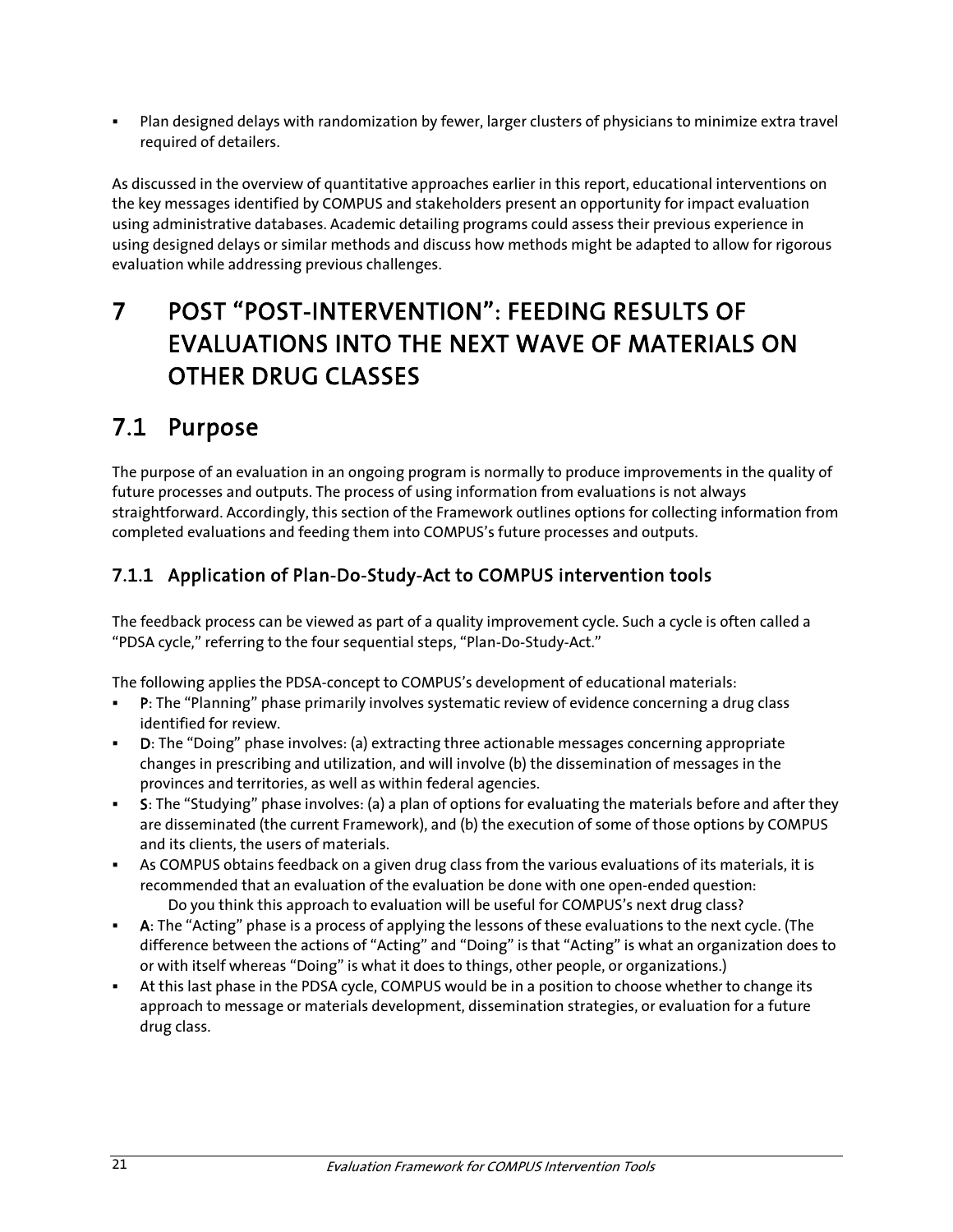# APPENDIX I: SUGGESTED READING

### Qualitative evaluation:

Green J, Thorogood N. *Qualitative methods for health research*. London: Sage; 2004. Krueger RA, Casey MA. *Focus groups: a practical guide for applied research*. 3rd ed. London: Sage; 2000. Pope C, Mays N. *Qualitative research in health care*. 3rd ed. Malden MA: Blackwell; 2006. Morse JM. *Qualitative research methods for health professionals*. 2<sup>nd</sup> ed. London: Sage; 1995. Patton MQ. *Qualitative research & evaluation methods*. 3<sup>rd</sup> ed. London: Sage; 2002.

### Quantitative evaluation:

Bowling A. *Research methods in health: investigating health and health services*. 2<sup>nd</sup> ed. Philadelphia: Open University Press; 2002.

Crombie IK, Davies HTO. *Research in health care: design, conduct and interpretation of health services research.* New York: Wiley; 1996.

Donner A, Klar N. *Design and analysis of cluster randomization trials in health research*. London: Arnold; 2000.

Peat J. *Health science research: a handbook of qualitative methods*. London: Sage; 2002.

Shadish WR, Cook TD, Campbell DT. *Experimental and quasi-experimental designs for generalized causal inference*. Boston: Houghton Mifflin; 2002.

#### Systematic reviews:

Bloom BS. Effects of continuing medical education on improving physician clinical care and patient health: a review of systematic reviews. *Int J Technol Assess Health Care* 2005;21(3):380-5.

Grimshaw JM, Thomas RE, MacLennan G, Fraser C, Ramsay CR, Vale L, et al. Effectiveness and efficiency of guideline dissemination and implementation strategies. *Health Technol Assess* 2004;8(6):iii-iv,1-72. Available: http://www.ncchta.org/execsumm/summ806.htm (accessed 2006 Mar 9).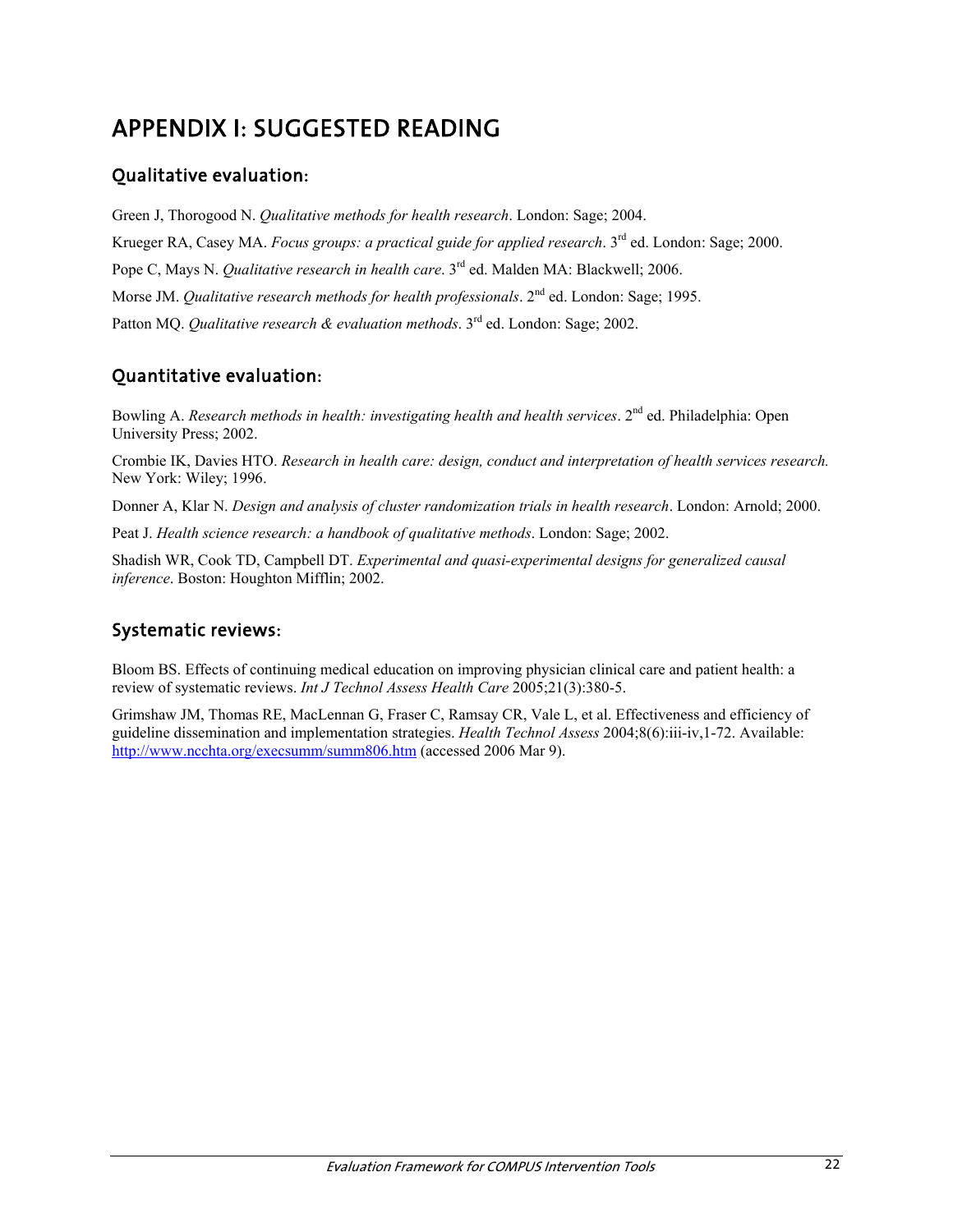# APPENDIX II: QUALITATIVE SURVEYS

## Overview

These surveys represent recommended questions to elicit feedback for any intervention and can be adapted to meet the exigencies of the specific topic.

The following survey tools have been adapted from the general evaluation framework related to PPIs and have been modified to fulfill a more generic role.

#### 1. Printed educational materials

- Questions for physicians and pharmacists to evaluate the printed educational materials
- Questions for organizations that have disseminated the materials

#### 2. Physician didactic session

- Questions for physicians to evaluate the physician didactic sessions
- Questions for presenters at physician didactic sessions

#### 3. Pharmacist didactic presentation

- Questions for pharmacists to evaluate the pharmacist didactic sessions
- Questions for presenters at pharmacist didactic sessions

#### 4. Physician interactive presentation

Questions for presenters at physician interactive sessions

#### Also, other contractors are developing:

- Commitment-to-change contract/follow-up survey
- Pre-post test for physicians

#### 5. Pharmacist interactive presentation

- Questions for pharmacists to evaluate case-study or interactive sessions
- Questions for presenters at pharmacist interactive sessions

#### 6. Academic detailing surveys

- Questions to evaluate the physician's experience with the academic detail
- Questions for detailer's after they have visited a physician

Each survey is presented in two parts. First, each survey includes a set of three to seven key questions, which can be used as a brief, ready-to-use survey (Short Survey). Second, additional questions are provided — a question bank — for developing a customized or longer survey, if desired (Long Survey).

In addition to the above-mentioned survey tools, it is also recommended that COMPUS develop a brief website-user survey to collect information from new users who are visiting the COMPUS website to download the any of these survey tools. This would allow COMPUS to learn what types of users are accessing the intervention tools and to ask users about their potential applications of the materials.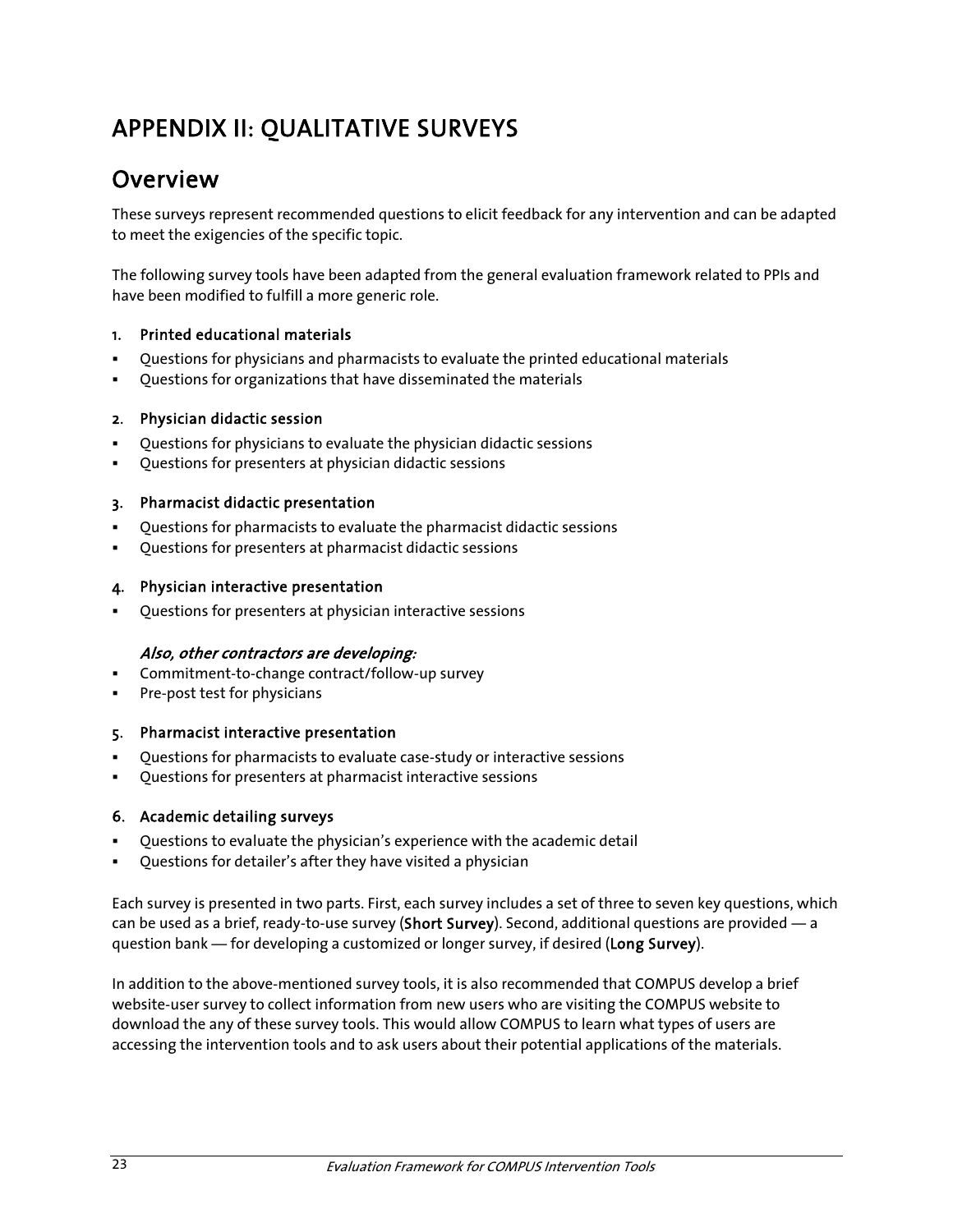### Survey 1: Questions for physicians and pharmacists to evaluate the printed educational materials (What was the quality of the materials?)

These questions can be used to evaluate written educational materials used in education for physicians or pharmacists, such as academic detailing, larger-group interactive sessions, or dissemination by mail. The key questions can be used as a short survey, or a longer survey (10 to 15 minutes) can be developed from the long survey, to test the written educational materials (such as the newsletter, prescribing aid, alternate prescription pad, and physician self-audit tool).

### Survey 2: Questions for organizations that have disseminated the materials (How useful were the printed educational materials?)

These questions are intended for organizations that have disseminated the printed educational materials, such as health professional associations, health authorities, or ministries of health. The purpose of surveying these organizations is to learn how the materials have been disseminated, how their use may be evaluated, what feedback has been received, and whether these organizations may be interested in similarly using educational materials on additional topics.

### Survey 3: Questions for physicians to evaluate the physician didactic sessions (Promoting optimal drug therapy for physicians: How did we do?)

These questions can be applied to evaluate didactic sessions for physicians and are designed for very brief evaluations of the experience of attending physicians. This "End of Session" or "Exit" survey would consist of four questions (shorter survey) or up to 10 questions for the attendees to rate their experience of the session. These questions would likely be administered at the end of a didactic session, before the attendees leave the session. Alternatively, the questionnaire could be taken home with the attendees with instructions (and an envelope) to fill it out and mail it back to the evaluation team.

#### Survey 4: Questions for presenters at physician didactic sessions (How did the session go from the presenter's perspective?)

These questions are for the presenters of the didactic sessions, designed to briefly capture the success of the presentation from the perspective of the presenters and to capture, in a timely fashion, any suggestions for improvement.

#### Survey 5: Questions for pharmacists to evaluate the pharmacist didactic sessions (Promoting optimal drug therapy to pharmacists: How did we do?)

These questions can be applied to evaluate didactic sessions for pharmacists and are formulated for very brief evaluations of the experience of attending pharmacists. This short "End of Session" or "Exit" survey would consist of four questions (short survey) or to up to 10 questions for the attendees to rate their experience of the session. These questions would likely be administered at the end of a didactic session, before the attendees leave the session. Alternatively, the questionnaire could be taken home with the attendees with instructions (and an envelope) to fill it out and mail it back to the evaluation team.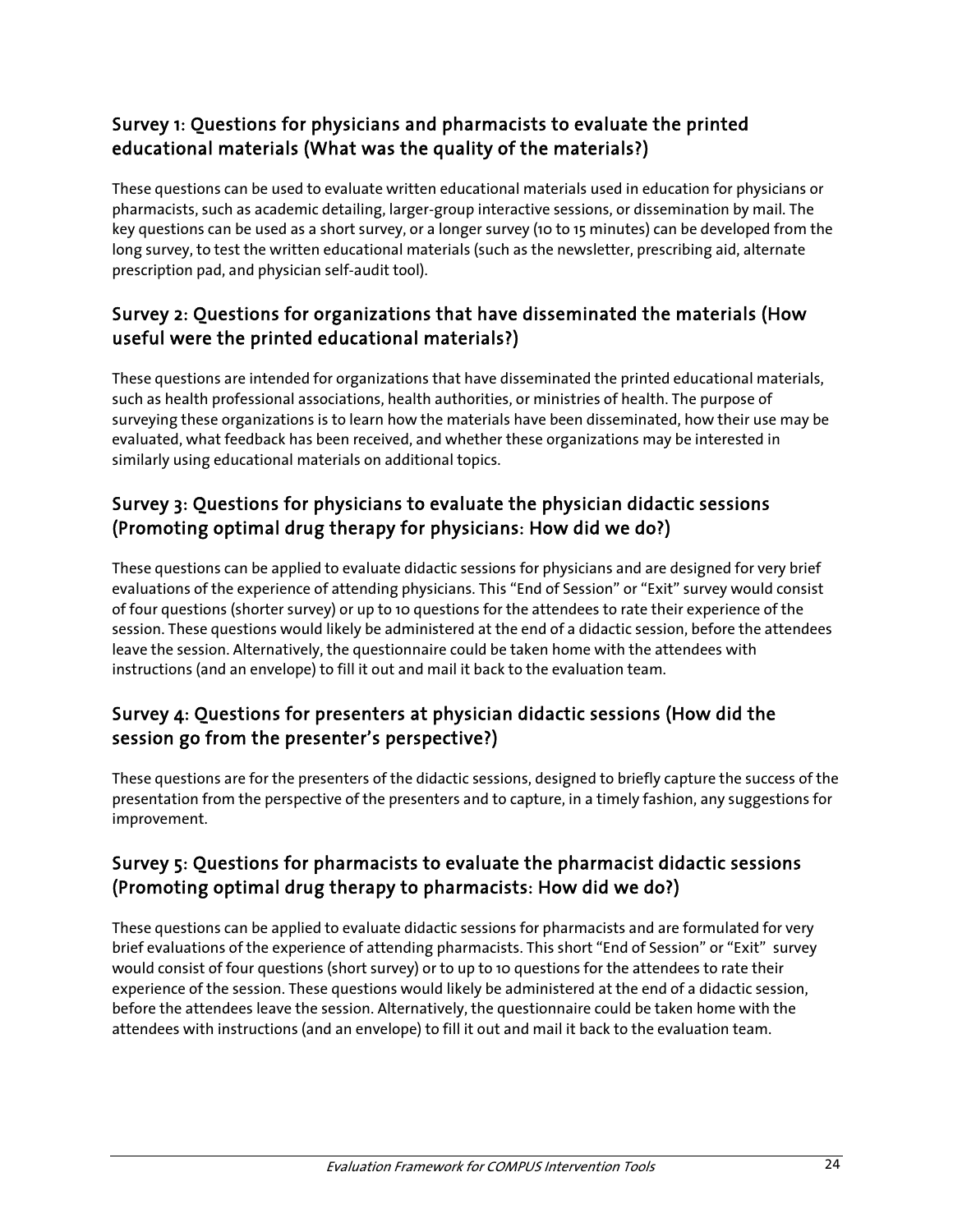#### Survey 6: Questions for presenters at pharmacist didactic sessions (How did the session go from the presenter's perspective?)

These questions are for the presenters of the didactic sessions, designed to briefly capture the success of the presentation from the perspective of the presenters and to capture, in a timely fashion, any suggestions for improvement.

#### Survey 7: Questions for presenters at physician interactive sessions (How did the session go from the presenter's perspective?)

These questions are for the presenters of the didactic sessions, designed to briefly capture the success of the presentation from the perspective of the presenters and to capture, in a timely fashion, any suggestions for improvement.

#### Survey 8: Questions for pharmacists to evaluate case study or interactive sessions (Promoting optimal drug therapy: How did we do?)

These questions can be applied to evaluate the case study or interactive sessions for pharmacists. This "End of Session" or "Exit" survey would consist of three questions (short survey) or up to 10 questions for the attendees to rate their experience of the interactive session.

#### Survey 9: Questions for presenters at pharmacist interactive sessions (How did the session go from the presenter's perspective?)

These questions are for the presenters of the interactive sessions, designed to briefly capture the success of the presentation from the perspective of the presenters and to capture, in a timely fashion, any suggestions for improvement.

#### Survey 10: Questions to evaluate the physician's experience with the academic detail (How did the detail go?)

The goal of these questions is to achieve some systematic feedback on the physicians' perceptions of the detail's effectiveness, the quality of the interaction, and the barriers to behaviour change. These questions can be used to evaluate the entire academic detailing experience from the perspective of the physicians. Other evaluation questions relating to the educational materials used and the other educational sessions are separate.

#### Survey 11: Questions for detailers after they have visited a physician (How did the session go from the detailer's perspective?)

These questions are for academic detailers, designed to briefly capture the success of the detailing visit from the perspective of the detailer and to capture, in a timely fashion, any suggestions for improvement.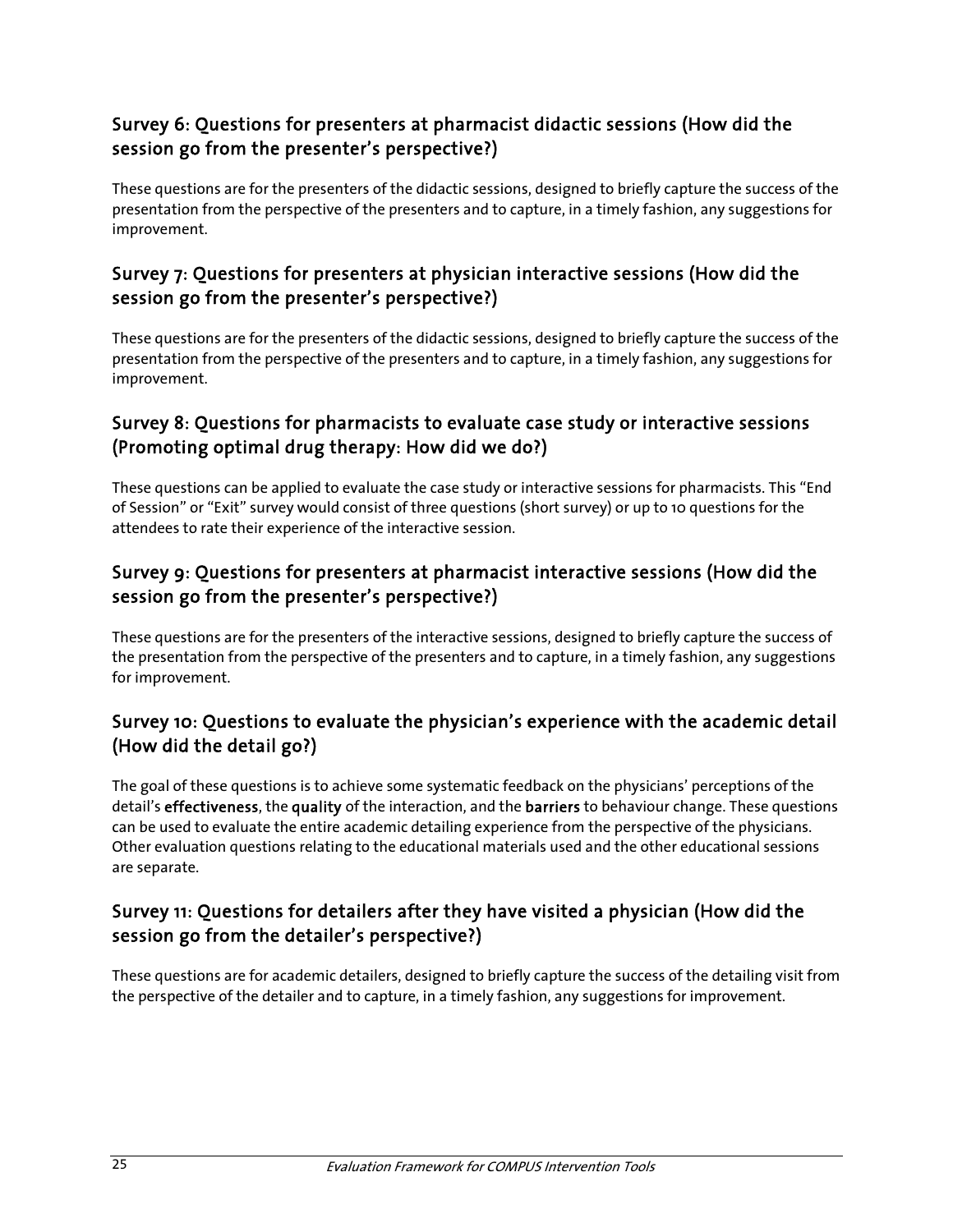#### Short Survey #1: Questions for physicians and pharmacists to evaluate the printed educational materials

1. How would you rate these materials in terms of how useful they are in your day-to-day practice?

| Very useful | Not useful at all |
|-------------|-------------------|
|-------------|-------------------|

Please explain:

2. What aspects of the written educational material did you find most useful?

#### 3. Can you state a single thing that you might change about your practice because of what you learned in these written materials?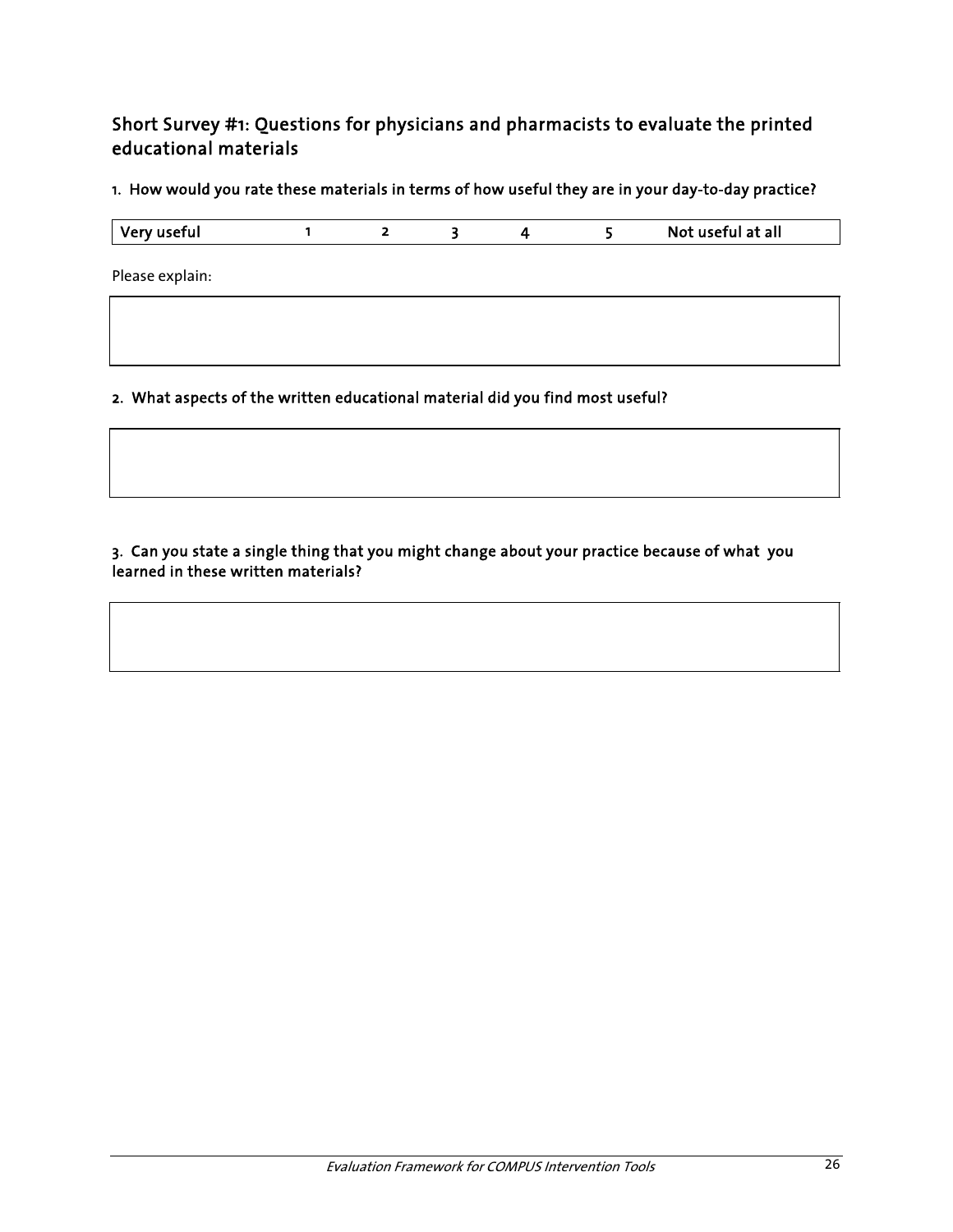#### Long Survey #1: Questions for physicians and pharmacists to evaluate the printed educational materials

#### **Credibility**

1. What is the most important message, to you, contained in this material? (Please state in your own words.)

| Very adequately                                                         | 1 | $\overline{2}$ | 3 | 4 | 5 | Very inadequately |
|-------------------------------------------------------------------------|---|----------------|---|---|---|-------------------|
| 3. Are there parts of the message that do not concur with your beliefs? |   |                |   |   |   |                   |
|                                                                         |   |                |   |   |   |                   |
| Yes                                                                     |   | No             |   |   |   |                   |
|                                                                         |   |                |   |   |   |                   |

4. Of the messages presented, what do you need to have more confidence in? (Check all that apply.)

> More references to peer-reviewed studies More evidence that this message is supported by specialists or disease groups More evidence that this message is supported by local experts More explanation of how this message could apply to my practice **Other**

5. Do you agree with this statement: "I would have no trouble acting on this message."

| <sup>1</sup> Totally agree<br>Totally disagree |
|------------------------------------------------|
|------------------------------------------------|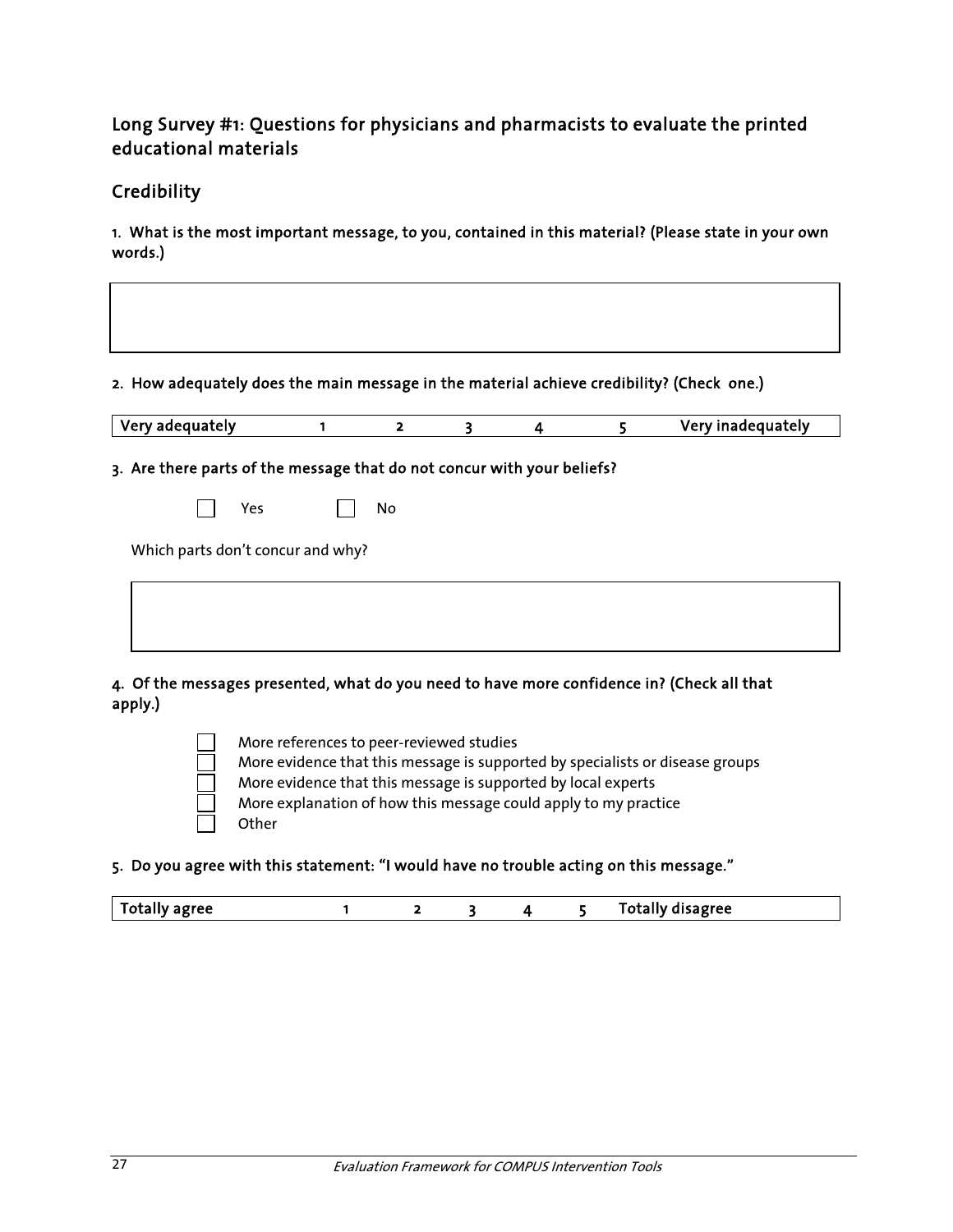#### Usability

#### 1. Of the (number of) documents used, rate them from 1 (the most helpful) to 4 (the least helpful).

(a) Newsletter

| Most helpful                      | 1 | $\overline{\mathbf{2}}$ | 3 | $\overline{\mathbf{4}}$ | 5 | Least helpful |
|-----------------------------------|---|-------------------------|---|-------------------------|---|---------------|
|                                   |   |                         |   |                         |   |               |
| (b) Prescribing aid               |   |                         |   |                         |   |               |
| Most helpful                      | 1 | $\overline{\mathbf{2}}$ | 3 | 4                       | 5 | Least helpful |
| Alternate prescription pad<br>(c) |   |                         |   |                         |   |               |
|                                   |   |                         |   |                         |   |               |
| Most helpful                      | 1 | $\overline{2}$          | 3 | $\overline{\mathbf{4}}$ | 5 | Least helpful |
| (d) Other                         |   |                         |   |                         |   |               |

#### 2. Consider the one you rated #1, most helpful: Why is it most helpful and how do you think you will use this information?

#### 3. Consider the one you rated #4, least helpful: Why isn't it very helpful and what needs to be done to improve the usability of this information for you?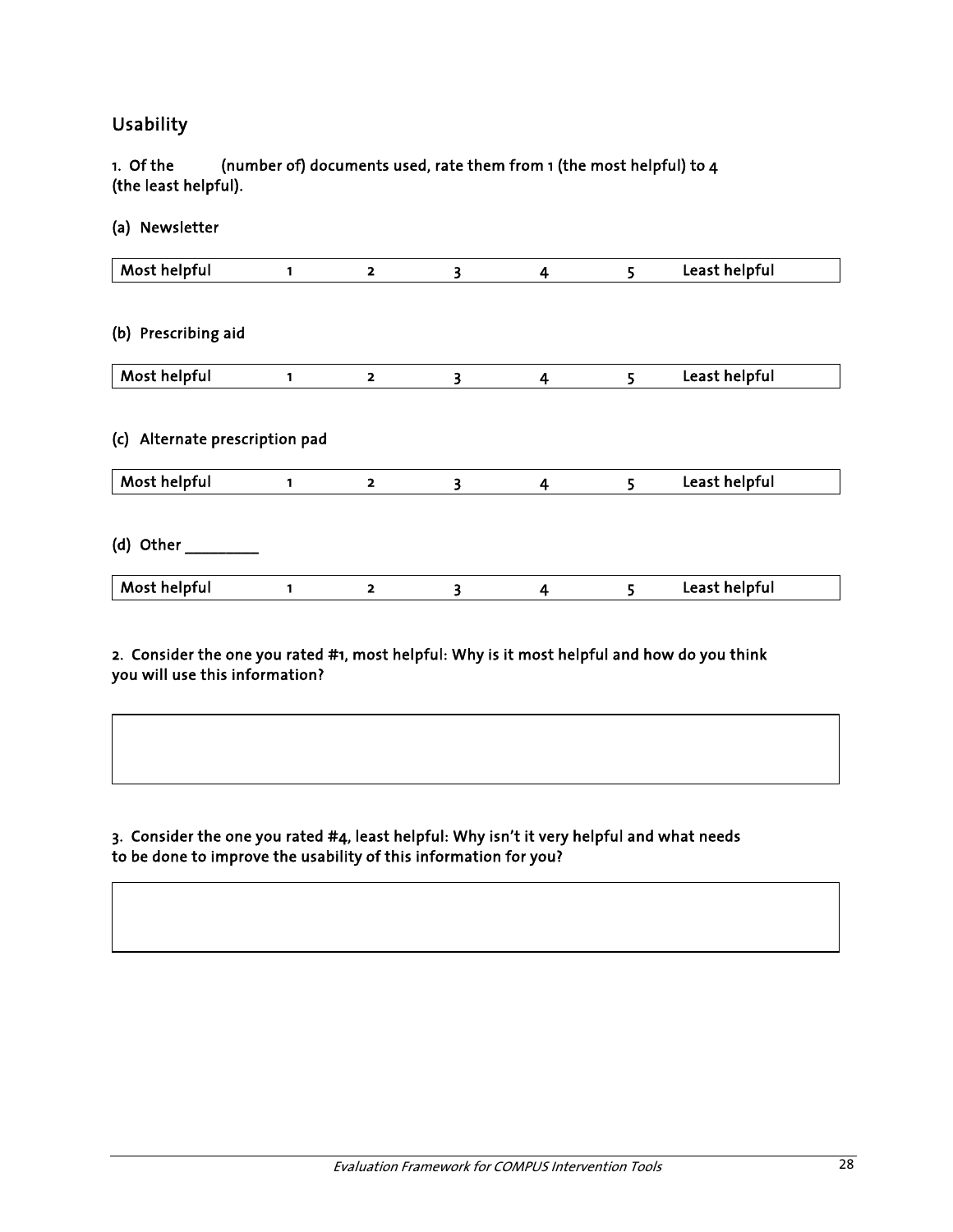#### Impact

#### 1. This information (ask for each piece of written information being evaluated) will change the way you currently practice. (Check one.)

| <b>Strongly agree</b> | $\overline{2}$ |  | <b>Strongly disagree</b> |
|-----------------------|----------------|--|--------------------------|
| Please explain:       |                |  |                          |
|                       |                |  |                          |
|                       |                |  |                          |
|                       |                |  |                          |

2. For the next patient presenting themselves with this condition, you would use this information (Check one.):



 Most of the time Half of the time None of the time Seldom

All of the time

Never

29 Evaluation Framework for COMPUS Intervention Tools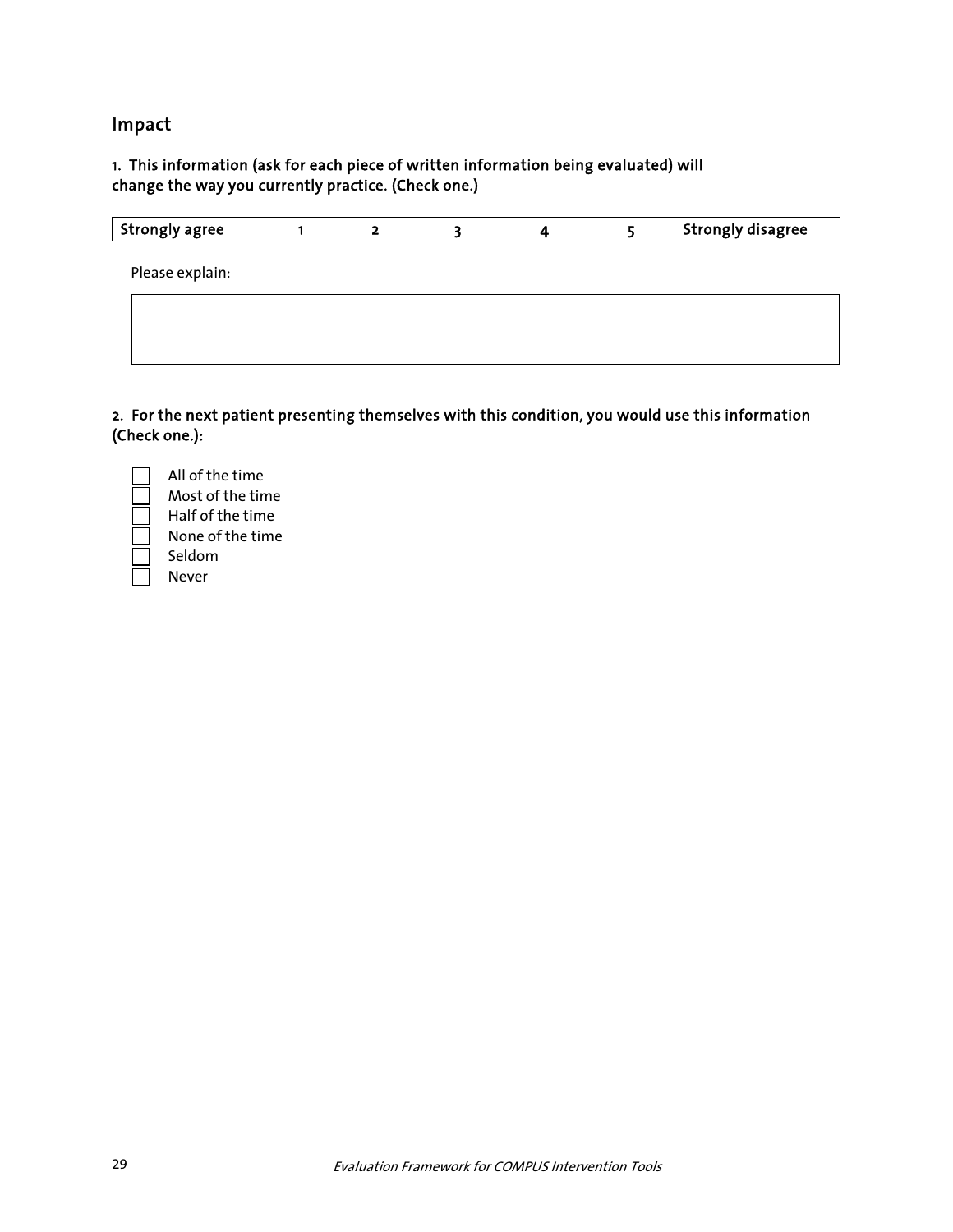Short Survey #2: Questions for organizations that have disseminated the materials

1. Which COMPUS intervention materials did your organization disseminate? (Check all that apply this list could be added to, depending on the specific intervention materials.)

| Newsletter                 |
|----------------------------|
| Prescribing aid            |
| Alternate prescription pad |
| Other                      |

#### 2. To how many and to whom did you send or distribute this material?

#### 3. How did you distribute the materials?

4. What feedback did you collect on the impact of the materials?

#### 5. Can you comment on the general responses to the material in terms of how useful it was, i.e., whether the recipients would incorporate this material in their practice?

| Very useful |  |  | Not useful at all |  |
|-------------|--|--|-------------------|--|

6. Do you agree or disagree with this statement: Our organization would consider disseminating similar printed educational materials produced by COMPUS on FUTURE topics related to optimal prescribing?

| <b>Strongly agree</b> |  |  |  |  |  | Strongly disagree |
|-----------------------|--|--|--|--|--|-------------------|
|-----------------------|--|--|--|--|--|-------------------|

#### 7. What topics would you be MOST interested in seeing next?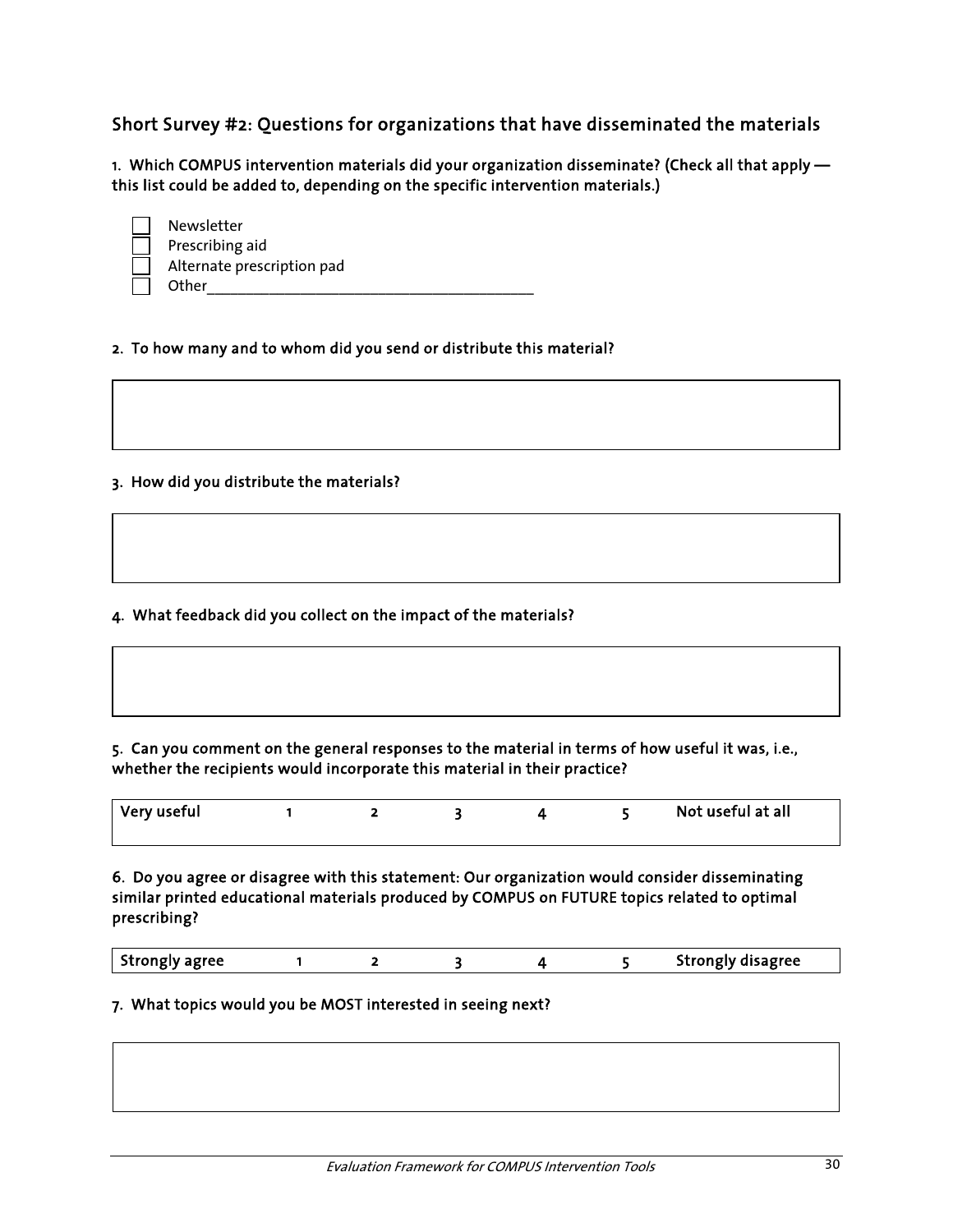Long Survey #2: Questions for organizations that have disseminated the materials

#### Dissemination

1. Were other materials packaged with these COMPUS educational materials for dissemination? Please specify types of materials (e.g., cover letter, prescribing portrait):

#### 2. Please identify which types of health professionals were provided with printed educational materials and estimate how many in each category were provided with materials.

| Types of health professional                  | Number of health professionals |
|-----------------------------------------------|--------------------------------|
| provided with materials:                      | provided with materials:       |
| $\vert$   Physicians<br>$\exists$ Pharmacists |                                |

#### 3. Was a specific geographical region targeted for dissemination of the printed educational materials?

| Yes              | No |
|------------------|----|
| Please identify: |    |
|                  |    |
|                  |    |

#### Feedback from physicians or pharmacists

1. Does your organization have a systematic way of collecting feedback from physicians or pharmacists who have received the printed educational materials?



Other(s):

Please describe: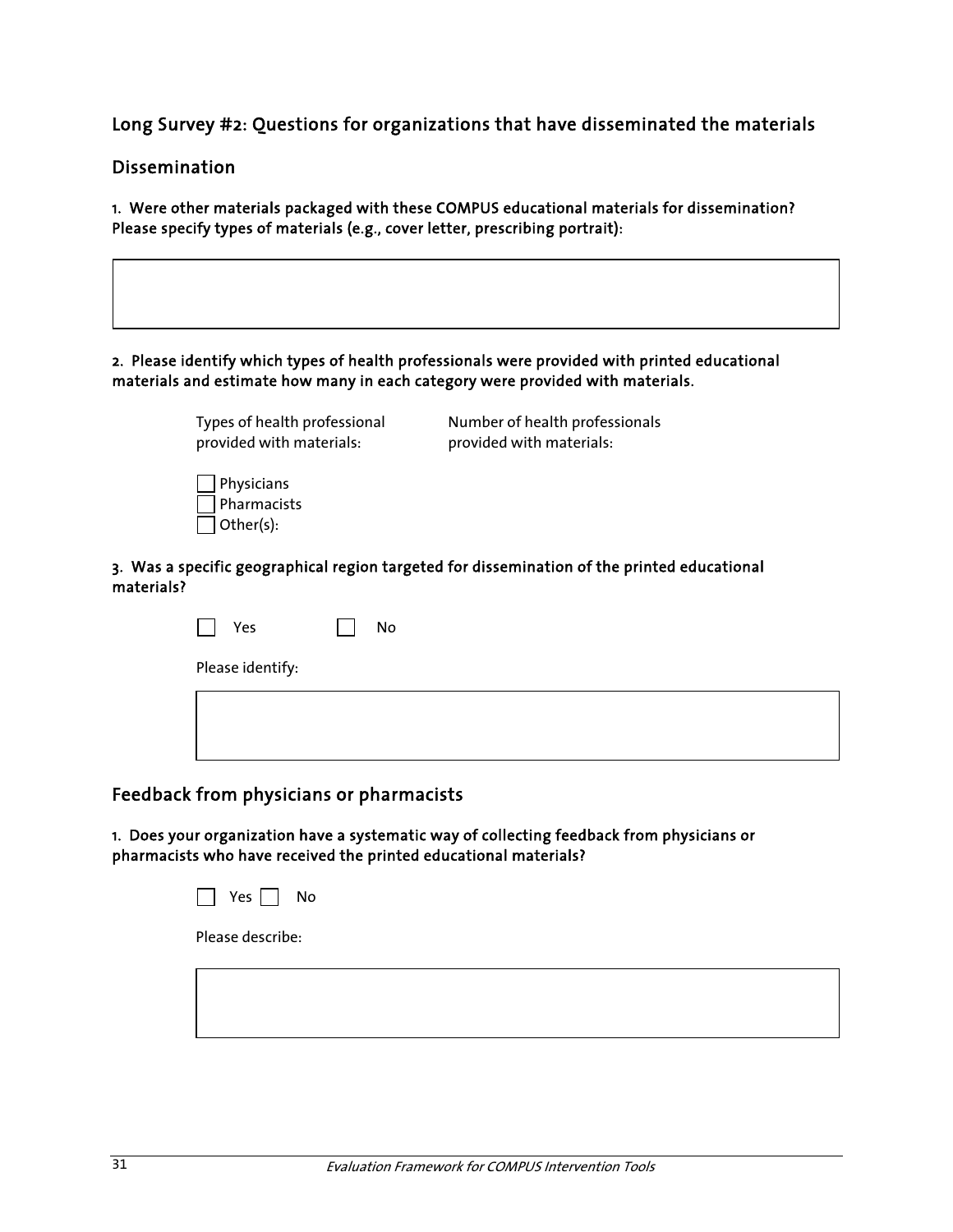### 2. How did the users of this material judge its usefulness?

| Very useful |  |  | Not useful at all |
|-------------|--|--|-------------------|
|             |  |  |                   |

3. What aspects of the educational materials were deemed to be most useful)?

#### 4. What, if any, are the anticipated changes to practice that have been identified by users of the material?

5. What other topics have been identified by users as areas in which they would like to receive further information on optimal prescribing?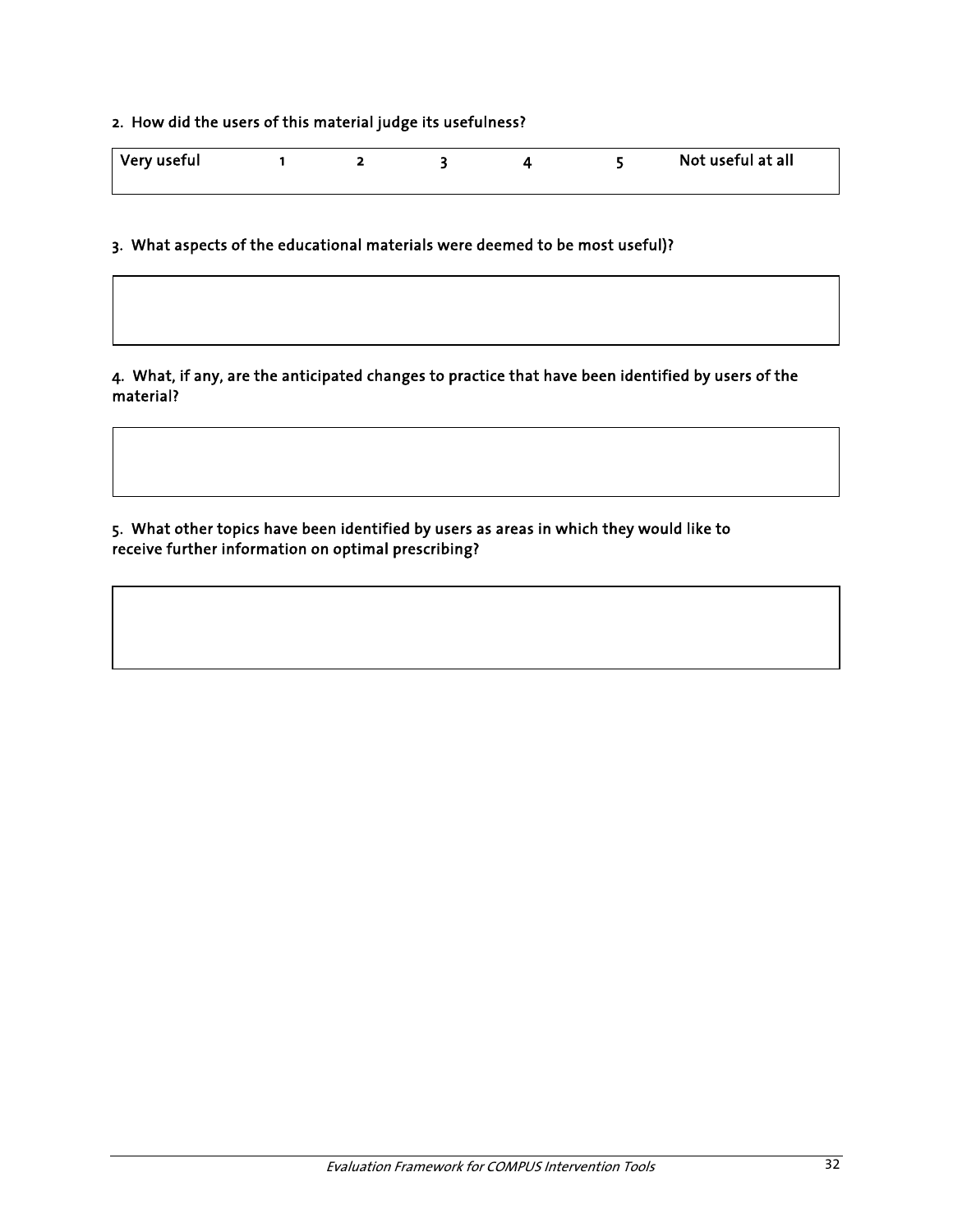Short Survey #3: Questions for physicians to evaluate the physician didactic sessions

1. For its applicability to your practice, what has been the most important and relevant message for you?

2. Which of the key messages did you have the most discomfort with, if any, and why?

3. What is the most noteworthy aspect of your practice that you would change after having attended this session?

4. What could the presenter have done to improve the effectiveness or impact of the session?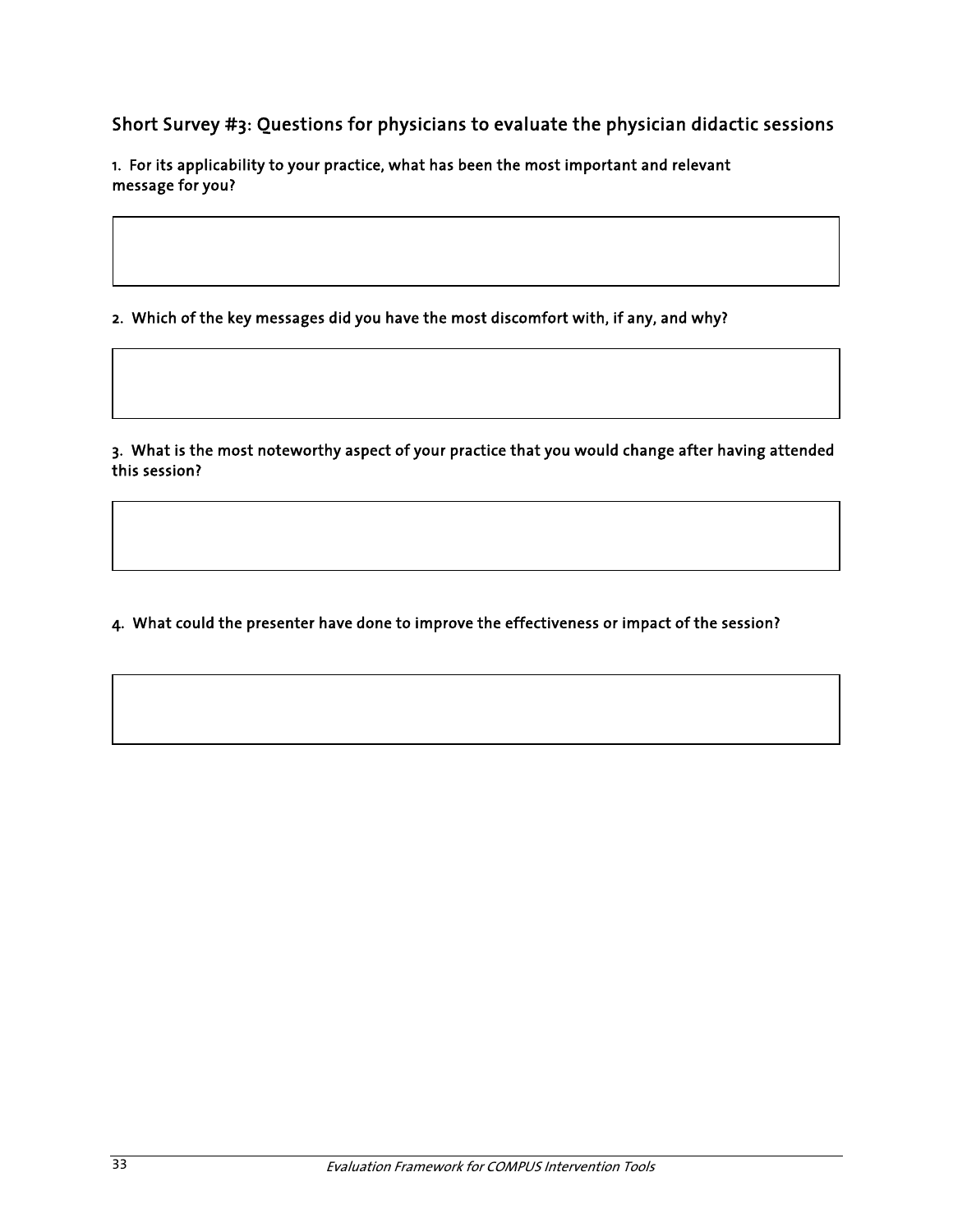Long Survey #3: Questions for physicians to evaluate the physician didactic sessions

1. Please rate your comfort level with the learning objectives summarized in the three key messages; and if you have any comments on the key message, please feel free to add them in the space provided.

| Very<br>comfortable | $\mathbf{1}$           | $\overline{\mathbf{2}}$ | $\overline{\mathbf{3}}$ | $\overline{4}$ | 5              | Very<br>uncomfortable |
|---------------------|------------------------|-------------------------|-------------------------|----------------|----------------|-----------------------|
| Comments?           |                        |                         |                         |                |                |                       |
|                     |                        |                         |                         |                |                |                       |
|                     |                        |                         |                         |                |                |                       |
| Very comfortable    |                        | $1 \t 2$                | 3 <sup>7</sup>          | 4              | 5 <sup>1</sup> | Very<br>uncomfortable |
| Comments?           |                        |                         |                         |                |                |                       |
|                     |                        |                         |                         |                |                |                       |
|                     |                        |                         |                         |                |                |                       |
| Very comfortable    | $\sim$ $\sim$ $\sim$ 1 | $\overline{\mathbf{2}}$ | $\overline{\mathbf{3}}$ | $\overline{4}$ | 5 <sup>5</sup> | Very<br>uncomfortable |
| Comments?           |                        |                         |                         |                |                |                       |
|                     |                        |                         |                         |                |                |                       |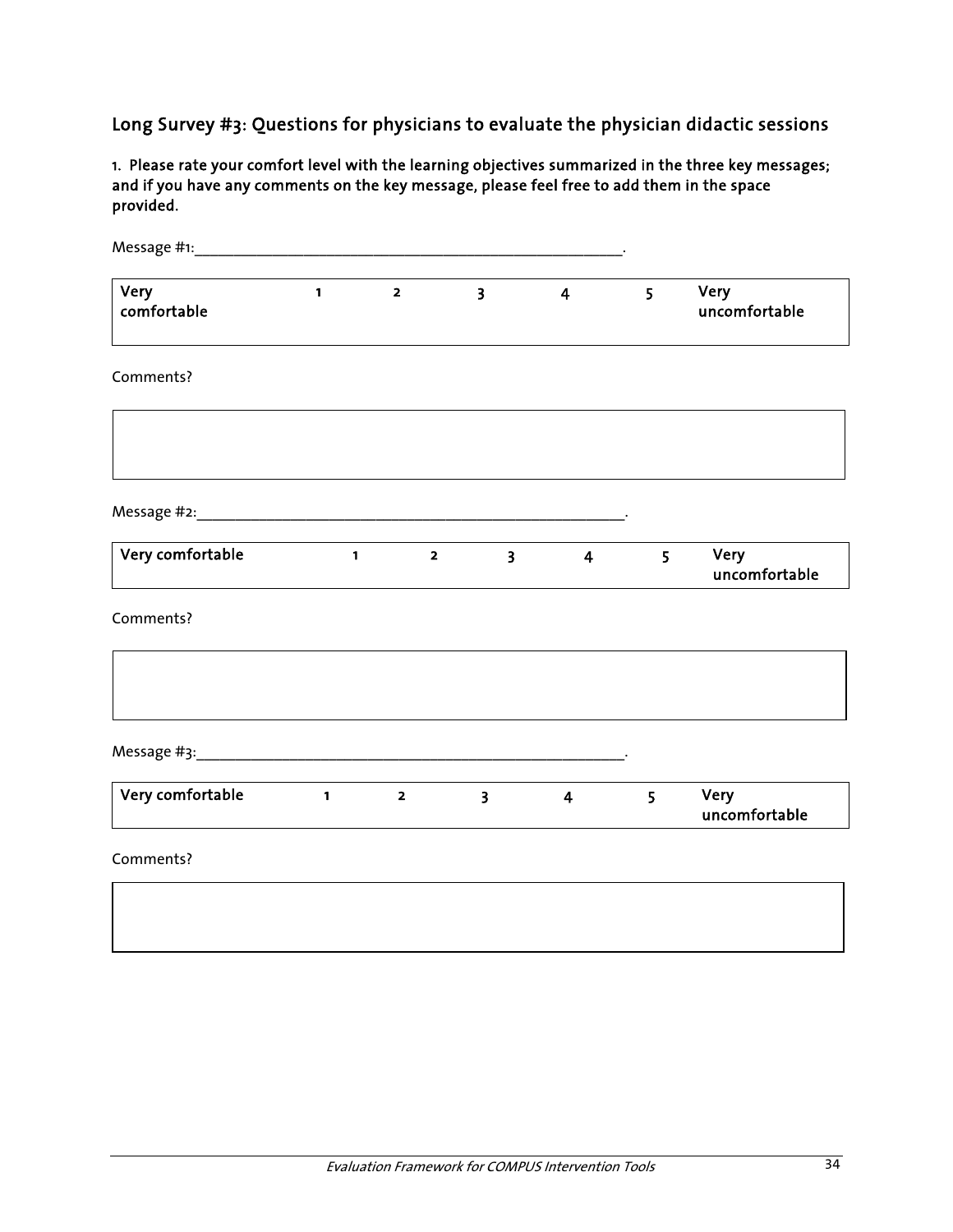2. On average, how frequently do you see patients who are taking the treatments covered in this intervention (this could include patients prescribed these treatments by you or by someone else)? (Select one.)

| ______  |  |
|---------|--|
|         |  |
|         |  |
|         |  |
| __<br>_ |  |

- Frequently (at least once a day)
- Sometimes (up to several times a week)
- Rarely (up to several times a month)
- Extremely rarely (I see this only a few times a year)
- Never

### 3. For those patients who are on the treatment drug or therapy, how long do your patients typically stay on this therapy?

- For only very short periods of time, such as the length of one script (30 days)
- For short periods of time, such as one to four months
- For medium periods of time, such as between four months and a year
- For long periods of time, for more than a year
- Continuously

### 4. How often are those patients in your practice taking the treatment drug reassessed to determine the appropriateness of their dose or their continued need for this therapy? (Select one.)

- Always (every visit) Sometimes (every few months)
- Rarely (at least once per year)
- Extremely rarely or never (almost never)
- $\Box$  I don't know (can't even guess)

### 5. Would you be comfortable speaking to patients about the key issues raised in the session? (Select one.)

| Very comfortable |  |  |  |  |  | 10 <sup>2</sup><br>uncomfortable |
|------------------|--|--|--|--|--|----------------------------------|
|------------------|--|--|--|--|--|----------------------------------|

Please briefly comment on your comfort level:

### 6. (a) How important is it that you advise patients of the comparative costs of the various treatment drugs?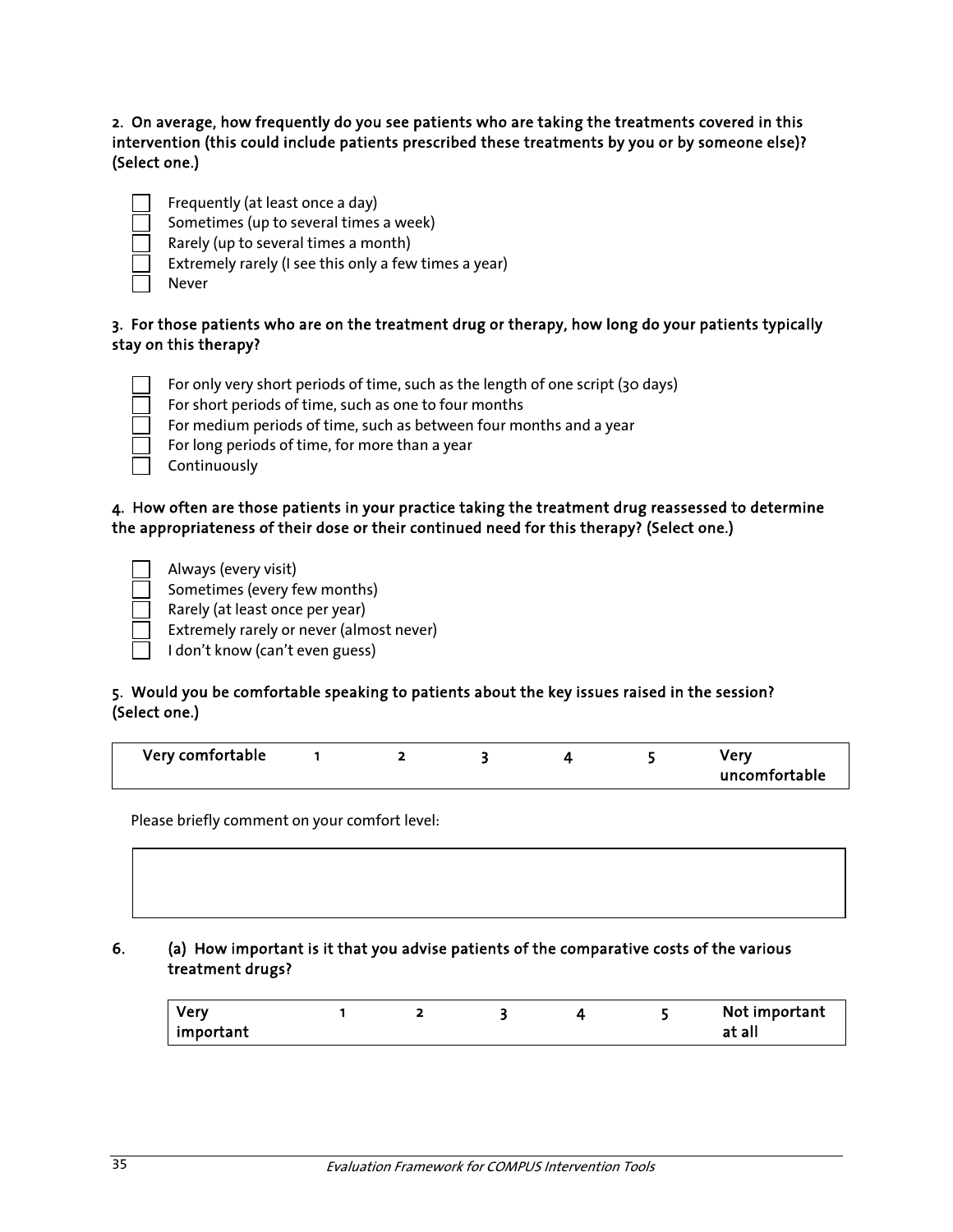(b) How important is it that you recommend lower-cost agents?

| <b>Very</b>      |  |  | Not important |
|------------------|--|--|---------------|
| $\mid$ important |  |  | at<br>all     |

(c) Can you briefly comment on the level of importance you indicated in parts (a) and (b) of this question?

7. How likely would you consider reassessing and/or changing the patient's medication to lower cost agents? (Check one.)

| Very likely |  |  | Very unlikely |
|-------------|--|--|---------------|
|             |  |  |               |

8. If you checked "1" or "2" to the above question, when do you think you would take these actions? (Check the most appropriate.)

| Right away    |
|---------------|
| Within two m  |
| Within six mo |
| Within a year |

 Within two months Within six months

9. Do you have any suggestions on how we could improve this presentation? Please be as specific as possible.

10. Please describe any significant obstacles to your applying each of the following key messages in your practice.

Message #1:\_\_\_\_\_\_\_\_\_\_\_\_\_\_\_\_\_\_\_\_\_\_\_\_\_\_\_\_\_\_\_\_\_\_\_\_\_\_\_\_\_\_\_\_\_\_\_\_\_\_\_\_\_\_\_\_\_\_\_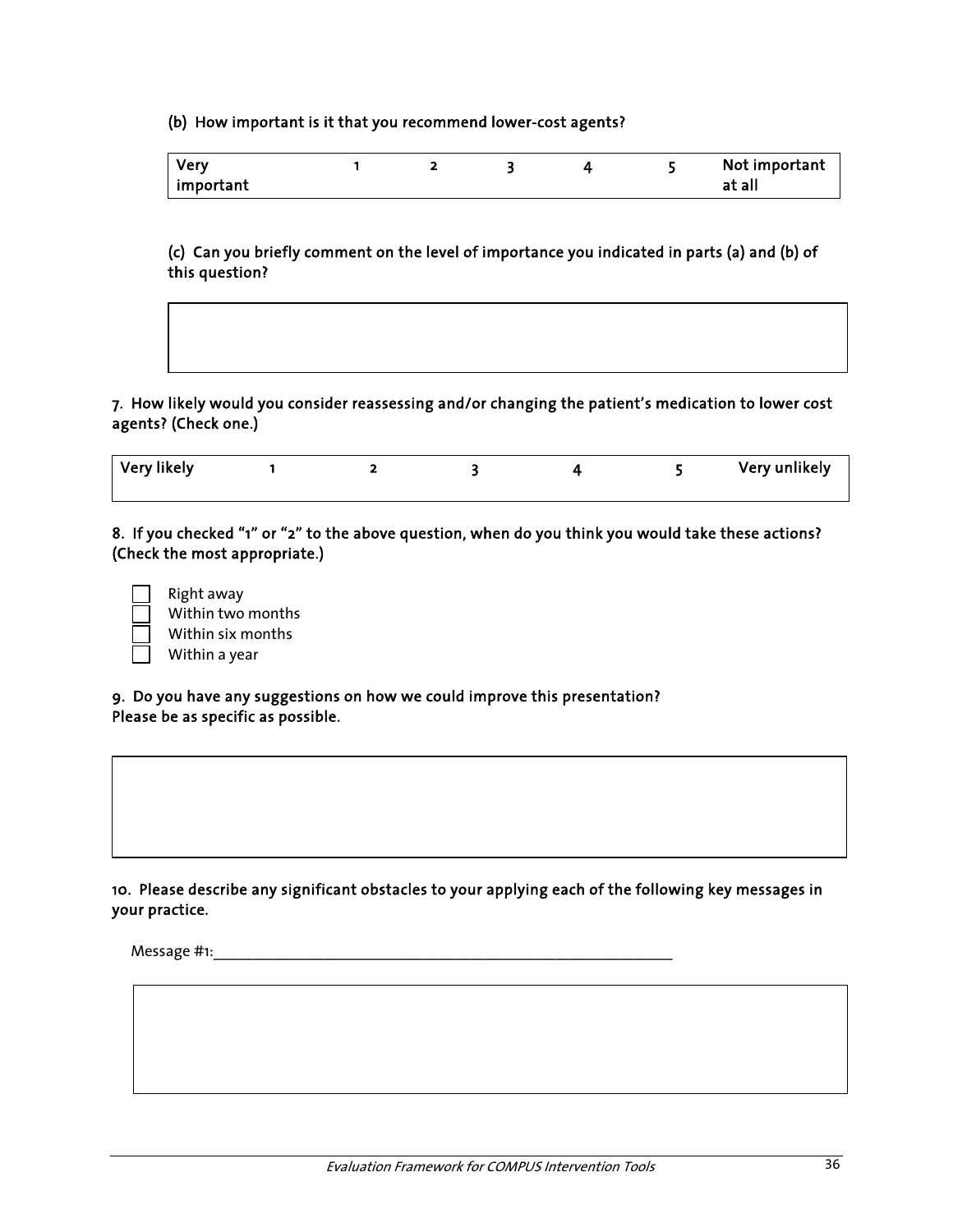Message #2:\_\_\_\_\_\_\_\_\_\_\_\_\_\_\_\_\_\_\_\_\_\_\_\_\_\_\_\_\_\_\_\_\_\_\_\_\_\_\_\_\_\_\_\_\_\_\_\_\_\_\_\_\_\_\_\_\_\_\_

Message #3:\_\_\_\_\_\_\_\_\_\_\_\_\_\_\_\_\_\_\_\_\_\_\_\_\_\_\_\_\_\_\_\_\_\_\_\_\_\_\_\_\_\_\_\_\_\_\_\_\_\_\_\_\_\_\_\_\_\_\_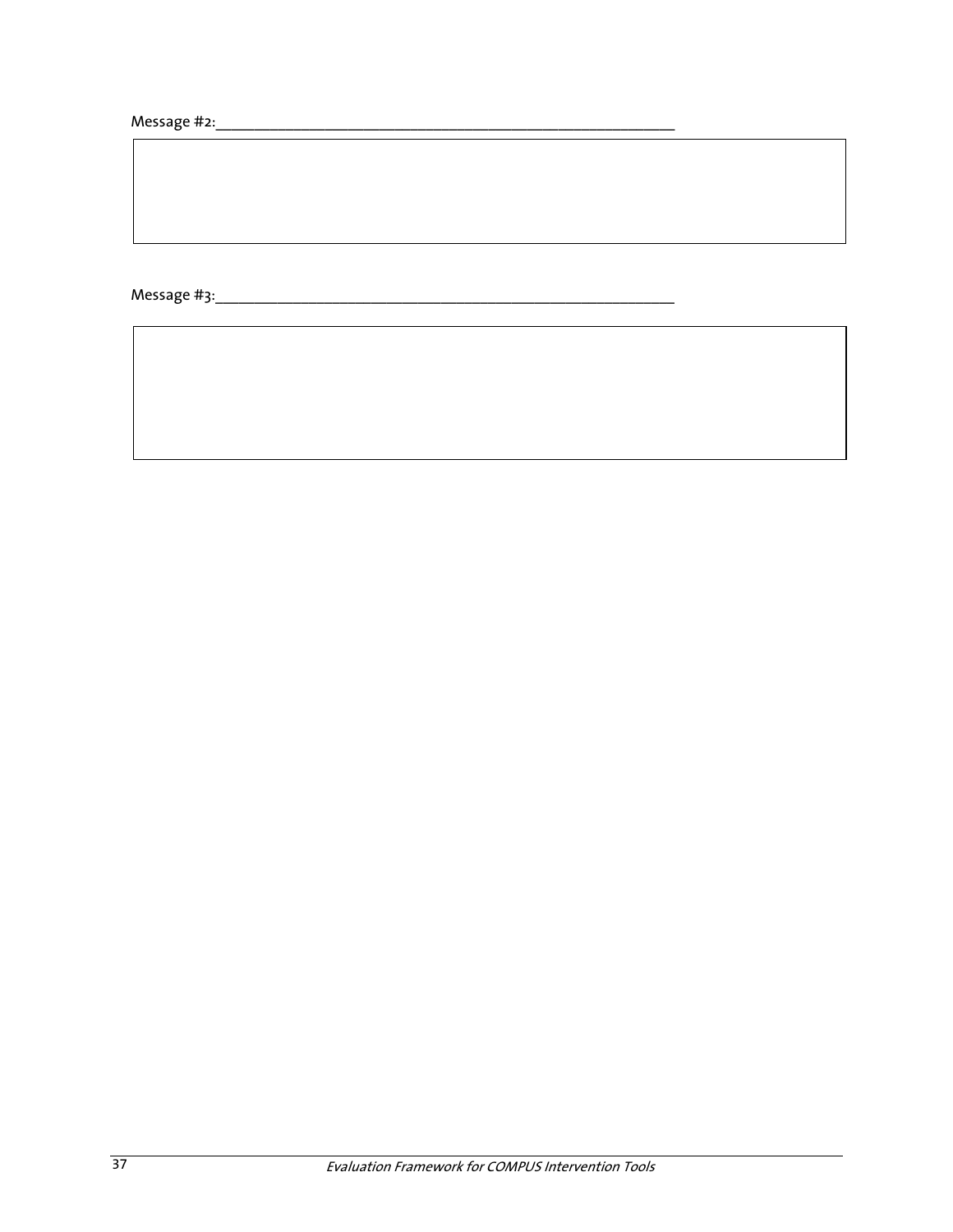### Short Survey #4: Questions for presenters at physician didactic sessions

| Date and length of presentation: |                                                                |                                                             |
|----------------------------------|----------------------------------------------------------------|-------------------------------------------------------------|
| Description of the audience:     |                                                                |                                                             |
| Numbers in attendance:           |                                                                |                                                             |
| Format of session:               | Didactic session<br>Interactive session (case study)<br>Other? | Length of session<br>Length of session<br>Length of session |

### Key questions:

1. What aspect of this session needs to be improved in order to have more impact next time?

| Time management |
|-----------------|
| Content         |
| Delivery        |
| Other Aspect    |

2. Overall, what single aspect of this session needs to be removed so that the session has more impact (is better understood, better accepted, or likely to be better acted upon) on the attendees?

3. What single thing needs to be added to this session so that it has more impact (is better understood, better accepted, or better acted upon) on the attendees?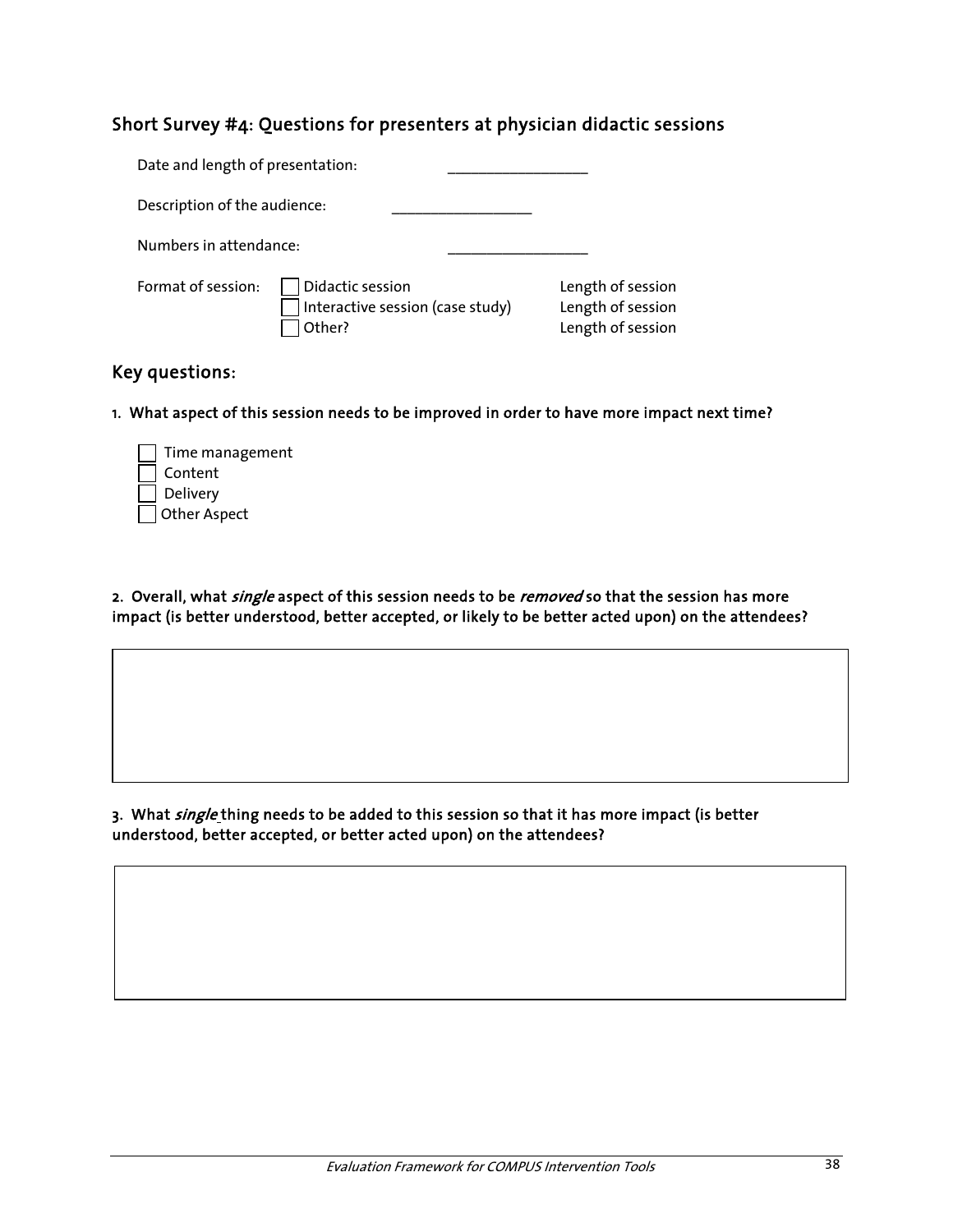### Long Survey #4: Questions for presenters at physician didactic sessions

| Date and length of presentation: |                                                                |                                                             |
|----------------------------------|----------------------------------------------------------------|-------------------------------------------------------------|
| Description of the audience:     |                                                                |                                                             |
| Numbers in attendance:           |                                                                |                                                             |
| Format of session:               | Didactic session<br>Interactive session (case study)<br>Other? | Length of session<br>Length of session<br>Length of session |

### Key Questions:

1. Please indicate your agreement with this statement: "The energy and enthusiasm for the subject (as evidenced by the level of questions and discussion) was very high."

| <b>Strongly agree</b> |  |  | Strongly disagree |
|-----------------------|--|--|-------------------|

#### 2. In terms of satisfaction, what was the response of the attendees concerning their:

#### (a) Interest in the material:

| Very interested |  | 4 | 5 Not interested Unable to |        |
|-----------------|--|---|----------------------------|--------|
|                 |  |   | at all                     | assess |

#### (b) Support for the key messages:

| Very strong |  |  | Very weak | Unable to |
|-------------|--|--|-----------|-----------|
| support     |  |  | support   | assess    |

#### (c) Satisfaction with the material:

| Very satisfied |  |  | Not at all | Unable to |
|----------------|--|--|------------|-----------|
|                |  |  | satisfied  | assess    |

### (d) Satisfaction with your answers to their questions:

| Very satisfied |  |  | Not at all | Unable to |
|----------------|--|--|------------|-----------|
|                |  |  | satisfied  | assess    |

#### 3. The amount of evidence used to support the key messages in the presentation was:



- More than necessary Just right
- Insufficient
- Unable to assess

Overwhelming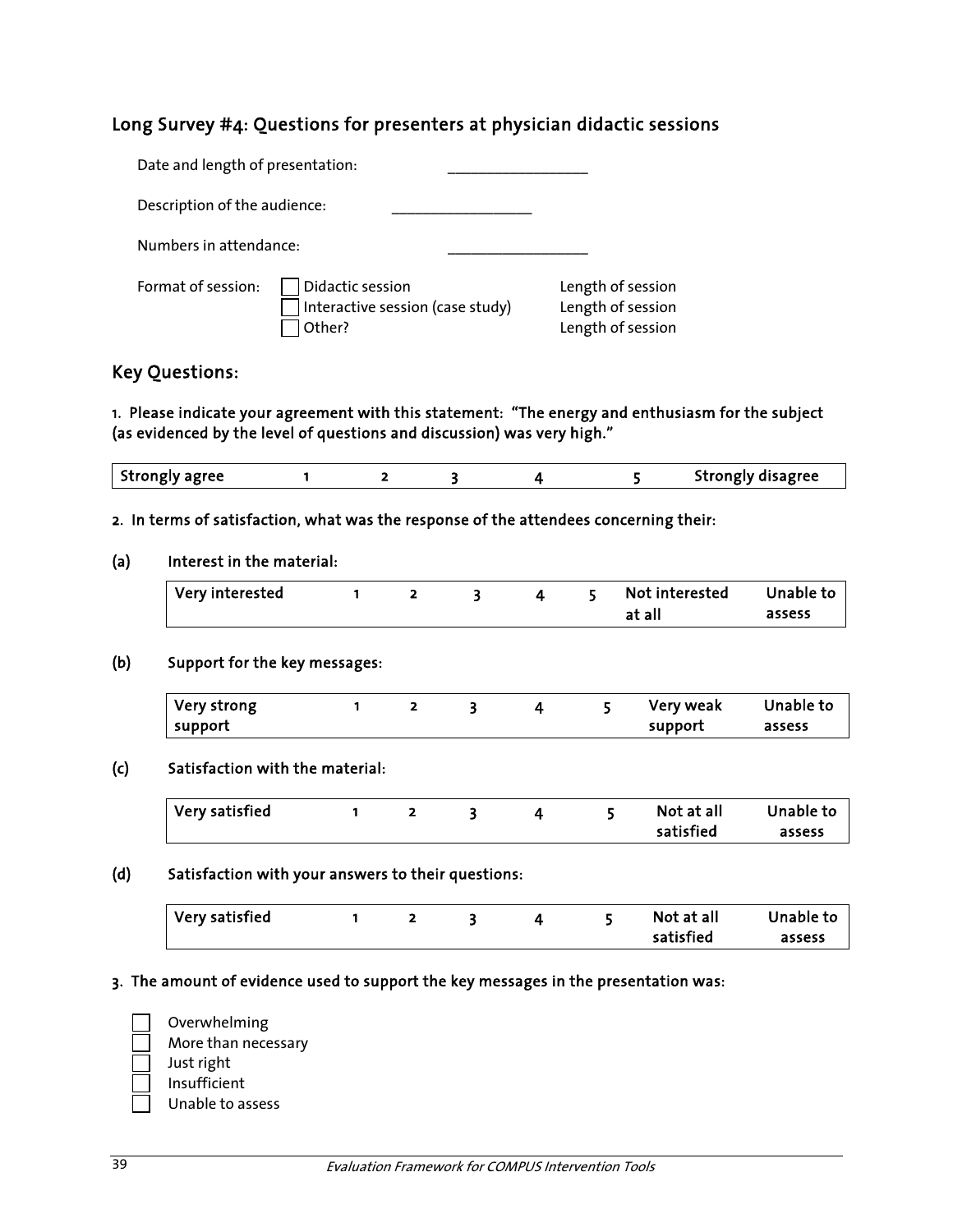### 4. The session was:

| <b>Too Long</b> |  |            |  | <b>Too Short</b> |
|-----------------|--|------------|--|------------------|
|                 |  | Just right |  |                  |

5. Indicate the overall level of appropriateness of the quality of the evidence provided with the presentation on the treatments:

| Very appropriate |  |  | Not appropriate at all |
|------------------|--|--|------------------------|
|                  |  |  |                        |

6. What additional materials or details, if any, would have been helpful to you in preparation or delivery of this session?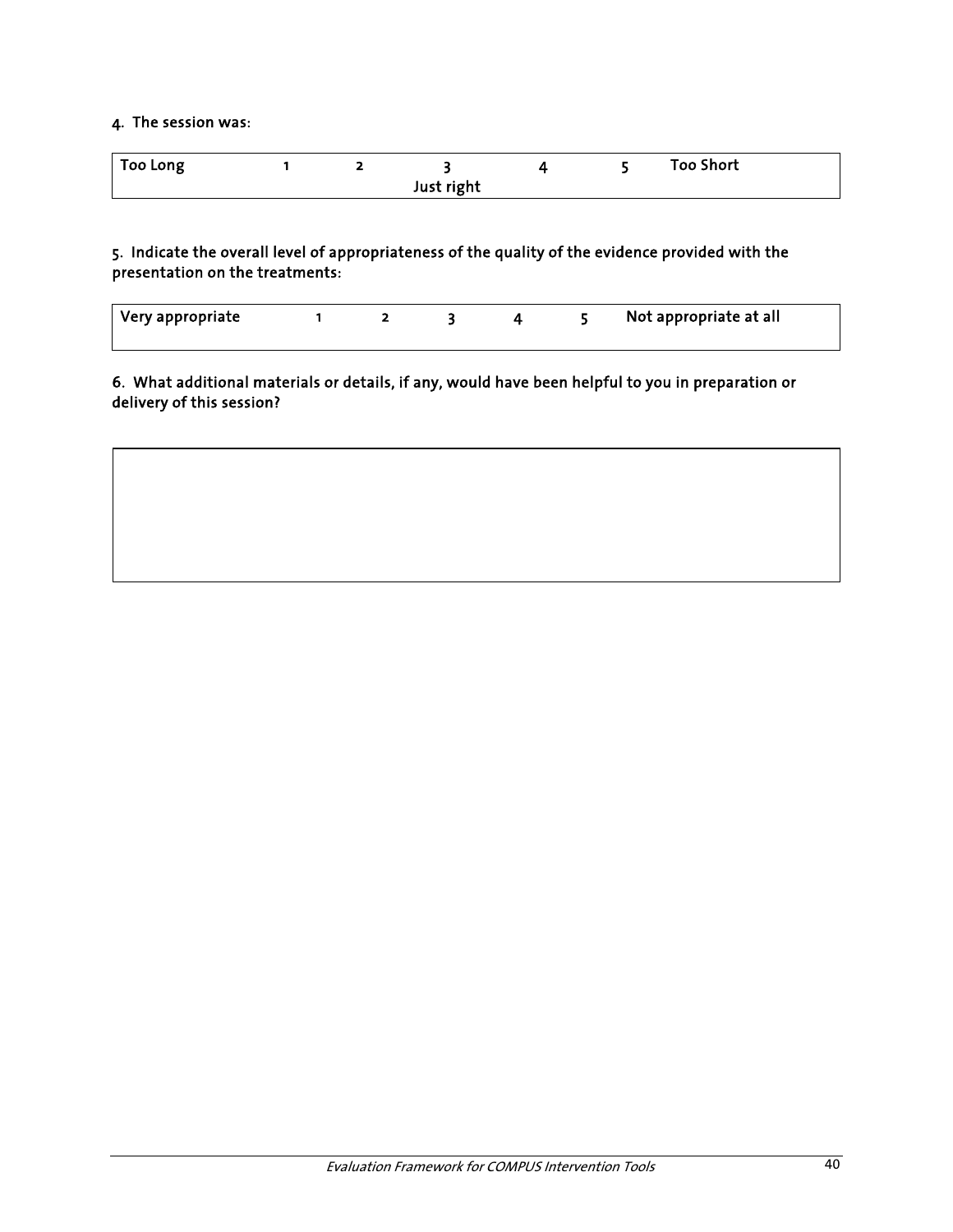### Short Survey #5: Questions for pharmacists to evaluate the pharmacist didactic sessions

1. For its applicability to your practice, what has been the most important and relevant message for you?

2. Which of the key messages did you have the most discomfort with, if any, and why?

3. What is the most noteworthy aspect of your practice that you would change after having attended this session?

4. What could the presenter have done to improve the effectiveness or impact of the session?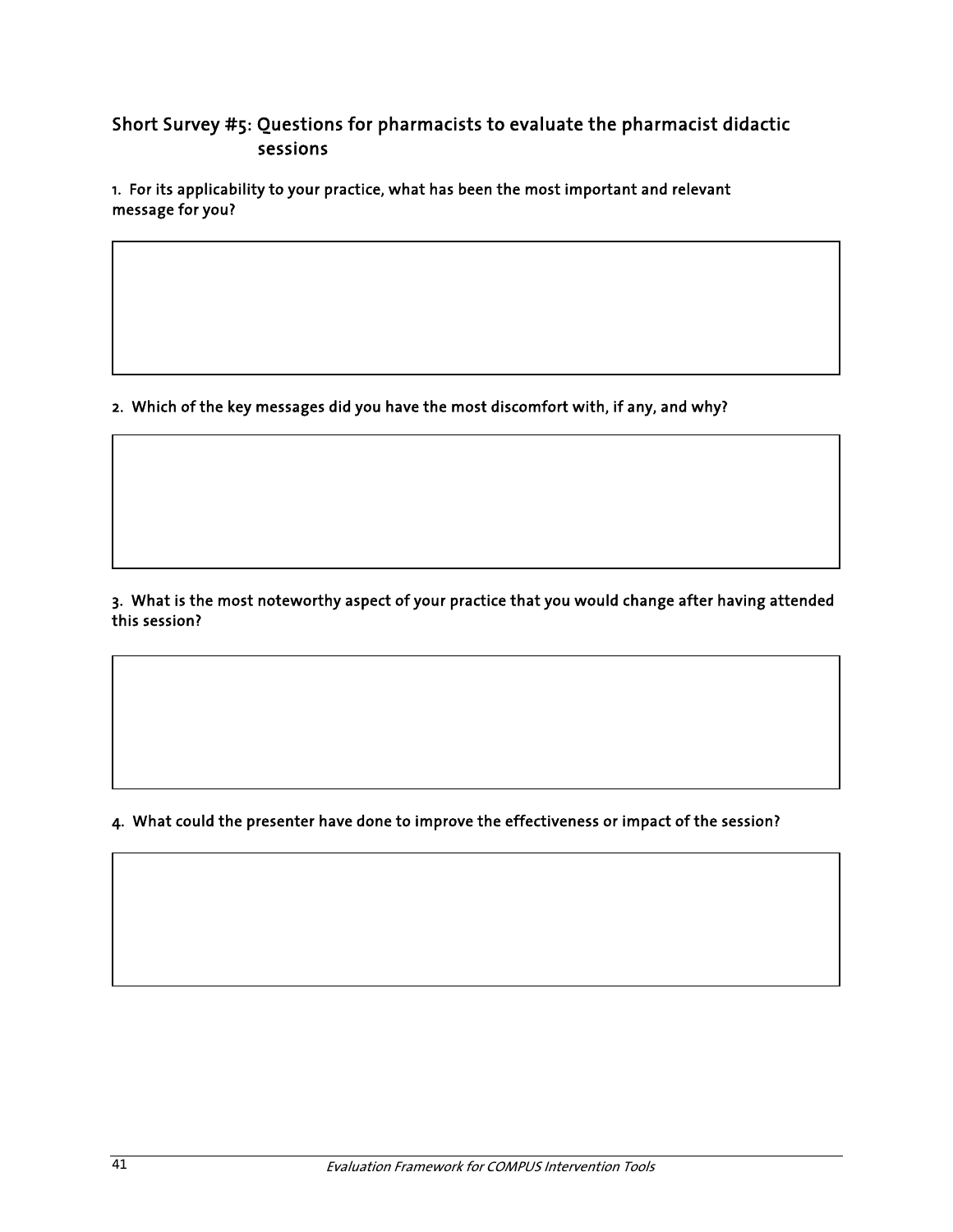### Long Survey #5: Questions for pharmacists to evaluate the pharmacist didactic sessions

1. Please rate your comfort level with the learning objectives summarized in the three key messages; and if you have any comments on the key message, please feel free to add them in the space provided.

| Very comfortable | $\mathbf{1}$                  | $\overline{\mathbf{2}}$ | $\overline{\mathbf{3}}$ | $\overline{4}$ | 5              | Very<br>uncomfortable        |
|------------------|-------------------------------|-------------------------|-------------------------|----------------|----------------|------------------------------|
| Comments?        |                               |                         |                         |                |                |                              |
|                  |                               |                         |                         |                |                |                              |
|                  |                               |                         |                         |                |                |                              |
| Very comfortable | $\overline{1}$ $\overline{2}$ |                         | $\overline{\mathbf{3}}$ | $\overline{4}$ | 5              | <b>Very</b><br>uncomfortable |
| Comments?        |                               |                         |                         |                |                |                              |
|                  |                               |                         |                         |                |                |                              |
|                  |                               |                         |                         |                |                |                              |
| Very comfortable | $1 \t 2$                      |                         | $\overline{\mathbf{3}}$ | $\overline{4}$ | 5 <sup>5</sup> | Very<br>uncomfortable        |
| Comments?        |                               |                         |                         |                |                |                              |
|                  |                               |                         |                         |                |                |                              |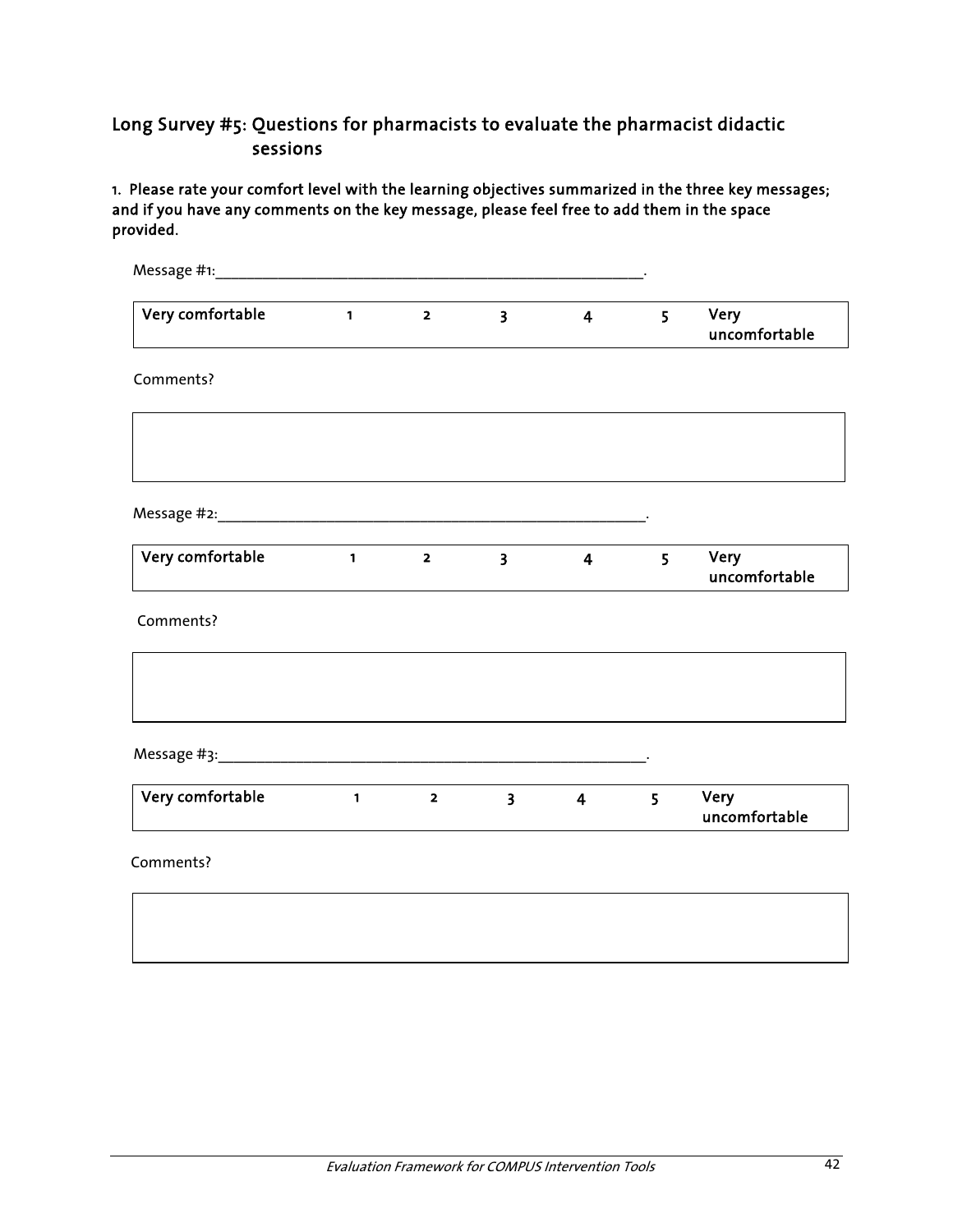2. On average, how frequently do you see patients who are taking the treatments covered in this intervention (this could include patients prescribed these treatments by you or by someone else)? (Select one.)

| ______  |  |
|---------|--|
|         |  |
|         |  |
|         |  |
| __<br>_ |  |

Frequently (at least once a day)

Sometimes (up to several times a week)

Rarely (up to several times a month)

Extremely rarely (I see this only a few times a year)

Never

### 3. For those patients who are on the treatment drug or therapy, how long do your patients typically stay on this therapy?

For only very short periods of time, such as the length of one script (30 days)

- For short periods of time, such as one to four months
- For medium periods of time, such as between four months and a year
- For long periods of time, for more than a year
- Continuously

### 4. How often are those patients in your practice taking the treatment drug reassessed to determine the appropriateness of their dose or their continued need for this therapy? (Select one.)

Always (every visit)

 Sometimes (every few months) Rarely (at least once per year)

Extremely rarely or never (almost never)

 $\Box$  I don't know (can't even guess)

# 5. Would you be comfortable speaking to patients about the key issues raised in the session?

#### (Select one.)

| <b>Very</b> |  |  | /erv          |
|-------------|--|--|---------------|
| comfortable |  |  | uncomfortable |

Please briefly comment on your comfort level:

### 6. (a) How important is it that you advise patients of the comparative costs of the various treatment drugs?

| <b>Verv</b> |  |  | Not important at |
|-------------|--|--|------------------|
| important   |  |  |                  |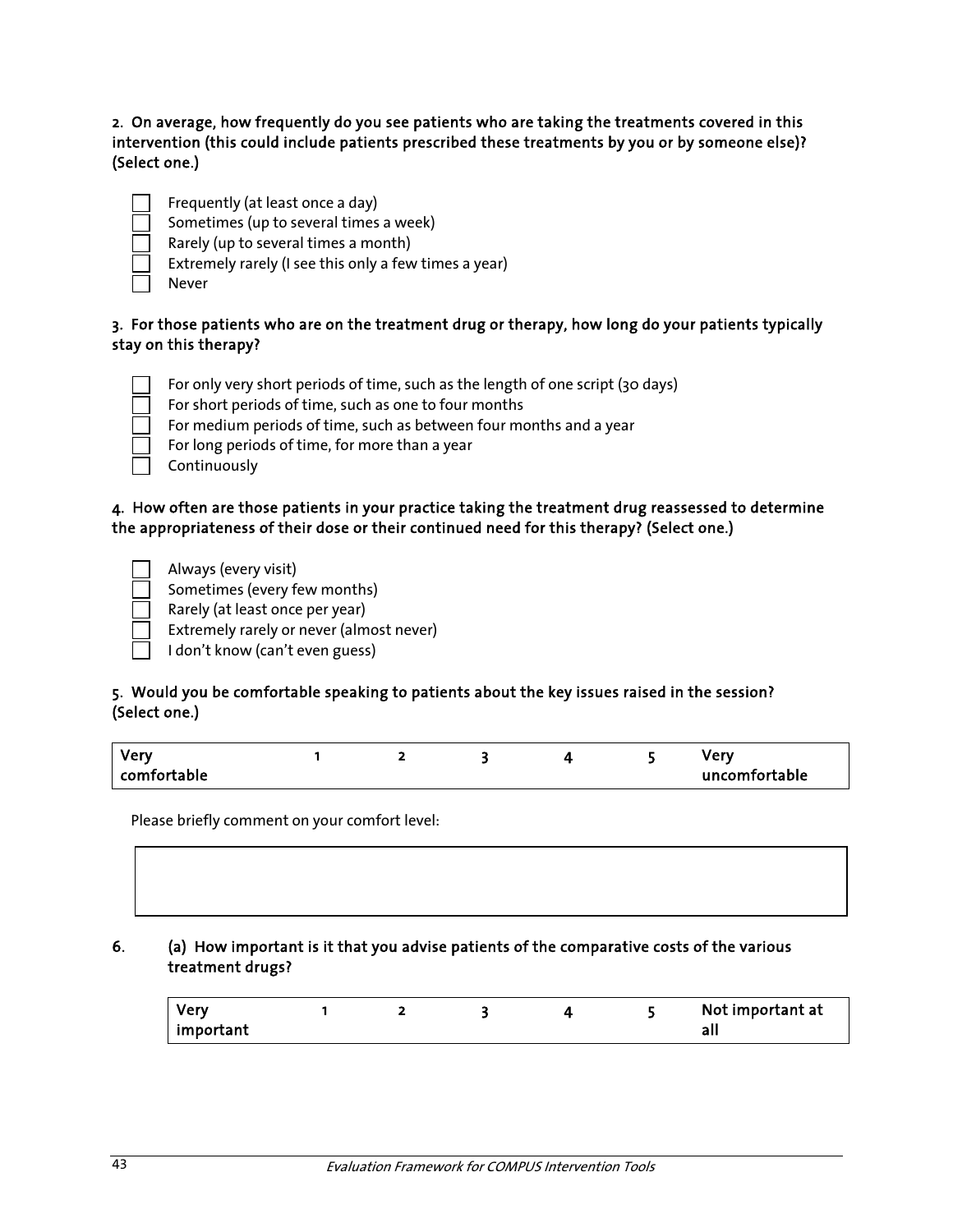(b) How important is it that you recommend lower-cost agents?

| <b>Very</b> |  |  | Not important at |
|-------------|--|--|------------------|
| important   |  |  |                  |

(c) Can you briefly comment on the level of importance you indicated in parts (a) and (b) of this question?



7. How likely would you consider reassessing and/or recommending changes to the patient's medication to lower cost agents? (Check one.)

| Very likely |  |  | Very unlikely |
|-------------|--|--|---------------|
|             |  |  |               |

8. If you checked "1" or "2" to the above question, when do you think you would take these actions? (Check the most appropriate.)

| Right away    |
|---------------|
| Within two m  |
| Within six mo |
| Within a year |

 Within two months Within six months

9. Do you have any suggestions on how we could improve this presentation? Please be as specific as possible.

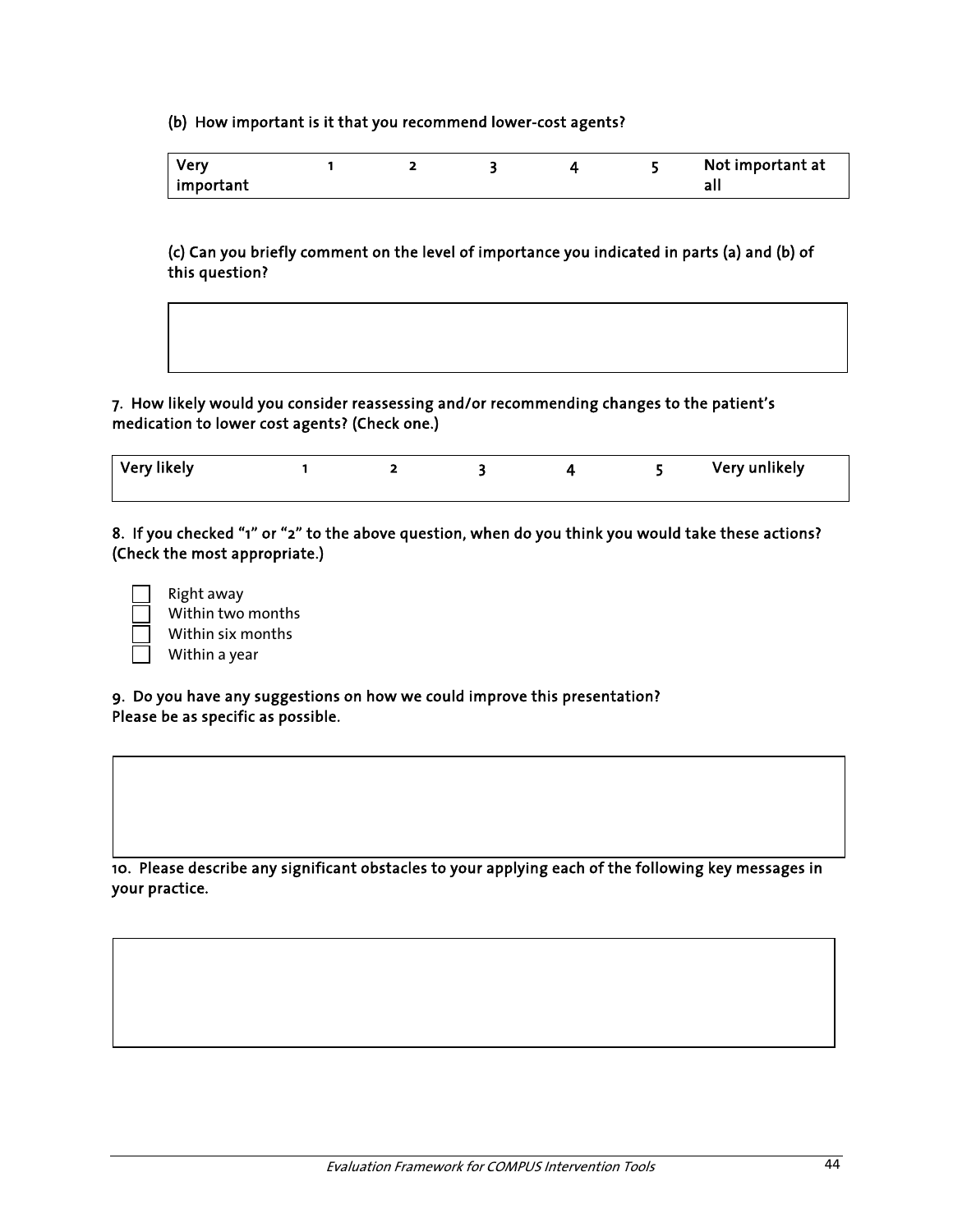$\overline{\phantom{0}}$ 

 $\overline{\phantom{a}}$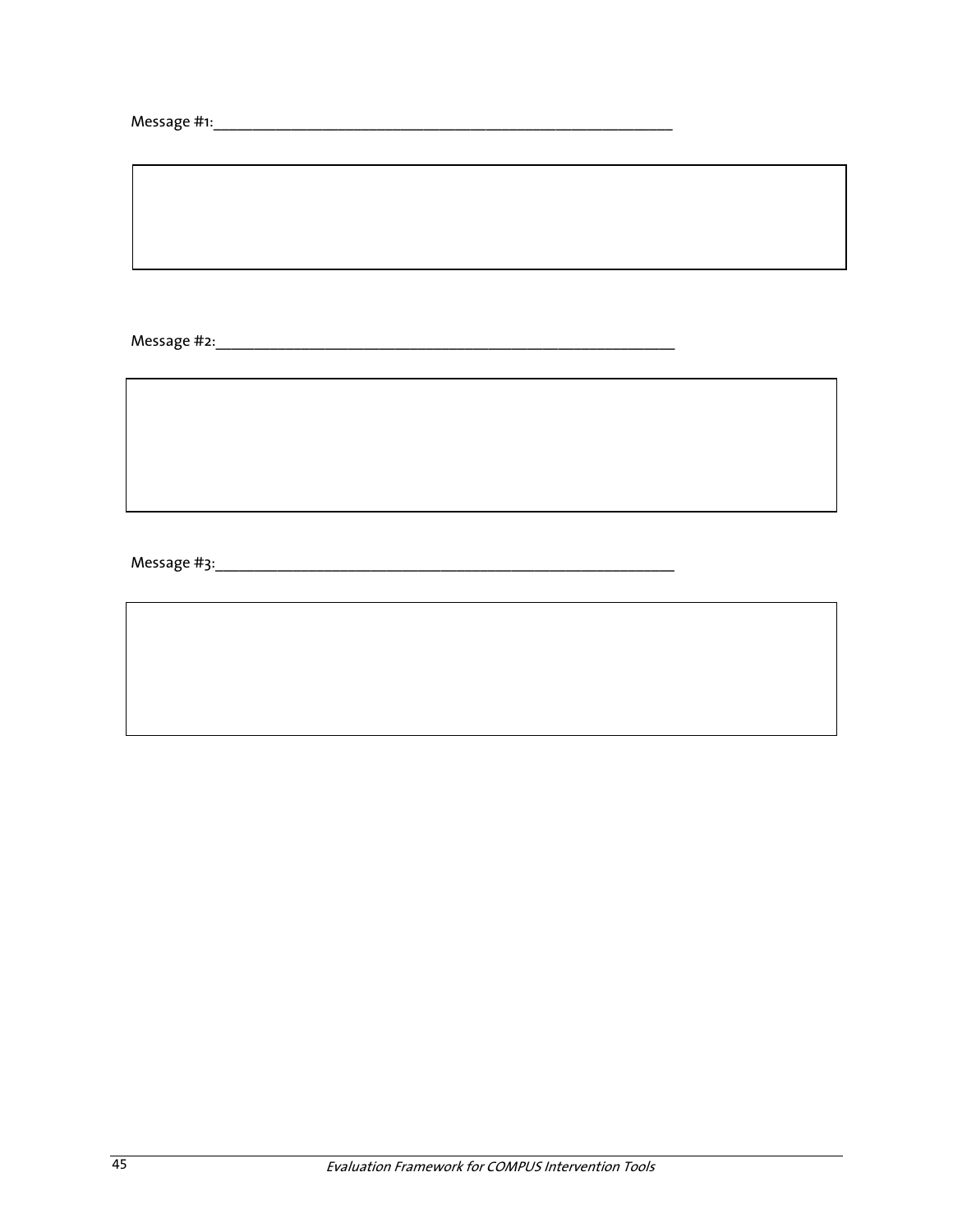### Short Survey #6: Questions for presenters at pharmacist didactic sessions

| Date and length of presentation: |                            |                                  |                                                             |
|----------------------------------|----------------------------|----------------------------------|-------------------------------------------------------------|
| Description of the audience:     |                            |                                  |                                                             |
| Numbers in attendance:           |                            |                                  |                                                             |
| Format of session:               | Didactic session<br>Other? | Interactive session (case study) | Length of session<br>Length of session<br>Length of session |

### Key questions:

1. What aspect of this session needs to be improved in order to have more impact next time?

| Time management |
|-----------------|
| Content         |
| $\Box$ Delivery |
| Other Aspect    |

2. Overall, what *single* aspect of this session needs to be *removed* so that the session has more impact (is better understood, better accepted, or likely to be better acted upon) on the attendees?

3. What single thing needs to be added to this session so that it has more impact (is better understood, better accepted, or better acted upon) on the attendees?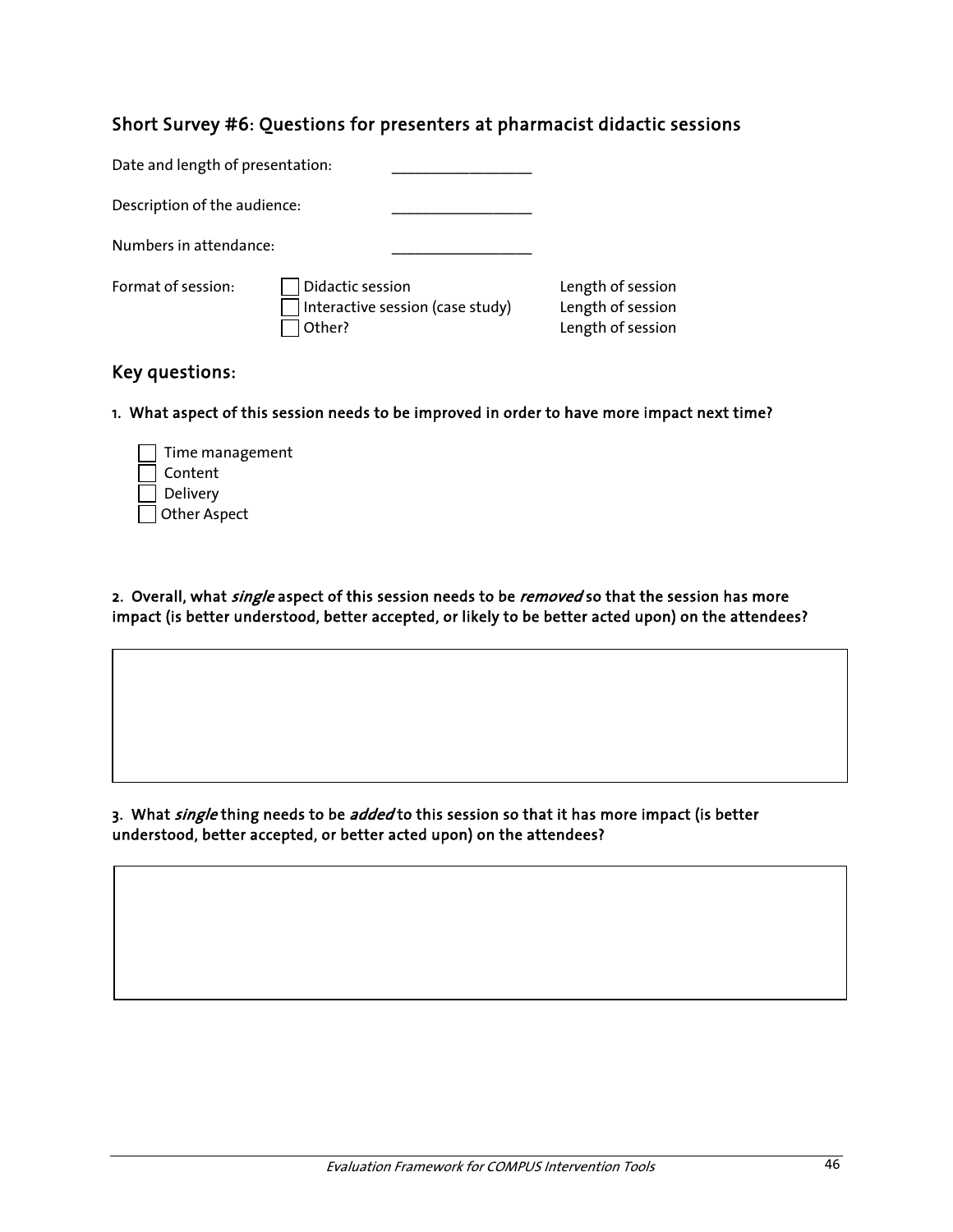### Long Survey #6: Questions for presenters at pharmacist didactic sessions

| Date and length of presentation: |                            |                                  |                                                             |
|----------------------------------|----------------------------|----------------------------------|-------------------------------------------------------------|
| Description of the audience:     |                            |                                  |                                                             |
| Numbers in attendance:           |                            |                                  |                                                             |
| Format of session:               | Didactic session<br>Other? | Interactive session (case study) | Length of session<br>Length of session<br>Length of session |

### Key Questions:

1. Please indicate your agreement with this statement: "The energy and enthusiasm for the subject (as evidenced by the level of questions and discussion) was very high."

|                |  |  | Strongly disagree |
|----------------|--|--|-------------------|
| Strongly agree |  |  | .                 |

#### 2. In terms of satisfaction, what was the response of the attendees concerning their:

#### (a) Interest in the material:

| Very Interested |  |  | Not interested Unable to |        |
|-----------------|--|--|--------------------------|--------|
|                 |  |  | at all                   | assess |

#### (b) Support for the key messages:

| Very strong support |  |  | Very weak | Unable to |
|---------------------|--|--|-----------|-----------|
|                     |  |  | support   | assess    |

#### (c) Satisfaction with the material:

| $\mid$ Very satisfied |  |  | Not at all | Unable to |
|-----------------------|--|--|------------|-----------|
|                       |  |  | satisfied  | assess    |

#### (d) Satisfaction with your answers to their questions:

| $\mid$ Very satisfied |  |  | Not at all | Unable to |
|-----------------------|--|--|------------|-----------|
|                       |  |  | satisfied  | assess    |

#### 3. The amount of evidence used to support the key messages in the presentation was:

 Overwhelming More than necessary Just right Insufficient Unable to assess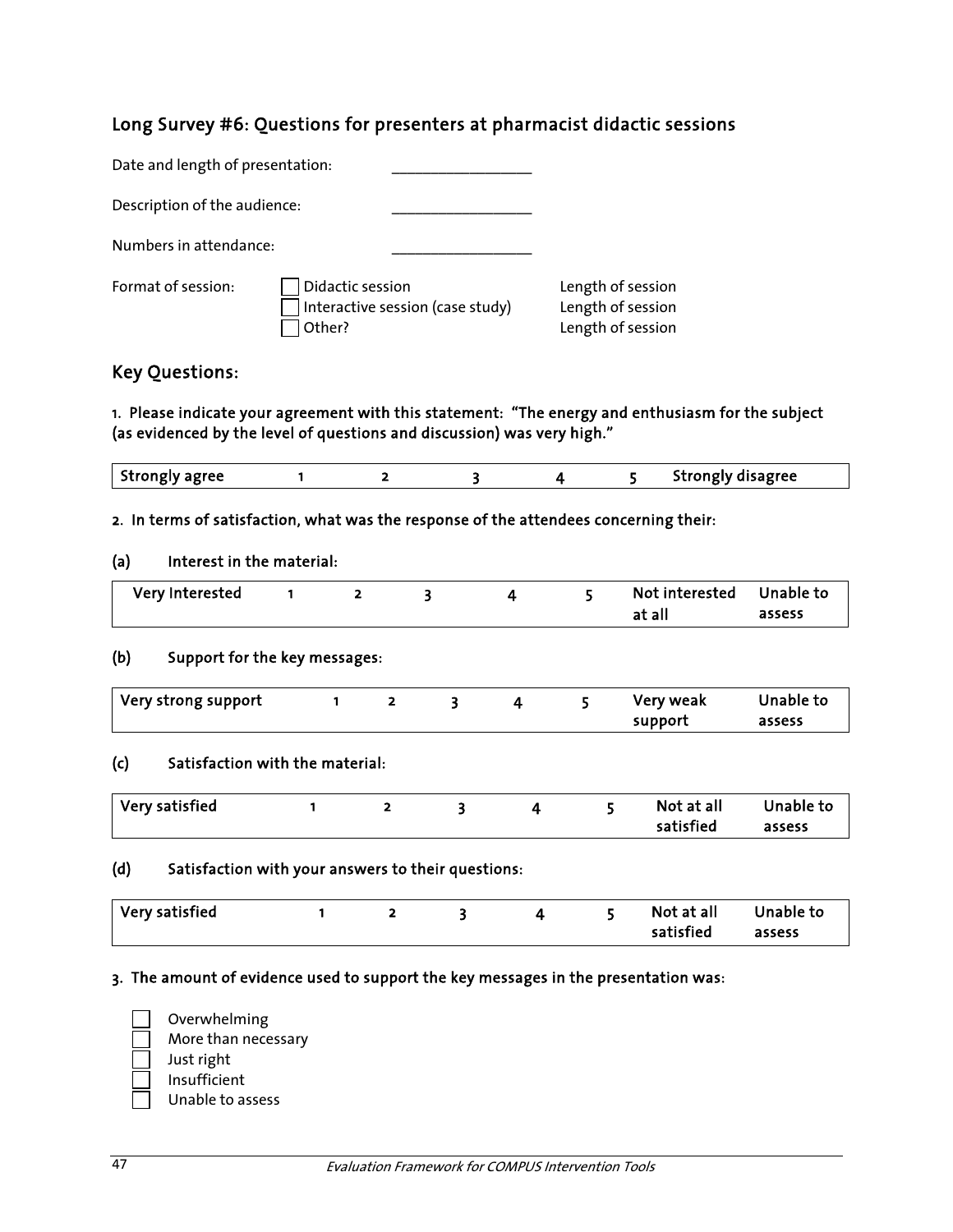### 4. The session was:

| Too Long |  |            |  | <b>Too Short</b> |
|----------|--|------------|--|------------------|
|          |  | Just right |  |                  |
|          |  |            |  |                  |

5. Indicate the overall level of appropriateness of the quality of the evidence provided with the presentation on the treatments:

| Very appropriate |  |  | Not appropriate at all |
|------------------|--|--|------------------------|
|                  |  |  |                        |

6. What additional materials or details, if any, would have been helpful to you in preparation or delivery of this session?

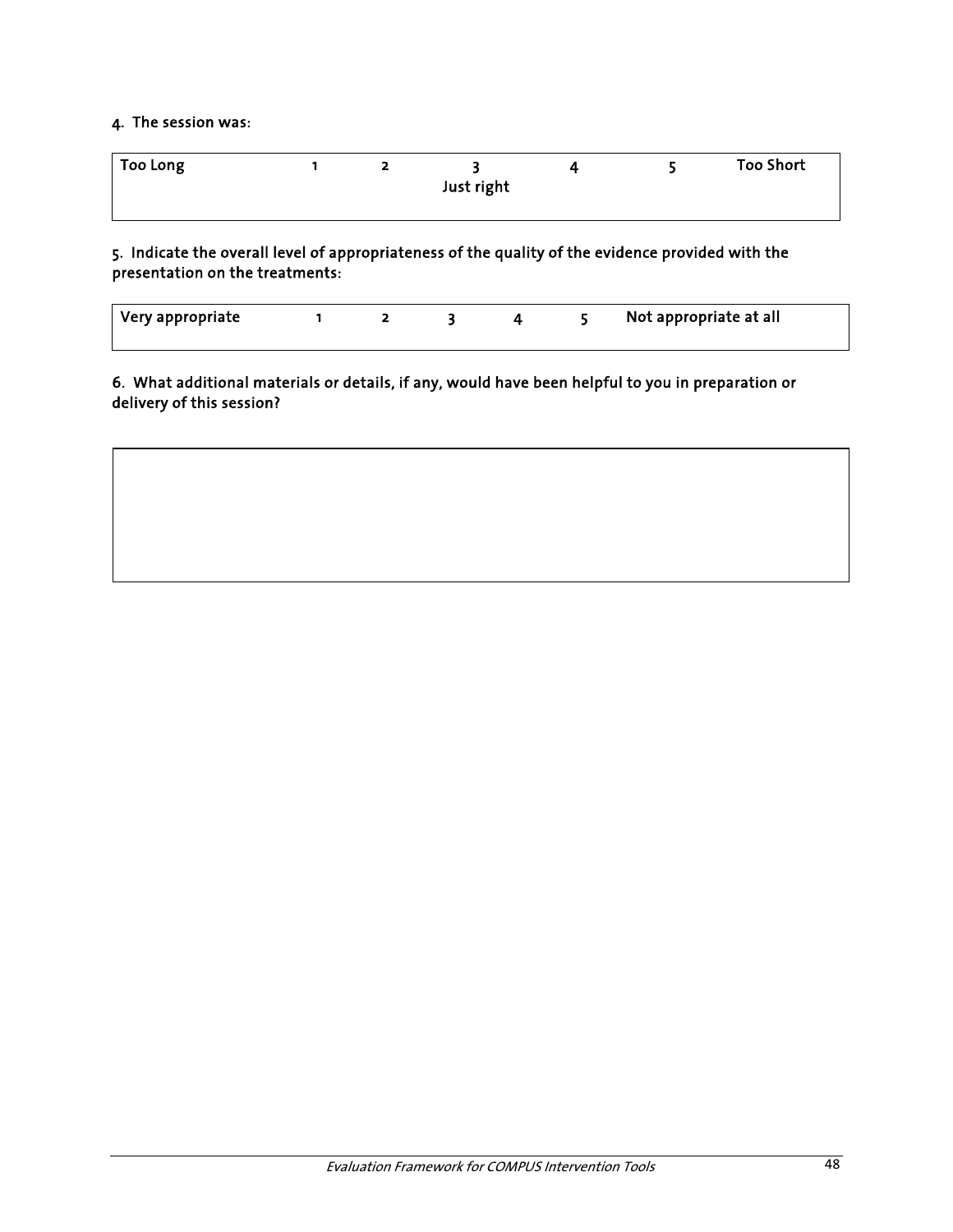### Short Survey #7: Questions for presenters at physician interactive sessions

| Date and length of presentation: |                            |                                  |                                                             |
|----------------------------------|----------------------------|----------------------------------|-------------------------------------------------------------|
| Description of the audience:     |                            |                                  |                                                             |
| Numbers in attendance:           |                            |                                  |                                                             |
| Format of session:               | Didactic session<br>Other? | Interactive session (case study) | Length of session<br>Length of session<br>Length of session |

### Key questions:

1. What aspect of this session needs to be improved in order to have more impact next time?

| Time management |
|-----------------|
| Content         |
| Delivery        |
| Other Aspect    |

2. Overall, what *single* aspect of this session needs to be *removed* so that the session has more impact (is better understood, better accepted, or likely to be better acted upon) on the attendees?

#### 3. What single thing needs to be added to this session so that it has more impact (is better understood, better accepted, or better acted upon) on the attendees?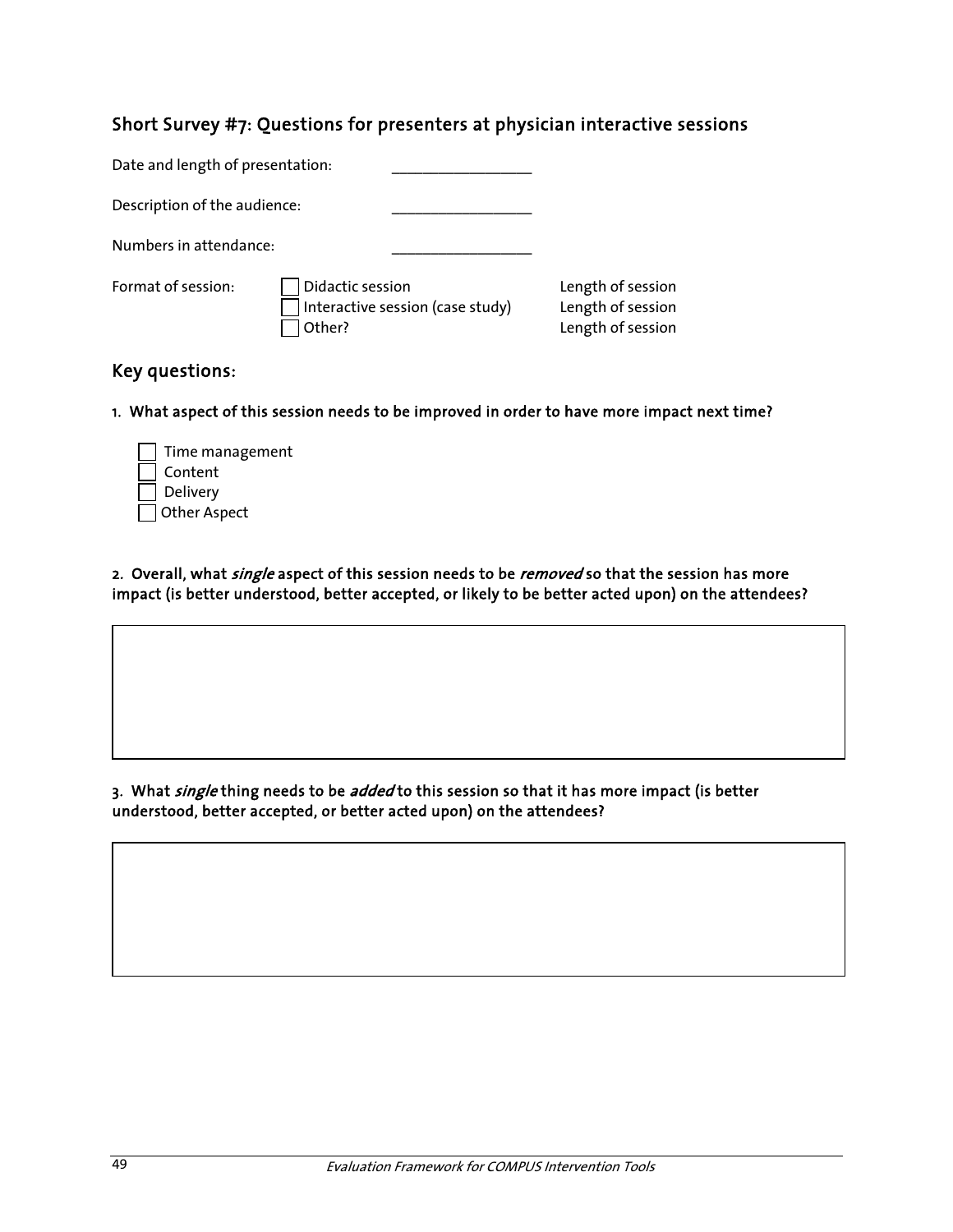### Long Survey #7: Questions for presenters at physician interactive sessions

| Date and length of presentation: |                            |                                  |                                                             |
|----------------------------------|----------------------------|----------------------------------|-------------------------------------------------------------|
| Description of the audience:     |                            |                                  |                                                             |
| Numbers in attendance:           |                            |                                  |                                                             |
| Format of session:               | Didactic session<br>Other? | Interactive session (case study) | Length of session<br>Length of session<br>Length of session |

### Key Questions:

1. Please indicate your agreement with this statement: "The energy and enthusiasm for the subject (as evidenced by the level of questions and discussion) was very high."

| agree<br>- Stronoly<br>------ |  |  | Strongly disagree<br>50015 |
|-------------------------------|--|--|----------------------------|
|                               |  |  |                            |

#### 2. In terms of satisfaction, what was the response of the attendees concerning their:

#### (a) Interest in the material:

| Very Interested |  |  | Not interested | Unable to |
|-----------------|--|--|----------------|-----------|
|                 |  |  | at all         | assess    |

### (b) Support for the key messages:

| Very strong |  |  | Very weak | Unable to |
|-------------|--|--|-----------|-----------|
| support     |  |  | support   | assess    |

#### (c) Satisfaction with the material:

| Very satisfied |  |  | Not at all | Unable to |
|----------------|--|--|------------|-----------|
|                |  |  | satisfied  | assess    |

#### (d) Satisfaction with your answers to their questions:

| $\mid$ Very satisfied |  |  |  |  |  | Not at all<br>satisfied | Unable to<br>assess |
|-----------------------|--|--|--|--|--|-------------------------|---------------------|
|-----------------------|--|--|--|--|--|-------------------------|---------------------|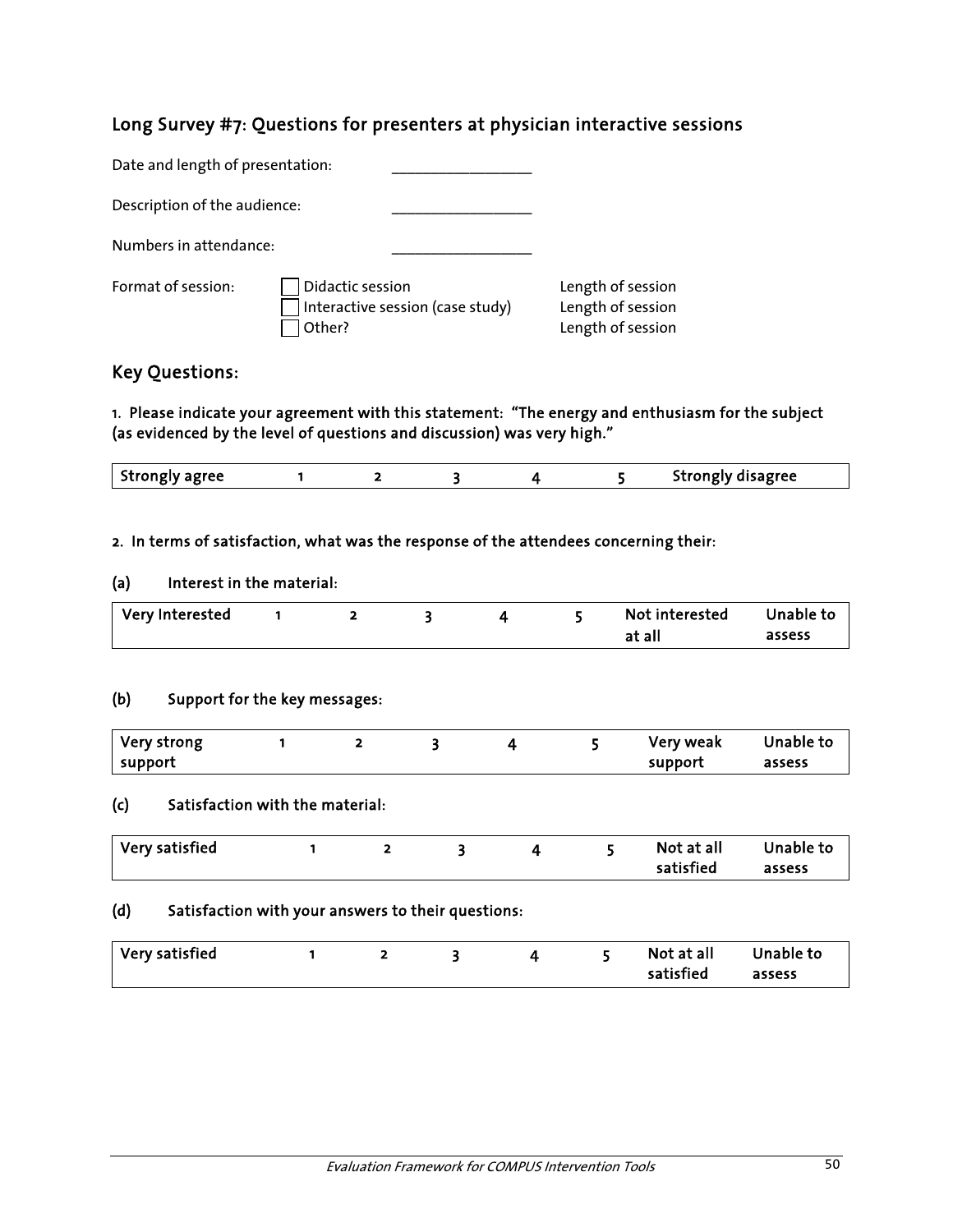3. The amount of evidence used to support the key messages in the presentation was:



#### 4. The session was:

| Too Long |  |            |  | <b>Too Short</b> |  |
|----------|--|------------|--|------------------|--|
|          |  | Just right |  |                  |  |

### 5. Indicate the overall level of appropriateness of the quality of the evidence provided with the presentation on the treatments:

| Very appropriate_ |  |  | Not appropriate at all |
|-------------------|--|--|------------------------|
|                   |  |  |                        |

6. What additional materials or details, if any, would have been helpful to you in preparation or delivery of this session?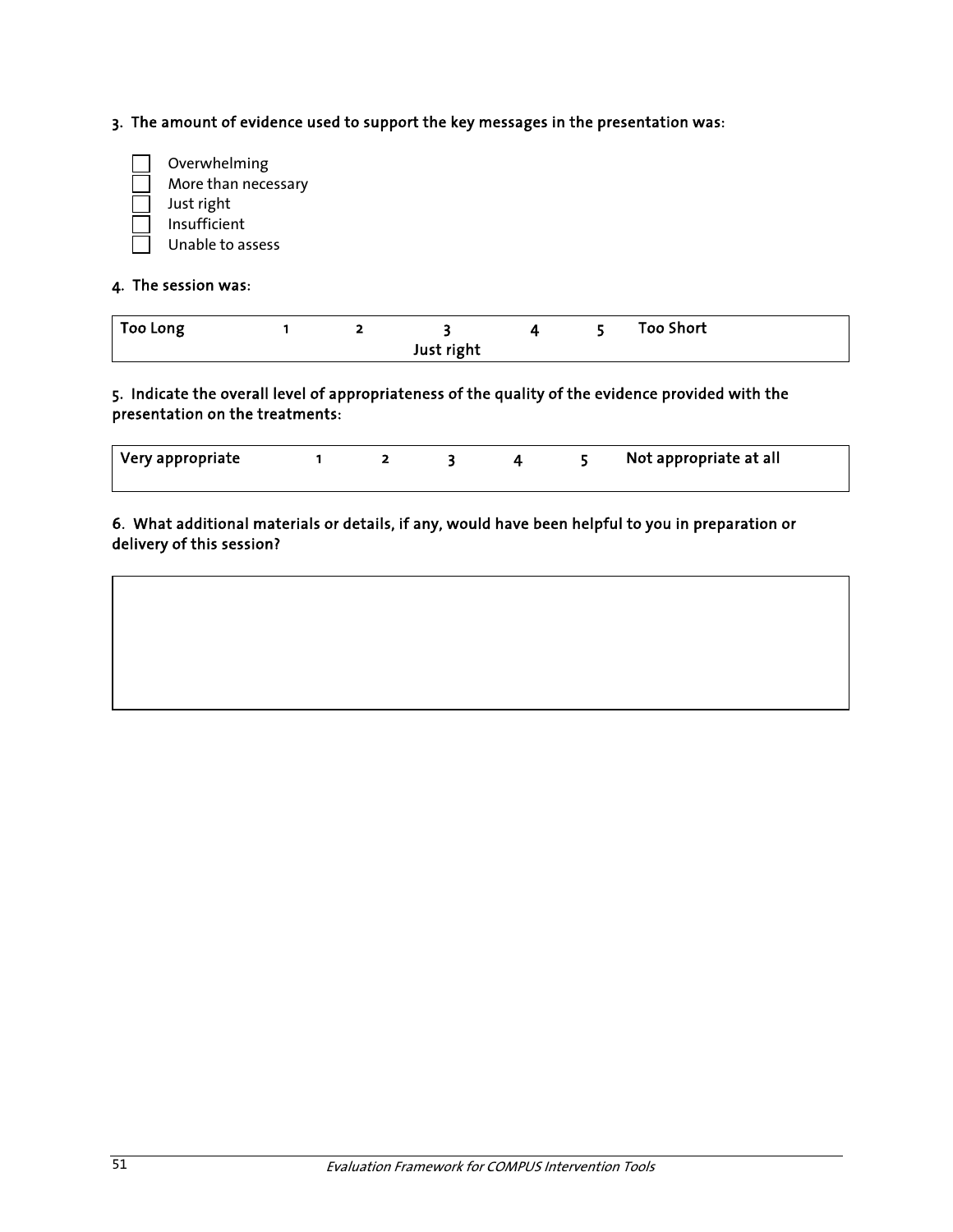### Short Survey # 8: Questions for pharmacists to evaluate case-study or interactive sessions

### Key questions:

1. Please rate how practical and relevant the case studies were in relation to the situations you see in your practice environment?

| $\mid$ Very practical $\mid$ |  |  | Not at all practical nor |
|------------------------------|--|--|--------------------------|
| and relevant                 |  |  | relevant                 |

2. How adequately did the cases follow from and build upon what you learned in the didactic part of the program?

| Very adequately |  |  | Not at all adequately |
|-----------------|--|--|-----------------------|
|                 |  |  |                       |

3. In your opinion, how would you rate the level of enthusiasm and the engagement of the participants of either the large or small session?

| 'Very enthusiastic |  |  | Not at all enthusiastic |
|--------------------|--|--|-------------------------|
| and engaged        |  |  | nor engaged             |

#### 4. Can you comment on what may have contributed to the level of enthusiasm or engagement of the participants?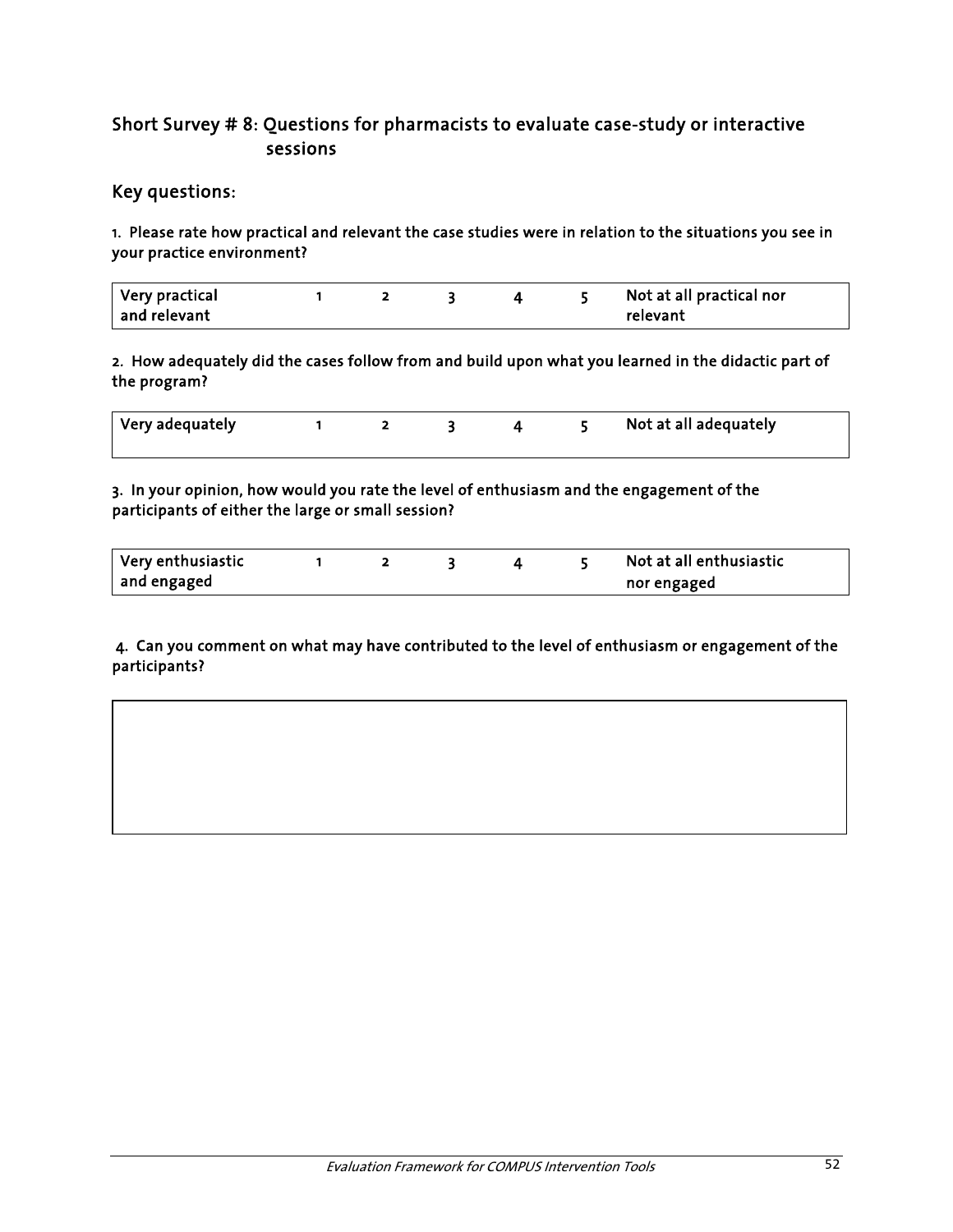### Long Survey # 8: Questions for pharmacists to evaluate case study or interactive sessions

### 1. Which cases did you discuss? (Check all that apply.)

- Case #1:
- Case #2:
- Case #3:
- Case #4:

### 2. Overall, did you find any of these cases too academic?

| Too academic | $\mathbf{1}$ | $\overline{\mathbf{2}}$ | 3<br>Just right | 4                       | 5. | Not at all academic |
|--------------|--------------|-------------------------|-----------------|-------------------------|----|---------------------|
| Case $#2:$   |              |                         |                 |                         |    |                     |
| Too academic | 1            | $\overline{\mathbf{2}}$ | 3<br>Just right | $\overline{4}$          | 5  | Not at all academic |
| Case # $3:$  |              |                         |                 |                         |    |                     |
| Too academic | $\mathbf{1}$ | $\overline{2}$          | 3<br>Just right | $\overline{\mathbf{4}}$ | 5. | Not at all academic |
| Case #4:     |              |                         |                 |                         |    |                     |
| Too academic | 1            | $\overline{\mathbf{z}}$ | 3<br>Just right | $\overline{\mathbf{4}}$ | 5  | Not at all academic |

| Very adequately |  |  | Very inadequately |
|-----------------|--|--|-------------------|
|                 |  |  |                   |

### 4. In your opinion, what was the quality of the discussion in the small group session?

| Very high quality |  |  | Very low quality |
|-------------------|--|--|------------------|
|                   |  |  |                  |

### 5. What is one thing that could be done to improve the quality of the discussion in the small group session?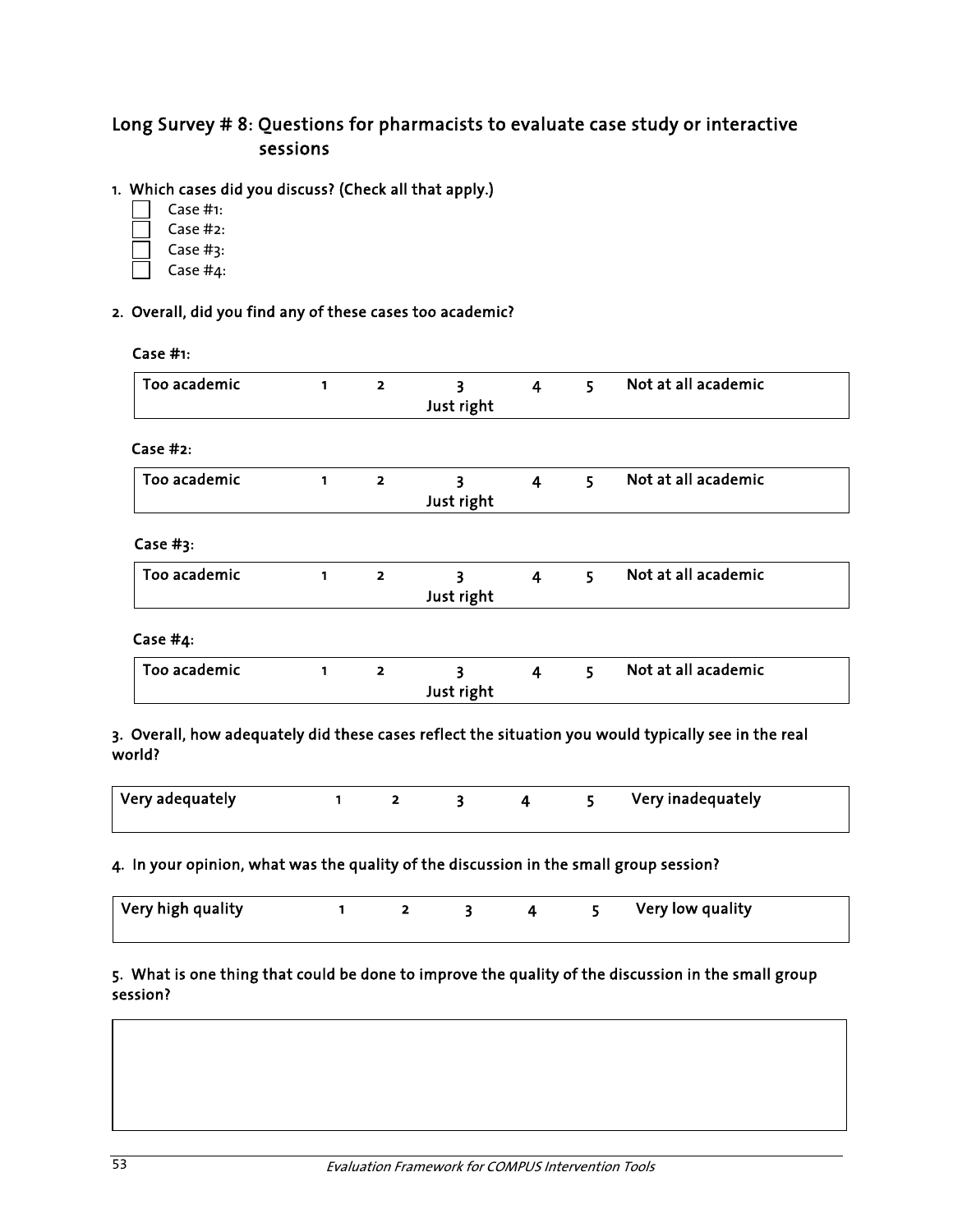#### 6. In your opinion, what was the quality of the discussion in the large group session?

| Very high quality |  |  | Very low quality |
|-------------------|--|--|------------------|
|                   |  |  |                  |

#### 7. What is one thing that could be done to improve the quality of the discussion in the larger group session?

### 8. What could be done, from your perspective, to improve the quality of these small group and larger group discussion sessions? (Check any that apply.)

 The discussion in the smaller group needs to be better facilitated. The discussion in the larger group needs to be better facilitated. The cases need to provide more detail. The cases need to be simpler. There were too many cases; we could have done fewer in more depth. There weren't enough cases; we could have done more in the time allowed. Other comments on the quality of the small or large group session: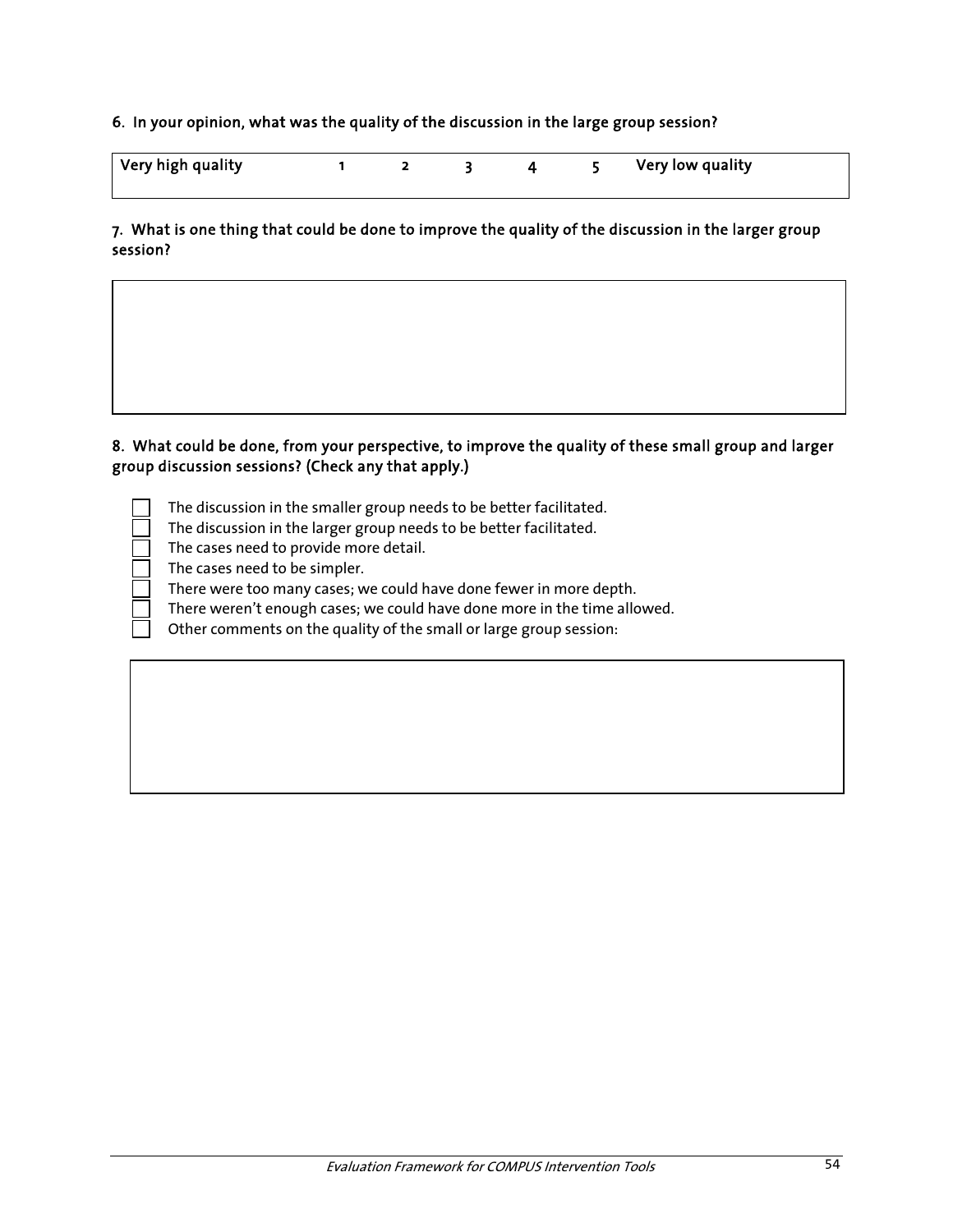### Short Survey #9: Questions for presenters at pharmacist interactive sessions

| Date and length of presentation: |                            |                                  |                                                             |
|----------------------------------|----------------------------|----------------------------------|-------------------------------------------------------------|
| Description of the audience:     |                            |                                  |                                                             |
| Numbers in attendance:           |                            |                                  |                                                             |
| Format of session:               | Didactic session<br>Other? | Interactive session (case study) | Length of session<br>Length of session<br>Length of session |

### Key questions:

1. What aspect of this session needs to be improved in order to have more impact next time?

- $\Box$  Time management Content  $\sqsupset$  Delivery
- Other Aspect

2. Overall, what *single* aspect of this session needs to be *removed* so that the session has more impact (is better understood, better accepted, or likely to be better acted upon) on the attendees?

3. What single thing needs to be added to this session so that it has more impact (is better understood, better accepted, or better acted upon) on the attendees?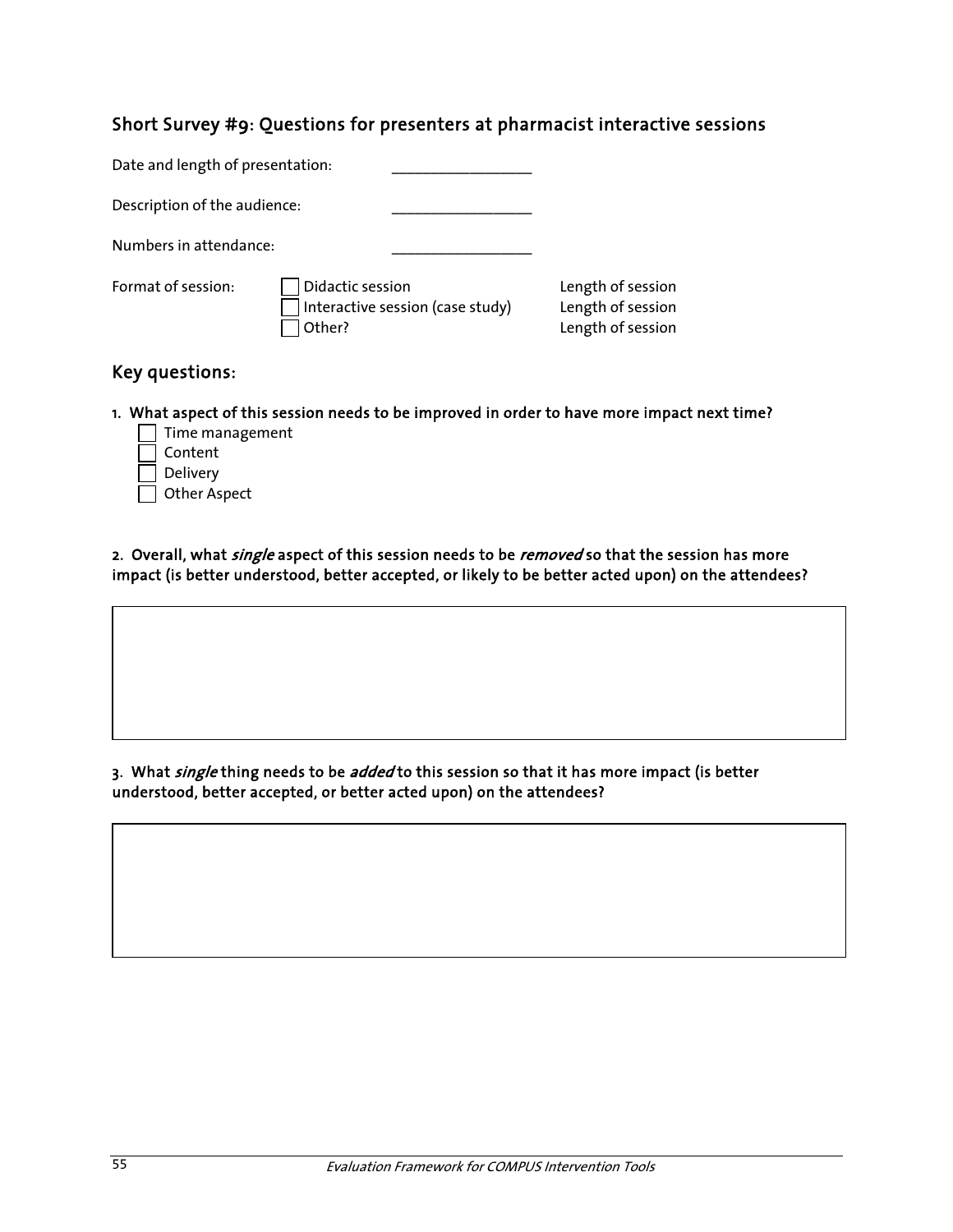### Long Survey #9: Questions for presenters at pharmacist interactive sessions

| Date and length of presentation: |                                                                |                                                             |
|----------------------------------|----------------------------------------------------------------|-------------------------------------------------------------|
| Description of the audience:     |                                                                |                                                             |
| Numbers in attendance:           |                                                                |                                                             |
| Format of session:               | Didactic session<br>Interactive session (case study)<br>Other? | Length of session<br>Length of session<br>Length of session |

### Key Questions:

1. Please indicate your agreement with this statement: "The energy and enthusiasm for the subject (as evidenced by the level of questions and discussion) was very high."

| Strongly agree |  |  | Strongly disagree |
|----------------|--|--|-------------------|

#### 2. In terms of satisfaction, what was the response of the attendees concerning their:

#### (a) Interest in the material:

| Very Interested |  |  | Not interested | Unable to |
|-----------------|--|--|----------------|-----------|
|                 |  |  | at all         | assess    |

#### (b) Support for the key messages:

| Very strong support |  |  | Very weak | Unable to |
|---------------------|--|--|-----------|-----------|
|                     |  |  | support   | assess    |

### (c) Satisfaction with the material:

| satisfied<br>assess | Very satisfied |  |  |  |  |  | Not at all | Unable to |
|---------------------|----------------|--|--|--|--|--|------------|-----------|
|---------------------|----------------|--|--|--|--|--|------------|-----------|

### (d) Satisfaction with your answers to their questions:

| Very satisfied |  |  | satisfied | Not at all Unable to<br>assess |
|----------------|--|--|-----------|--------------------------------|
|                |  |  |           |                                |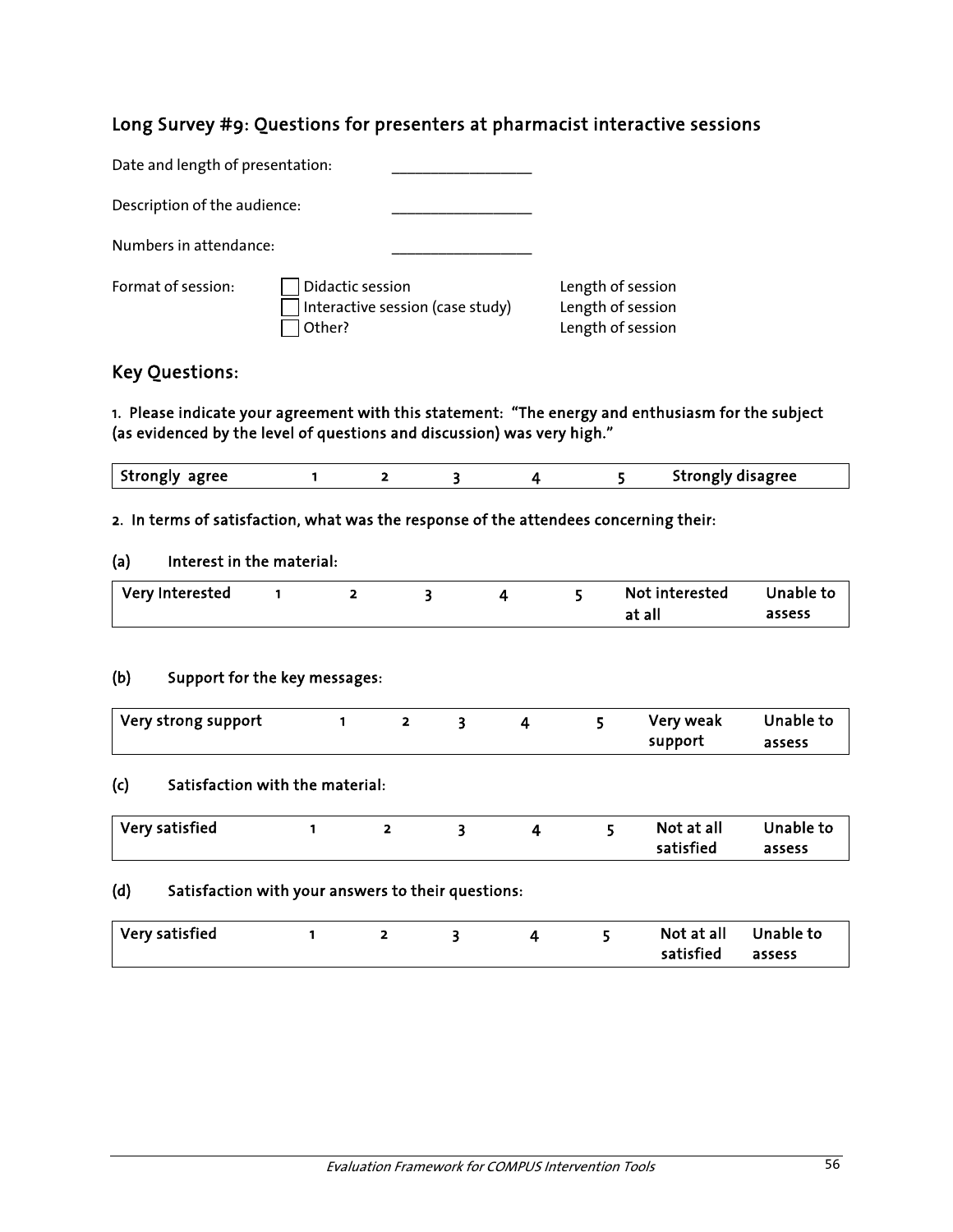3. The amount of evidence used to support the key messages in the presentation was:



#### 4. The session was:

| <b>Too Long</b> |  |            |  | <b>Too Short</b> |
|-----------------|--|------------|--|------------------|
|                 |  | Just right |  |                  |

#### 5. Indicate the overall level of appropriateness of the quality of the evidence provided with the presentation on the treatments:

| Very appropriate |  |  | Not appropriate at all |
|------------------|--|--|------------------------|
|                  |  |  |                        |

### 6. What additional materials or details, if any, would have been helpful to you in preparation or delivery of this session?

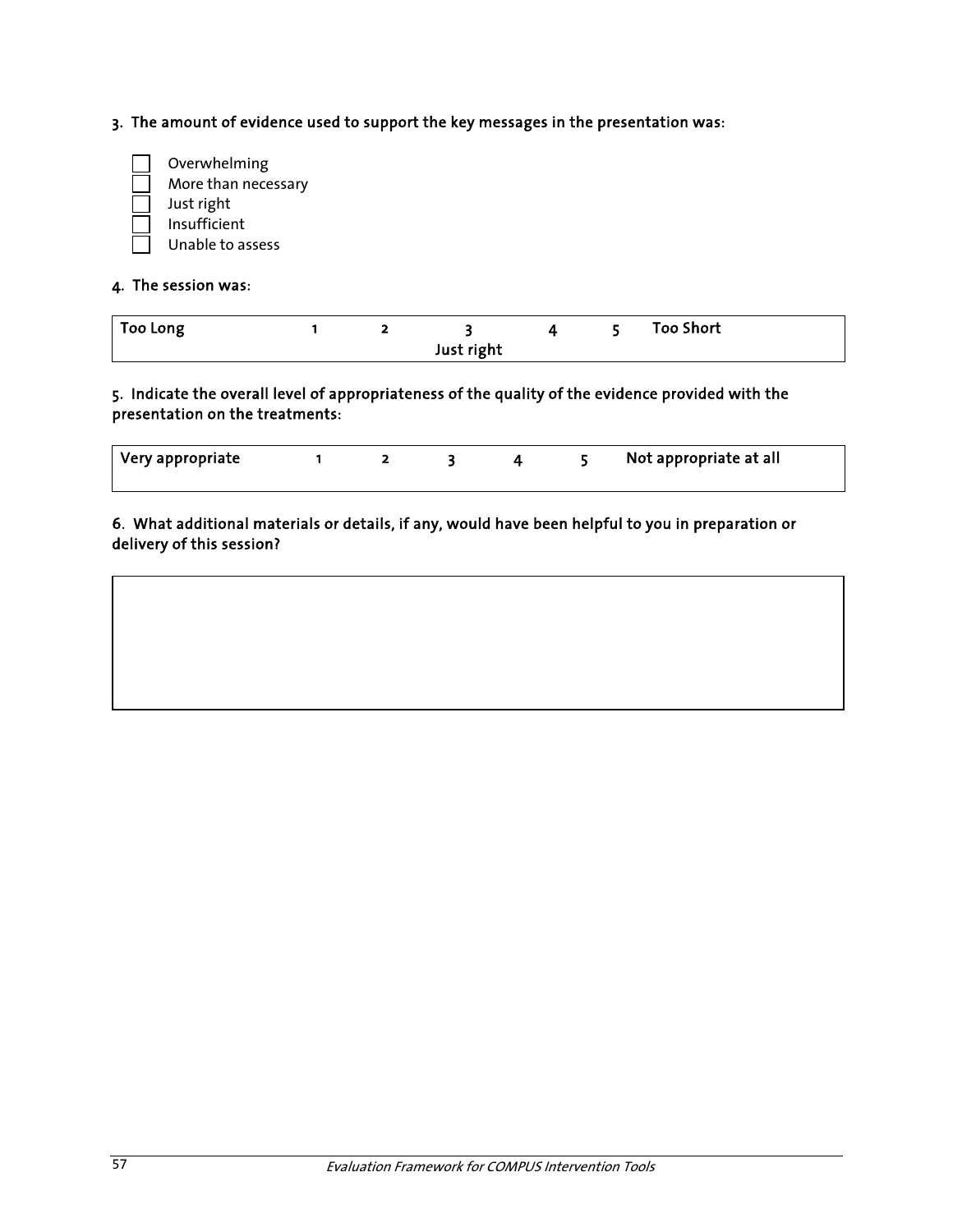### Short Survey #10: Questions to evaluate the physician's experience with the academic detail

### Key questions:

#### 1. How helpful has this visit been for you?

| $\vert$ Very helpful |  |  | Not very helpful at all |
|----------------------|--|--|-------------------------|
|                      |  |  |                         |

#### 2. How would you rate this session in terms of what you learned that was new, surprising, or particularly memorable?

| Very high (new, surprising |  |  | Not very high (new,      |
|----------------------------|--|--|--------------------------|
| or memorable)              |  |  | surprising or memorable) |

#### 3. Will this session *reinforce* what you already do or will you tend to do things somewhat *differently* after this session?

| Will do things<br>differently |  | About the |  | Will reinforce what I do<br>already |
|-------------------------------|--|-----------|--|-------------------------------------|
|                               |  | same      |  |                                     |

#### 4. Would you like to hear about more topics?

| Would like to hear about |  |           |  | I'm ok where I am right now |
|--------------------------|--|-----------|--|-----------------------------|
| more topics              |  | About the |  |                             |
|                          |  | same      |  |                             |

#### 5. Would you recommend my session to any of your colleagues?

| I would              |  |  | I'm not ready to recommend |
|----------------------|--|--|----------------------------|
| $\mid$ recommend you |  |  | you at this time           |

### 6. What new topics would you be interested in hearing about in future visits?

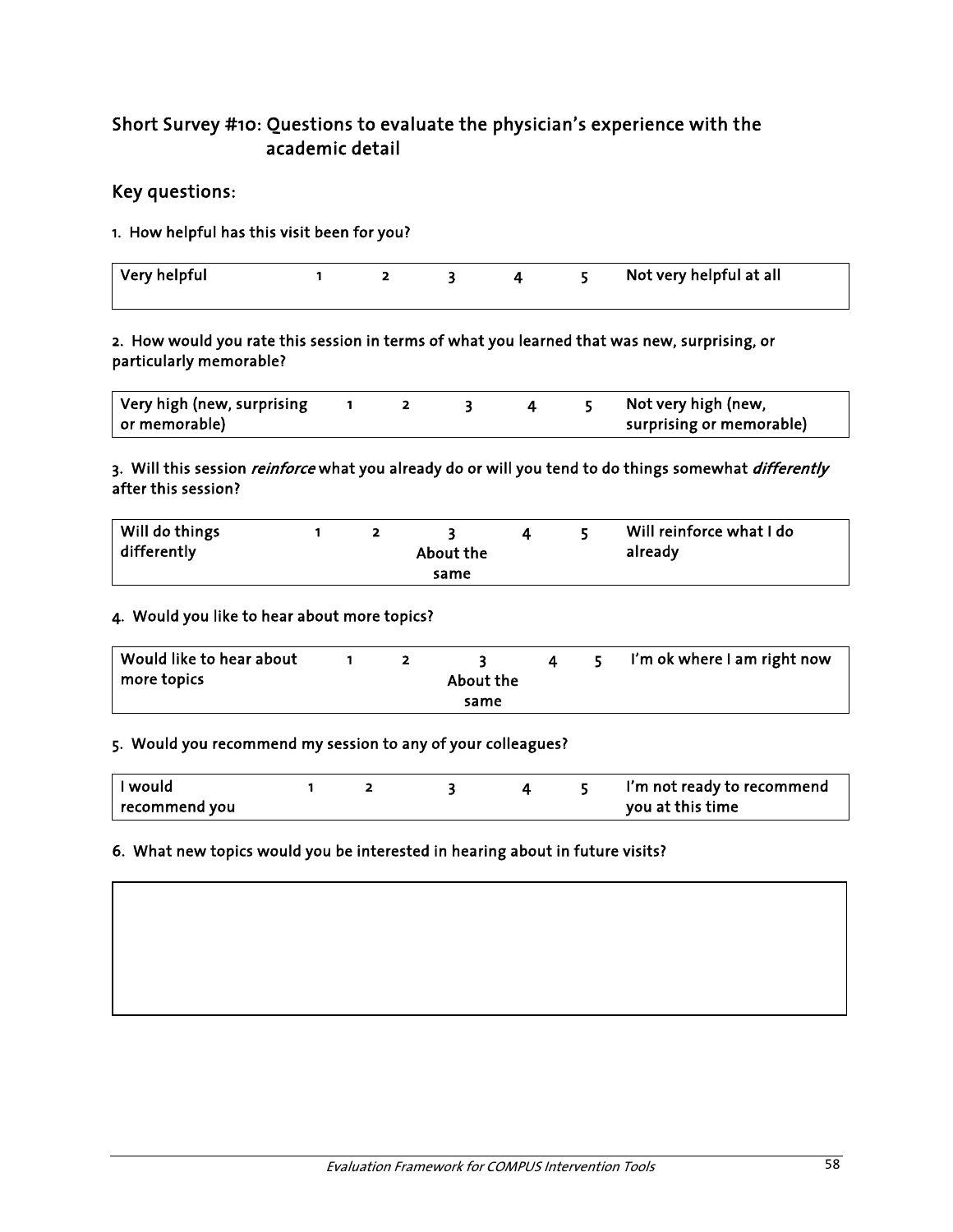### Long Survey #10: Questions to evaluate the physician's experience with the academic detail

1. What is the most important key message you took away from the detailing visit? (Please state in your own words.)

#### 2. How credible is the main message presented in the discussion? (Select one.)

| $\mid$ Very credible |  |  | Not credible at all |
|----------------------|--|--|---------------------|
|                      |  |  |                     |

### 3. Are there parts of the detailing experience that were particularly bothersome or that did not concur with your beliefs?

| $\Box$ Yes | $\Box$ No |  |
|------------|-----------|--|
|            |           |  |

If yes, which part?

### 4. Did you have enough time to ask questions of the detailer?

| Υρς | N <sub>0</sub><br>$\mathbf{I}$ |
|-----|--------------------------------|
|-----|--------------------------------|

### 5. Were your questions always answered adequately?

| Always adequately |  |  | Not always adequately |
|-------------------|--|--|-----------------------|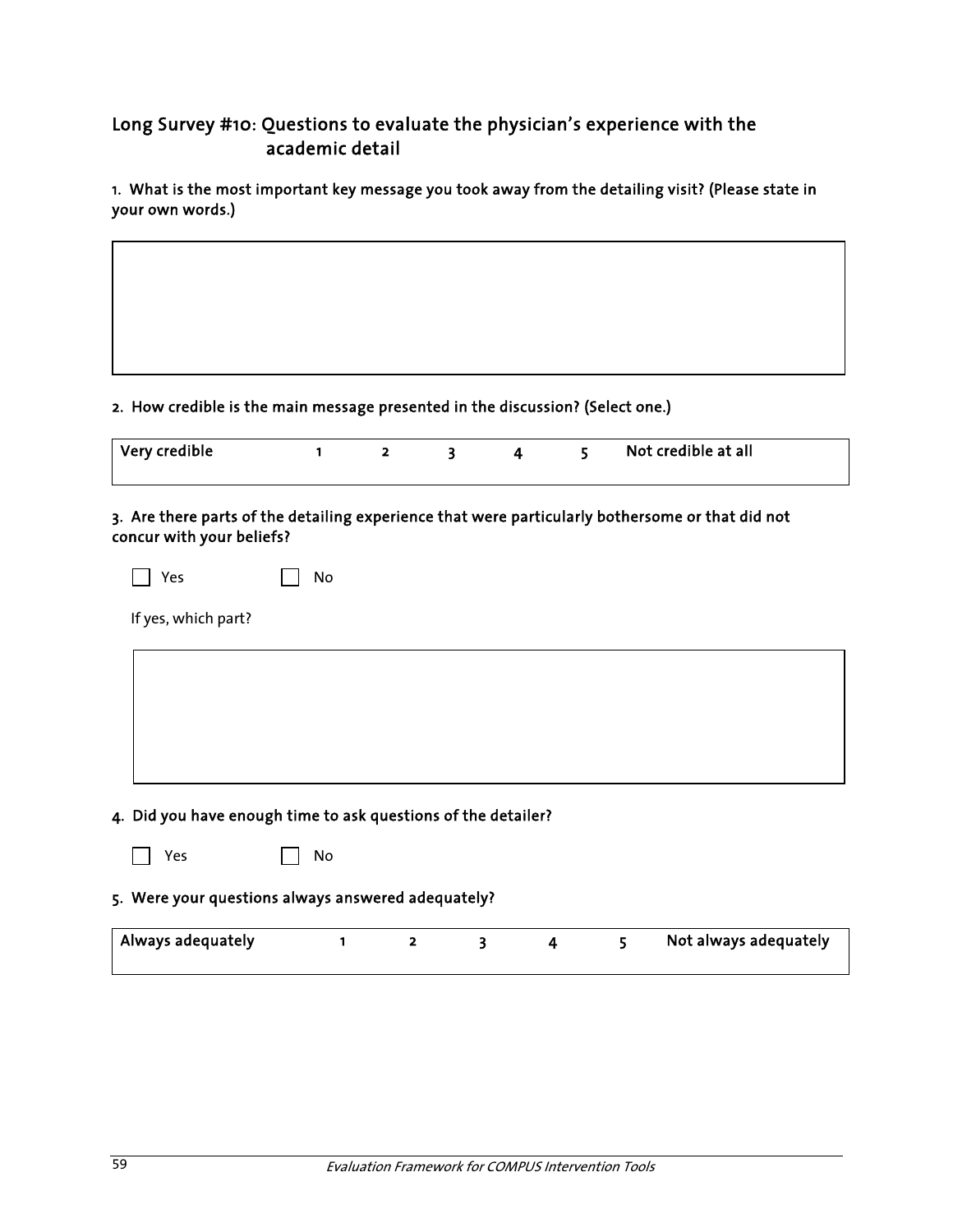### 6. The detailing visit aims to inspire you to be confident in acting on the key messages provided. Of the messages presented by the academic detailer, what would give you more confidence in those messages? (Check all that apply.)

| More references to peer-reviewed studies                                      |
|-------------------------------------------------------------------------------|
| More evidence that this message is supported by specialists or disease groups |
| Any specialist(s) or group(s) in particular?                                  |
| More evidence that this message is supported by local experts                 |
| More explanation of the relevance of this message and its application to my   |
| practice.                                                                     |
| Other (please state)                                                          |

### 7. Please select how likely you are to implement each of the following three key messages; and if you have any comments on your likelihood of implementing the key messages, please feel free to add them in the space provided.

| Very likely | $\mathbf{1}$ and $\mathbf{1}$ and $\mathbf{1}$ | $\overline{\mathbf{2}}$ | $3^{\circ}$ | $4\overline{ }$ | 5 <sup>1</sup> | Very unlikely |  |
|-------------|------------------------------------------------|-------------------------|-------------|-----------------|----------------|---------------|--|
| Comments?   |                                                |                         |             |                 |                |               |  |
|             |                                                |                         |             |                 |                |               |  |
|             |                                                |                         |             |                 |                |               |  |
|             |                                                |                         |             |                 |                |               |  |
| Very likely | $1 \t2 \t3 \t4$                                |                         |             |                 | 5 <sup>1</sup> | Very unlikely |  |
| Comments?   |                                                |                         |             |                 |                |               |  |
|             |                                                |                         |             |                 |                |               |  |
|             |                                                |                         |             |                 |                |               |  |
|             |                                                |                         |             |                 |                |               |  |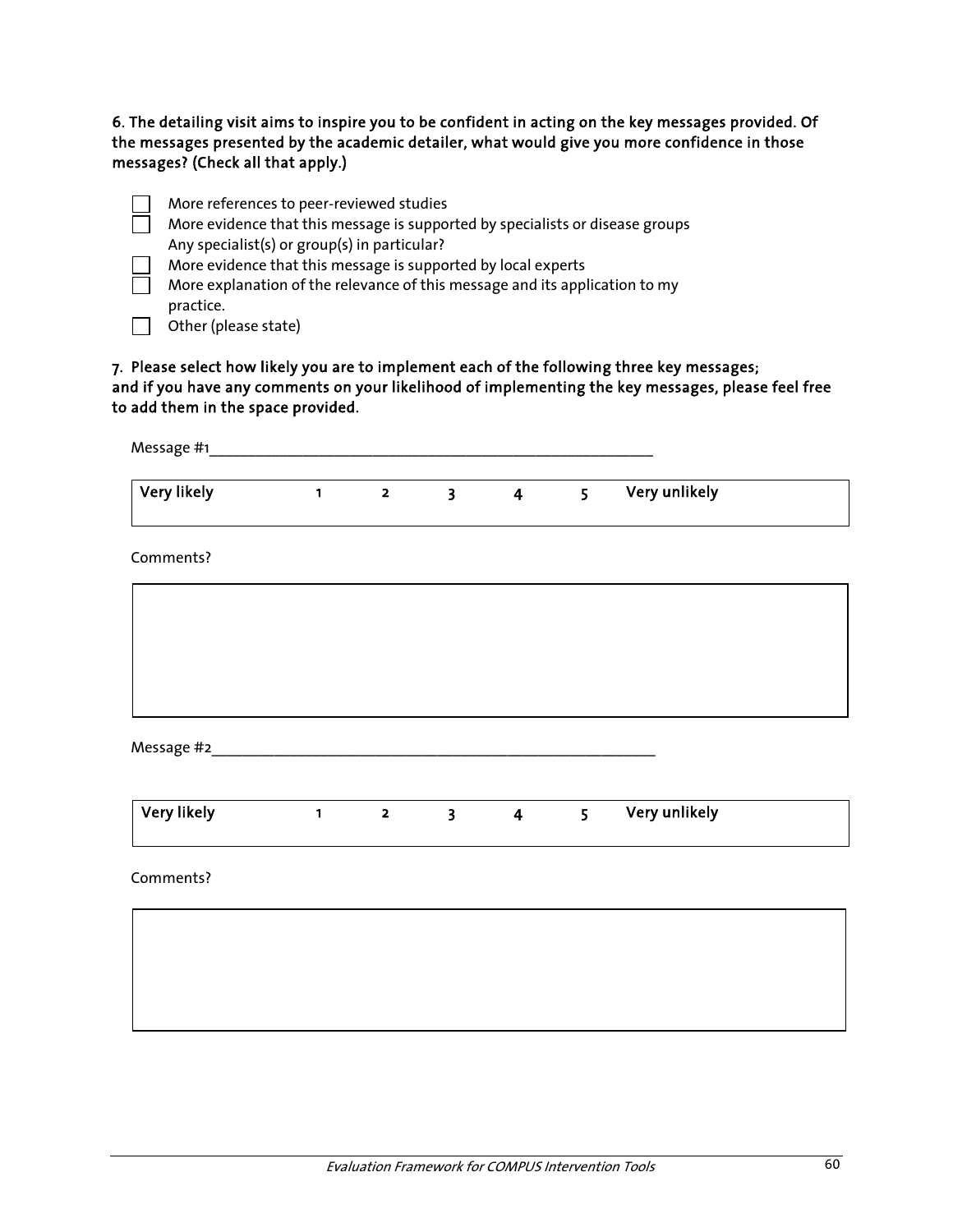| Message #3  |   |                         |                         |                |                |               |  |
|-------------|---|-------------------------|-------------------------|----------------|----------------|---------------|--|
| Very likely | 1 | $\overline{\mathbf{2}}$ | $\overline{\mathbf{3}}$ | $\overline{4}$ | 5 <sup>1</sup> | Very unlikely |  |
| Comments?   |   |                         |                         |                |                |               |  |
|             |   |                         |                         |                |                |               |  |
|             |   |                         |                         |                |                |               |  |

### Quality of the detail:

### 1. Can you comment on the length of the detailing visit? (Check one.)

| Too long |  |            |  | Too short |
|----------|--|------------|--|-----------|
|          |  | Just right |  |           |

2. Did you find yourself open to accepting the key messages of the visit or was there something that was irritating or blocked you from accepting the key messages?

| Was open to<br>$\vert$ accepting the key |  |  | Was blocked from accepting<br>the key messages |
|------------------------------------------|--|--|------------------------------------------------|
| messages                                 |  |  |                                                |

### 3. Feel free to add any comments on what might have blocked you from accepting the key messages

### 4. Can you state, in one specific way, how you might apply this new information?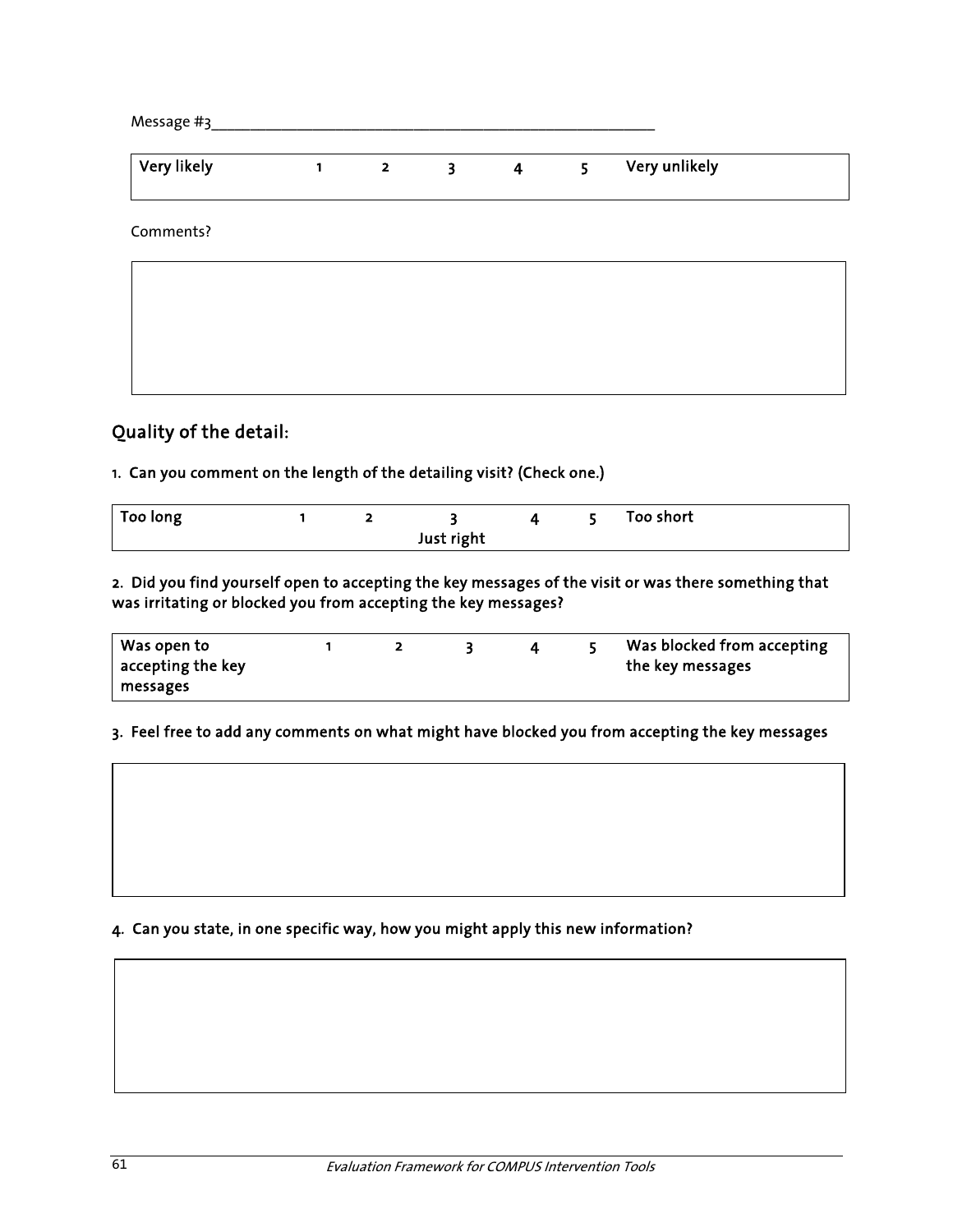### Barriers to change:

### 1. What do you think are the key barriers to changing how you currently practice with these treatment drugs? Check any that apply.

- $\Box$  I think that I am already rationally prescribing these treatments to patients; therefore, there's not much room to improve.
- Many specialists promote a different message regarding these treatments and this may be a barrier to my adapting to the key messages.
- $\Box$  I don't think it's necessary to consider the price of the prescription when I make a prescribing decision.
- $\Box$  Other (please state)<br> $\Box$  Other (please state)

### 2. What is the one thing that you need from the next detailing visit that could help you overcome the key barrier you identified?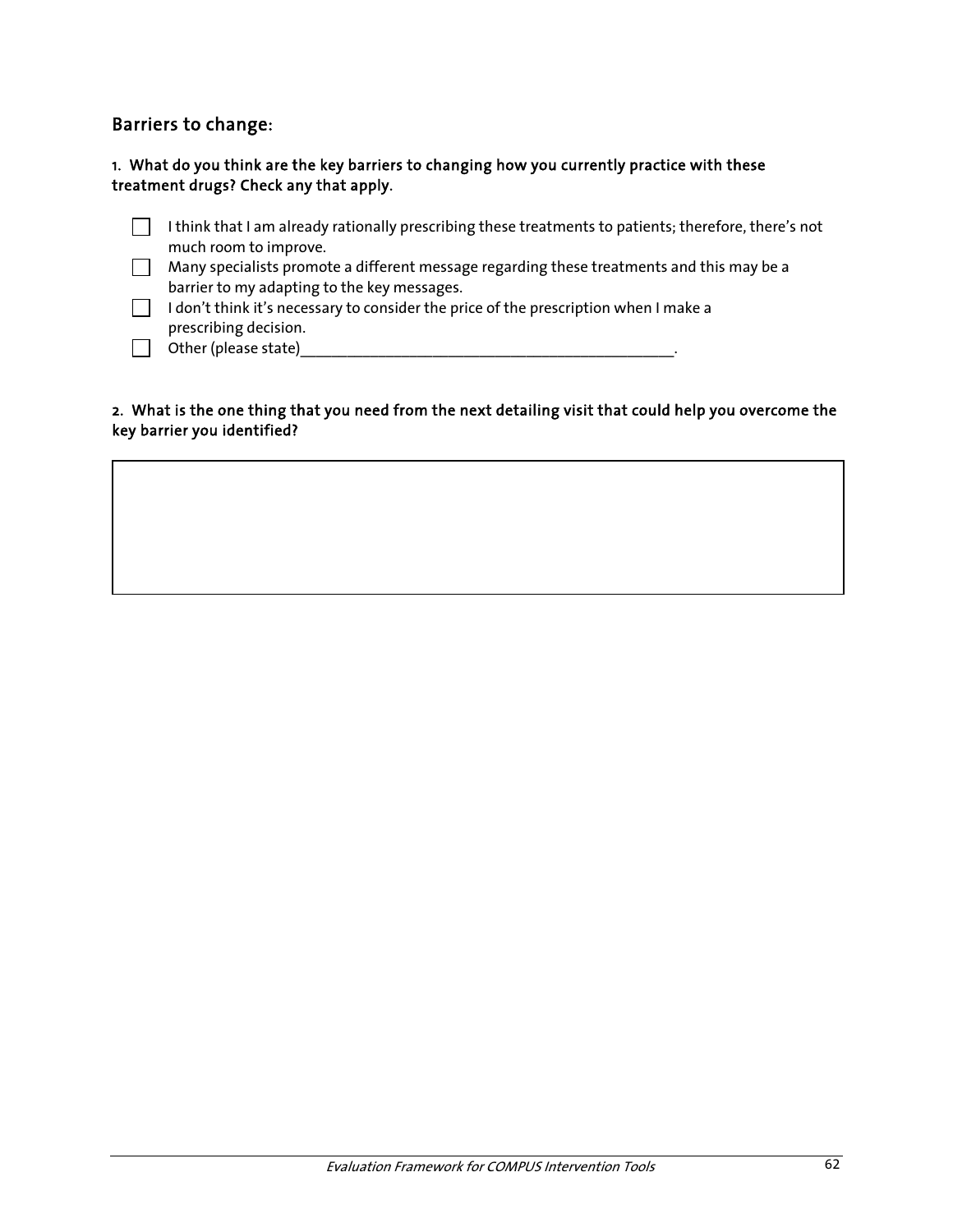### Short Survey #11: Questions for detailers after they have visited a physician

Date and length of detail:

Name of the physician:

Other factors affecting the quality of the detail (business of the office, etc.):

### Key questions:

1. What aspect of this session needs to be improved in order to have more impact next time?

| $\vert$ Time management |
|-------------------------|
| Content                 |
| Delivery                |
| <b>Other Aspect</b>     |

2. Overall, what *single* aspect of this session needs to be *removed* so that the session has more impact on the attendees (is better understood, better accepted, or likely to be better acted upon)?

3. What single thing needs to be added to this session so that it has more impact (is better understood, better accepted, or better acted upon) on the attendees?

4. Overall, are there any characteristics of this particular physician that I need to remember for next time so that my detail will have more impact (is better understood, better accepted, or likely to be better acted upon)?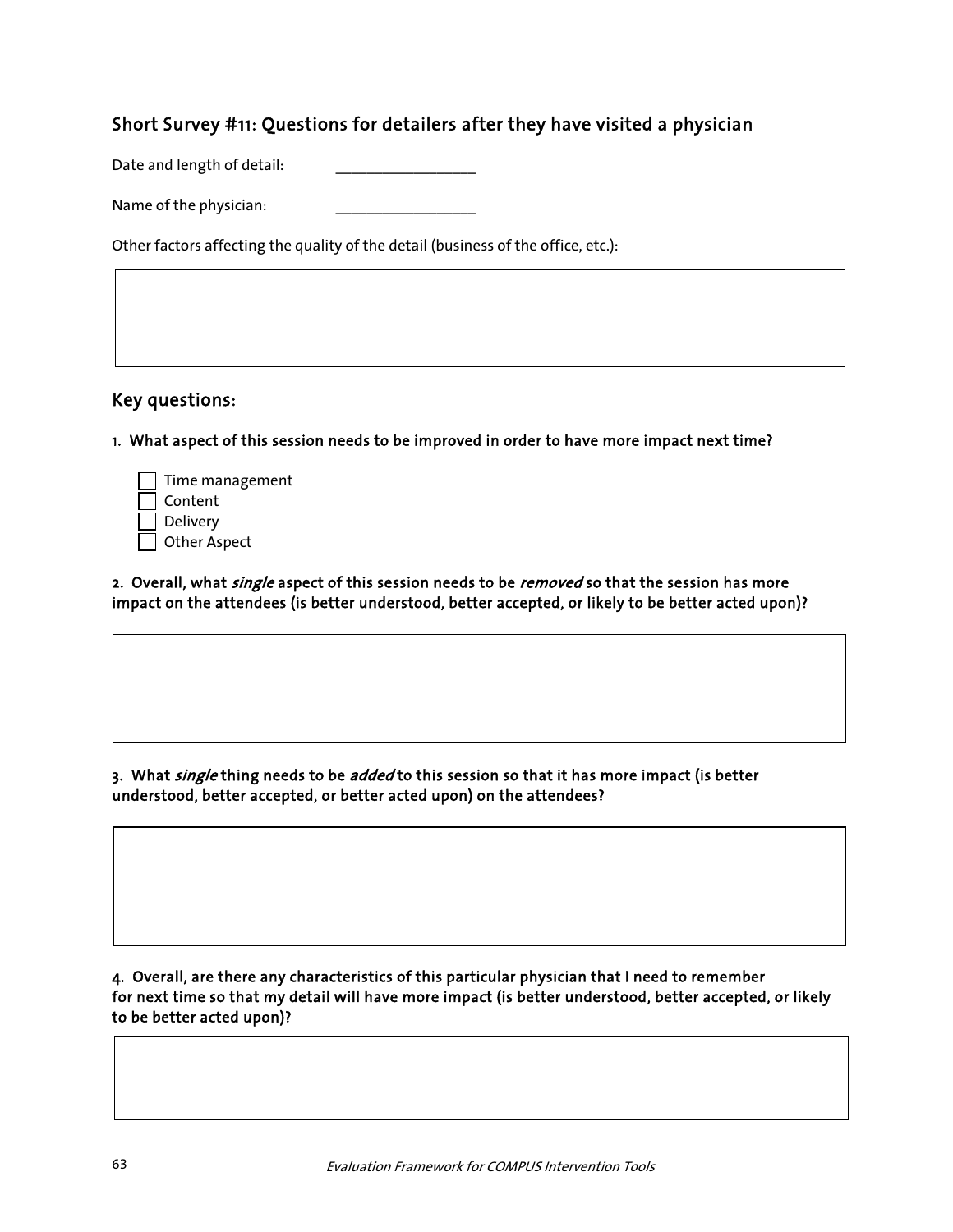### Long Survey #11: Questions for detailers after they have visited a physician

Date and length of detail:

Name of the physician:

Other factors affecting the quality of the detail (business of the office, etc.):

1. Please indicate your agreement with this statement: "The energy and enthusiasm for the subject (as evidenced by the level of questions and discussion) from the physician was very high."

|  | Strongly agree |  |  |  |  |  | Strongly disagree |
|--|----------------|--|--|--|--|--|-------------------|
|--|----------------|--|--|--|--|--|-------------------|

#### 2. In terms of satisfaction, what was the response of the physician concerning the:

#### (a) Interest in the material:

| Very interested |  |  | Not interested at Unable to |        |
|-----------------|--|--|-----------------------------|--------|
|                 |  |  |                             | assess |

#### (b) Support for the key messages:

| Very strong |  |  | Very weak | Unable to |
|-------------|--|--|-----------|-----------|
| support     |  |  | support   | assess    |

### (c) Satisfaction with the material:

| $\mid$ Very satisfied |  |  |           | Not at all Unable to |
|-----------------------|--|--|-----------|----------------------|
|                       |  |  | satisfied | assess               |

#### (d) Satisfaction with your answers to questions:

| Very satisfied |  |  | Not at all | Unable to |
|----------------|--|--|------------|-----------|
|                |  |  | satisfied  | assess    |

### 3. Was the physician satisfied with the amount of evidence used to support the key messages in the presentation?

| Very satisfied |  |  | Not at all Unable to |        |
|----------------|--|--|----------------------|--------|
|                |  |  | satisfied            | assess |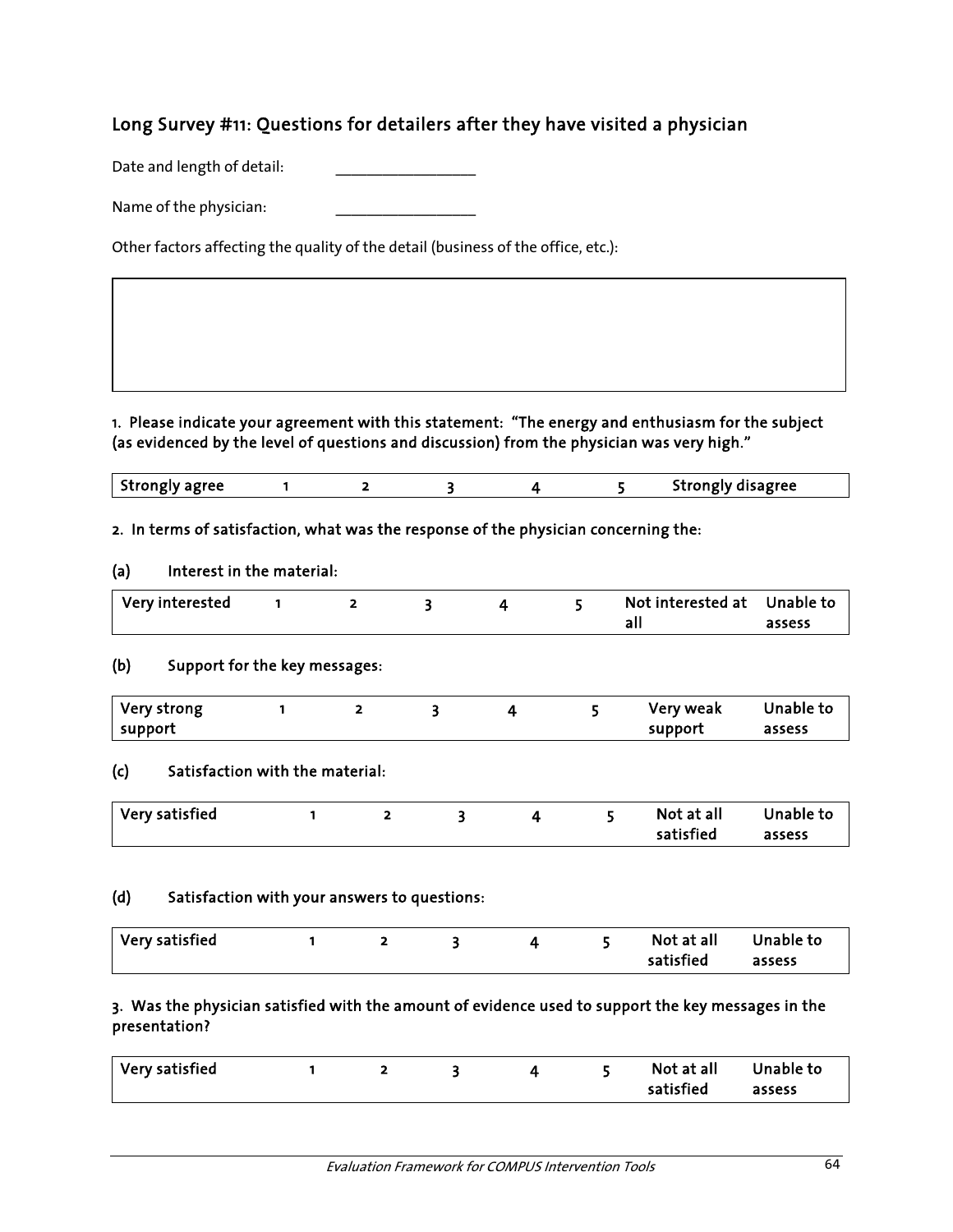### 4. I felt the session was:

| <b>Too Long</b> |  |  |  |  |  | <b>Too Short</b> |  |
|-----------------|--|--|--|--|--|------------------|--|
|                 |  |  |  |  |  |                  |  |

5. What additional materials or details, if any, would have been helpful to you in preparation or delivery of this session?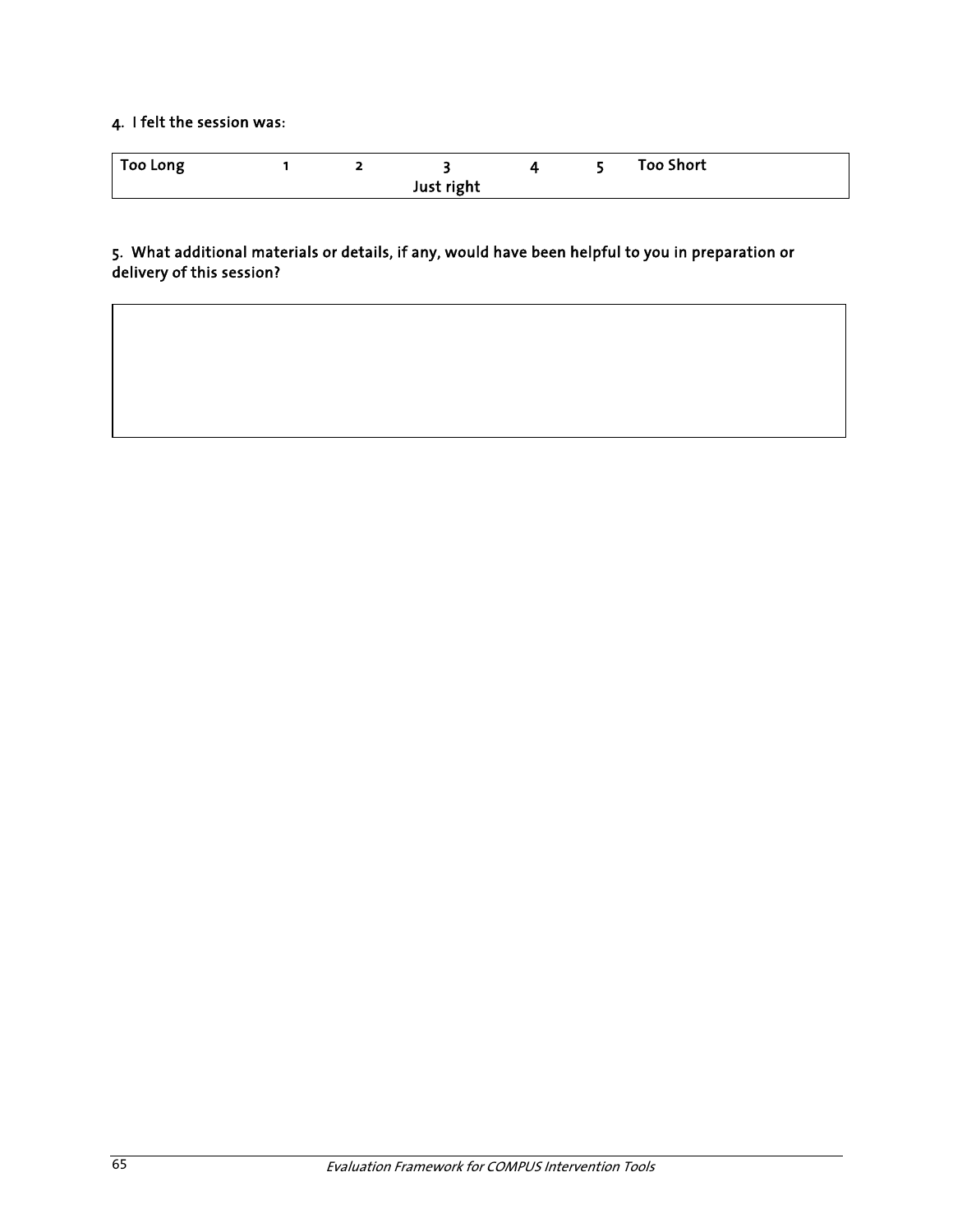# APPENDIX III: EVALUATION FRAMEWORK CASE STUDY: COMPUS PROTON PUMP INHIBITOR MATERIALS IN A PROVINCE

To illustrate how the evaluation framework might be applied to a particular case, the authors have considered the potential use of the evaluation framework in conjunction with interventions using COMPUS's educational materials on proton pump inhibitors (PPIs) at a provincial level. For the purpose of preparing this case study, these interventions on PPIs would not have been implemented in the province. The authors used this example as a hypothetical case; however, the authors have included reference to attributes of actual programs where this provided more perspective to the case study.

To stimulate additional thoughts about possible additional dimensions for evaluation of the whole process of managing dissemination of COMPUS materials, this case study uses a modified checklist of 12 Attributes of Effectiveness that originated in the 1990s from the Canadian Comprehensive Auditing Foundation (CCAF). The following table shows the modified checklist, and further explanation of each attribute can be found in text boxes throughout the case study.

### CCAF's 12 Attributes for Effectiveness (adapted for this framework)<sup>∗</sup>

- 1. Direction: Does everyone understand what they [the PPI materials] are meant to be doing?
- 2. Relevance: Do [new] activities [and materials] continue to make sense in terms of addressing means for which they [the organizations] were intended?
- 3. Appropriateness: Are we going about our objectives in the right way [if we disseminate the materials]?
- 4. Responsiveness: How well does this organization anticipate and respond to change [and opposing messages]?
- 5. Acceptance: Do those who use a program or service [or package of materials and its dissemination channel] judge it to be satisfactory?
- 6. Secondary impacts: What are the unintended effects of our activities, be they positive or negative? (omitted)
- 7. Costs and productivity: Is output increasing while costs are decreasing? Are unit costs appropriate?
- 8. Financial results: How do revenues compare with costs? How do assets compare with liabilities?
- 9. Working environment: Does the working environment promote commitment, initiative, safety, and employee development?
- 10. Protection of assets: How well-protected are key resources?

 $\overline{a}$ 

- 11. Monitoring and reporting: Does everyone have the information about the evaluation? Is it used?
- 12. Achievement of intended results: What succeeded? What failed? How challenging were the goals?

<sup>∗</sup> This list of attributes has been adapted from the CCAF's 12 Attributes for Effectiveness, as described in: BC Ministry of Children and Family Development, *Corporate Accountability and Performance Framework*.'<sup>6</sup>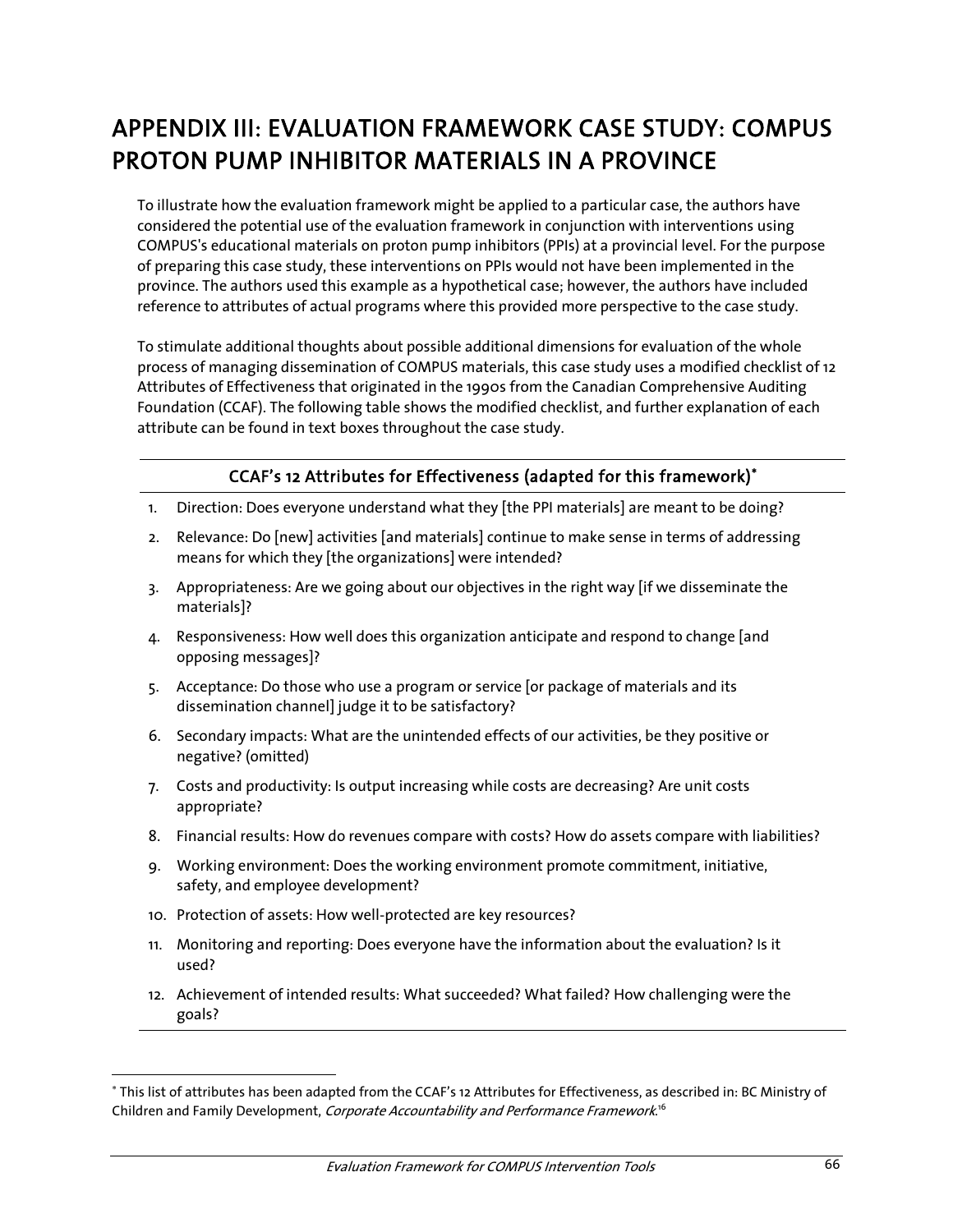## Environmental scan: Local context and capacity

### 1. Who should look at these materials?

The applicable drug plan division of the Ministry of Health, as a contributor to COMPUS and a leading payer for PPIs in the province, has the greatest interest in evaluating and using the PPI materials. The drug plan may decide to delegate that evaluation and use to one of several organizations that it sponsors.

For purposes of this case study, assume the drug plan sponsors several educational programs for physicians, including academic detailing, a regular evidence-based newsletter for practitioners produced by the provincial university, a drug therapy course sponsored by the university, and continuing medicine education programs through the university's faculty of medicine.

Alternatively, the drug plan may decide to evaluate and use the PPI materials itself for its direct communications to physicians and patients. The drug plan also communicates directly by fax, and occasionally by telephone, with physicians who are applying for prior authorization for their patients to be covered by the drug plan.

In addition, the drug plan has indirect connections with a variety of other educational initiatives. It may have representatives on joint advisory committees responsible for guideline development in the province.

### #1. Direction: Does everyone understand what they [PPI materials] are meant to be doing?

Some may regard the direction or purpose of the PPI materials to be to directly influence physicians via the educational messages. Others may regard the direction or purpose to be to facilitate other ways to influence prescribing, such as providing independent evidence supporting a change in insurance coverage for PPIs.

For this case study, consider that no decision had been made on what channels of dissemination will be used for COMPUS's PPI materials. Several of the above-mentioned alternatives present themselves. The following are speculations by the researchers producing this framework on issues that could influence the choice of which channel to choose.

### a) Evidence-based Practitioner Newsletter

This evidence-based newsletter is sent regularly to all physicians in the province. Only occasionally has the university mailed out materials supplied by another organization. One option for the university would be to send out COMPUS PPI materials with a short covering commentary on what COMPUS is and why physicians should follow its recommendations.

A question the university would need to answer is whether or not such materials could be mailed out without its normal practice of offering local specialists the opportunity to comment on drafts. Another question is whether COMPUS PPI materials are consistent with previous messages in the evidencebased newsletters. The third question concerns the timing of the mailing. If the university has two or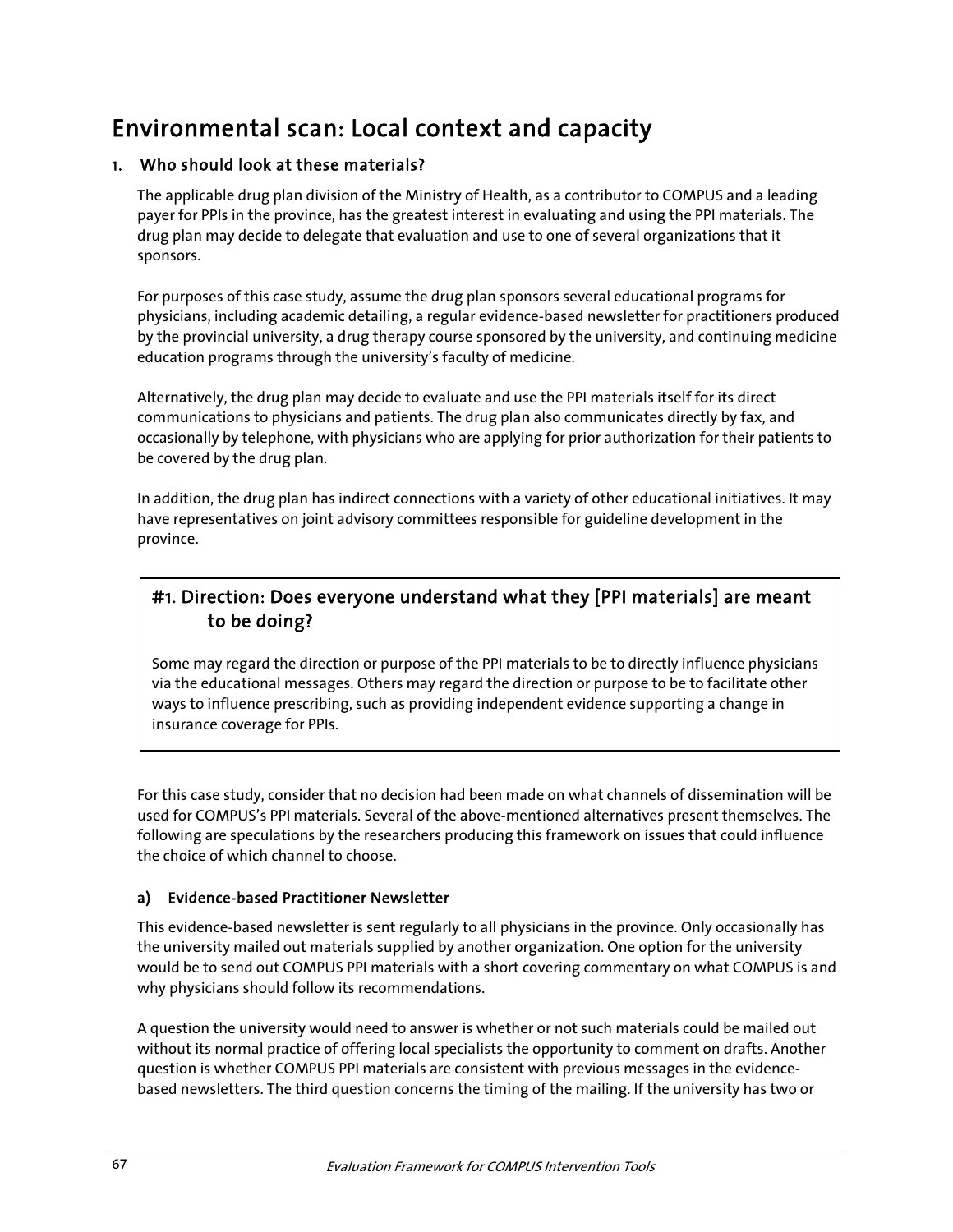three draft newsletters already in the pipeline, they might want to delay mailing of PPI materials. The drug plan might not want to wait so long and might choose an alternate channel for dissemination.

One of the advantages of using the university channel is that it facilitates impact evaluation of the PPI materials. The university is set up to conduct routine analysis of the impact of the newsletter by using a three-month delay in mailing to randomly selected communities from a set of matched pairs of communities comprising approximately 20% of the province.

## b) Academic Detailing Program

A limited program of academic detailing operates in the province. One of the challenges of disseminating the PPI materials through this channel, besides the obvious one that it serves only about 100 physicians, is that the topics for academic detailing visits are selected to interest participating physicians because visits are voluntary. To decide whether the PPI materials would be of interest to physicians, it is necessary to interview or conduct focus groups with a small sample. The number of physicians who participate regularly in the program is itself a small sample. One strategy would be for the physicians and the pharmacist who visits them to be field testers of the PPI materials before they are sent to the entire province.

### c) Drug Therapy Course

The course is offered every spring in a major centre in the province to an audience of 200 to 300 physicians and other health professionals. Although initiated and managed by prominent members of the university, the course is financially independent from the university and the drug plan. It is a twoday course comprising about a dozen brief lectures on recent topics of interest concerning pharmaceutical therapy. The only difference between this course and standard didactic sessions of continuing medical education is that the course uses a push-button audience response system to engage the large numbers of attendees in occasional interactive multiple-choice exercises or opinion surveys.

The PPI materials could be disseminated in this course in association with the special didactic sessions. The organizers of the course would need to decide whether the topic was of sufficient interest for their audience compared with multiple other topics of current interest. One possible approach would be to use the materials during a session discussing the origin and function of COMPUS. This would be a method of obtaining audience feedback on the didactic session and materials. Unfortunately the timing of the next course is such that the next opportunity to use and evaluate the PPI materials in the course would be one year from now.

#### d) Educational Feedback Through Prescribing Portraits

This is a new program launched by the drug program in collaboration with the provincial medical association. The centrepiece of the program is the provision to physicians of a confidential individual portrait of their prescribing of certain classes of medications. Two topics have already been chosen for the program, and the COMPUS's PPI materials could be the third topic, approximately one year from now. However, there is another, earlier way that this prescribing portrait program could be the vehicle for disseminating PPI materials.

Like the evidence-based newsletter, the prescribing portrait program will use the method of "designed delays" to monitor its impact on prescribing. Half the general practitioners of the province will be in the early group, and the other half will be delayed by six months to one year. One option is for the PPI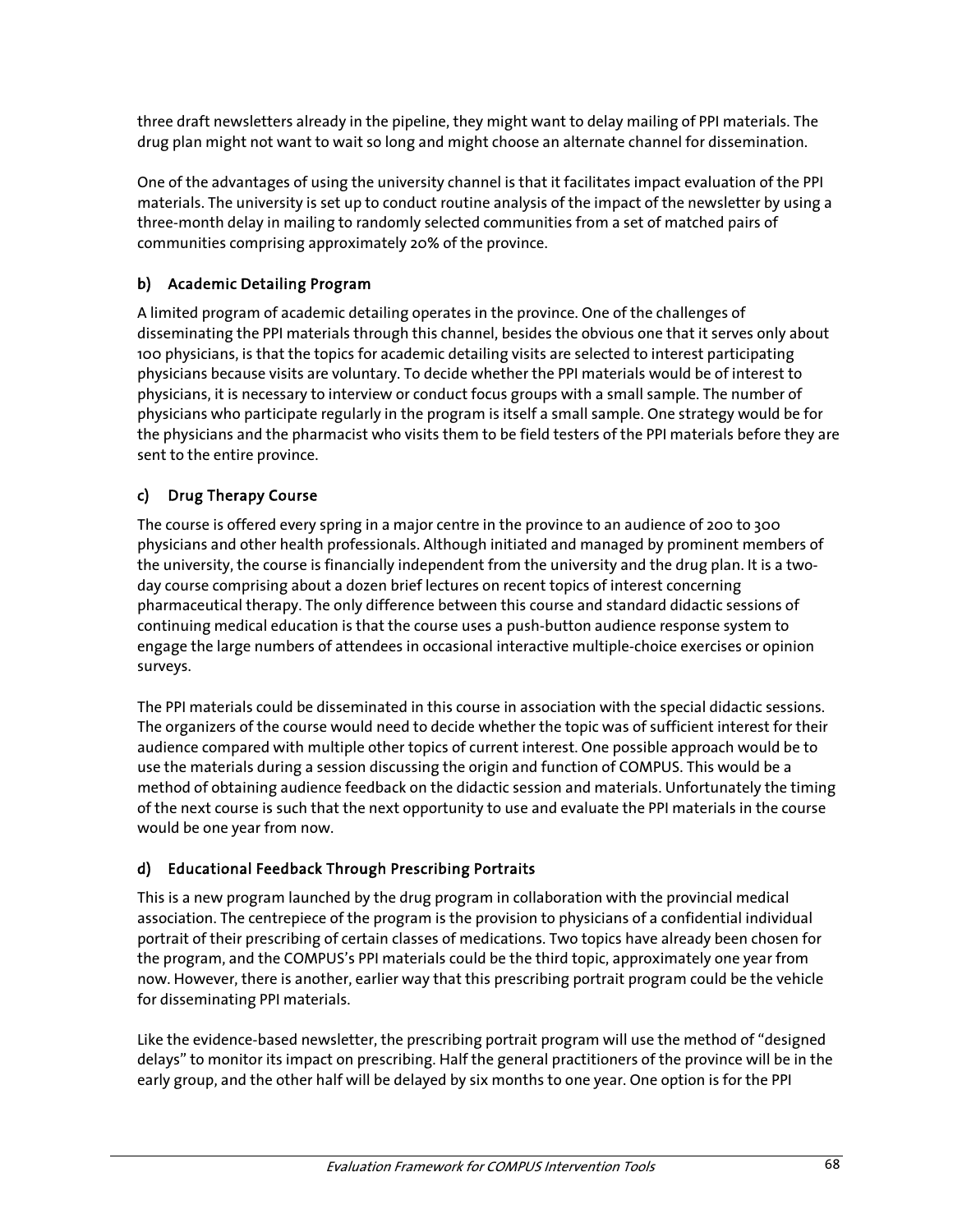materials to be disseminated immediately to the "Delayed" group of general practitioners and to the "Early" group after a six-month to one-year delay. This would be analogous to a crossover trial.

Questions for the new program would be to what extent does the dissemination of the PPI materials distract the implementation team from its primary responsibilities and what would be the additional cost of such dissemination? Also, should prescribing portraits of PPIs be produced or is the topic of PPI prescribing not a high enough priority on which to spend limited program funds?

## e) Evidence-based Guidelines Advisory Committee

The drug plan is unlikely to choose this as the primary dissemination channel for PPI materials because the scope and agenda of the committee is so broad. However, if the committee revises its guidelines for the treatment of peptic ulcer or gastroesophageal reflux disease (GERD) in the near future, the drug plan might supply the committee with COMPUS's PPI materials for possible dissemination to the physicians with the revised guideline.

## f) Coordinating Multiple Channels of Dissemination

Illustrating some of the possible challenges of disseminating the PPI materials in a province with multiple channels for educating physicians is an example with hypertension therapy. The Ministry of Health and the provincial medical association agreed on disseminating a "Hypertension Flow Sheet" a chart insert to improve ongoing monitoring of hypertension patients whom physicians are paid to use (an annual fee per patient with hypertension). The flow sheet was approved by the evidence-based guidelines committee. After the flow sheet was in widespread use, the committee began updating its guidelines for the treatment of hypertension. At the same time, the prescribing portrait group was independently developing educational materials focussed on first-line prescribing for uncomplicated hypertension. In the midst of this, in a current edition of the evidence-based newsletter, the focus was that general practitioners should use Cochrane reviews to apply evidence in daily practice; the example used was treatment of uncomplicated hypertension.

## g) Direct Dissemination by the Drug Plan

The drug plan rarely communicates directly to physicians for purely educational purposes. Normally, educational messages are supplementary to an announcement of a policy change. For example, if COMPUS's PPI materials had been available, it is likely the drug plan would have included them in its mailings to physicians and pharmacists announcing its policy of preferential listing of a particular PPI.

## #3. Appropriateness: Are we going about our objectives in the right way [if we disseminate the materials]?

 appropriate for them to be disseminating those materials, given their organization's objectives. Each organization will assess PPI materials and address the question of whether or not it is

### 2. How consistent are the PPI materials with current local messages from these and related organizations?

As indicated previously, the decision concerning which channel(s) to choose for dissemination of COMPUS's information requires assessment of the consistency of COMPUS's messages with local messages. Past issues of the evidence-based newsletter, and evidence-based guidelines on the

j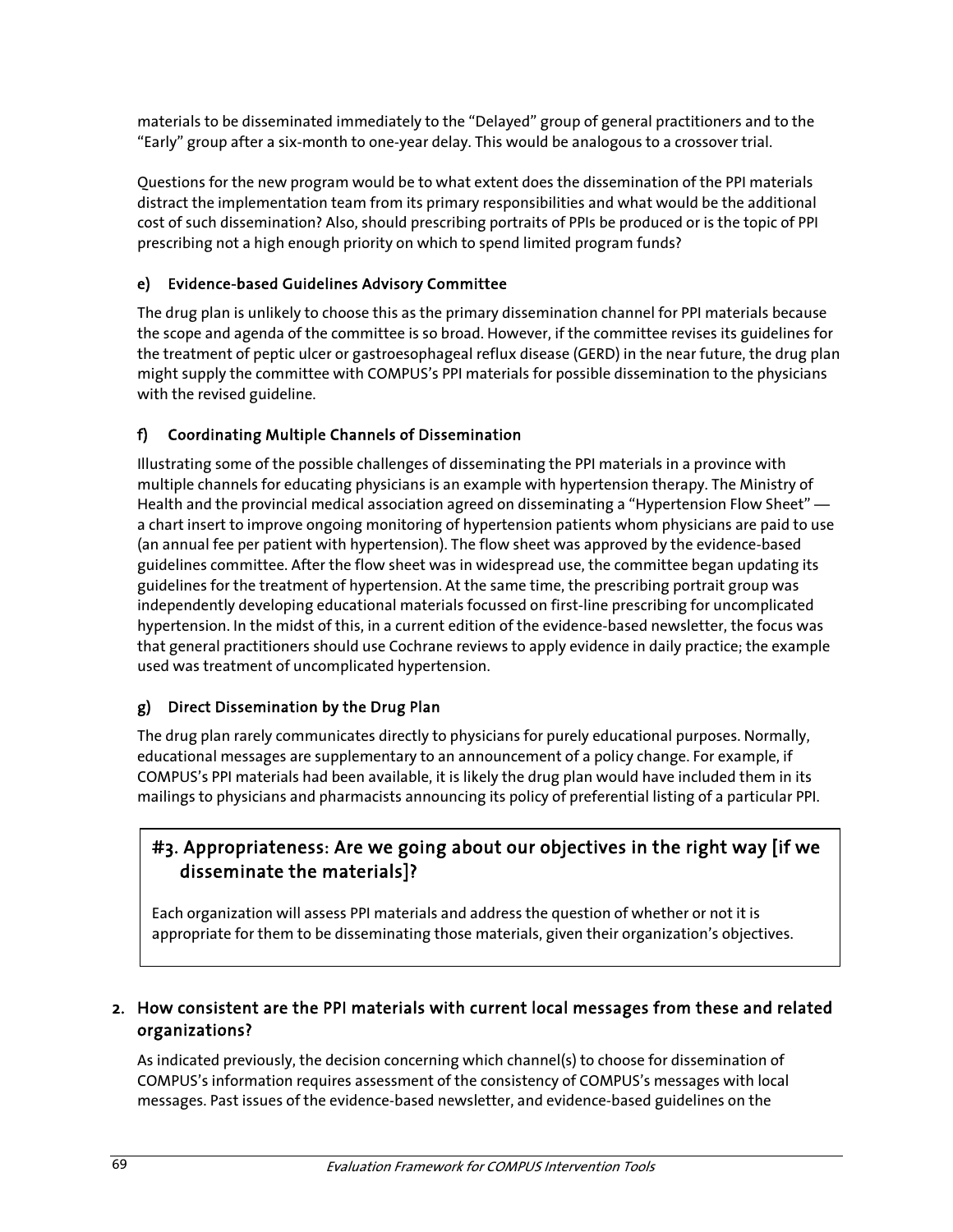treatment of peptic ulcer and GERD, are available online. Preliminary assessment of the PPI materials' consistency with these other local materials can be done by non-clinicians, but a quick review by a clinical pharmacologist may be needed to detect subtle inconsistencies.

To illustrate the subtle aspects of assessing consistency, again consider the example of hypertension therapy. The Ministry of Health and the medical association's agreed-upon "Hypertension Flow Sheet" and advisory committee current guidelines for the treatment of hypertension are both quite vague about which classes of drugs are appropriate for first-line treatment of hypertension. They state that any of the following drug classes are appropriate as initial monotherapy: thiazide diuretics, angiotensinconverting enzyme (ACE) inhibitors, angiotensin receptor blockers (ARBs), or dihydropyridine calcium channel blockers. In contrast, the evidence-based newsletter was explicit about the evidence on the superiority of thiazide diuretics for most patients. Some would say the guidelines are consistent with the newsletter, just slightly more permissive. Others would declare the guidelines are not evidencebased and are inconsistent with the newsletter's message.

If the dissemination of PPI materials is considered a high priority, it may be necessary to convene a meeting of representatives of these different organizations to achieve a consensus on the consistency of COMPUS's messages with official local messages.

## #2. Relevance: Do [new] activities [and materials] continue to make sense in terms of addressing means for which they [the organizations] were intended?

Some may regard the relevance of the PPI materials as deriving only from the current discrepancy between the evidence and real-world prescribing. Others may regard the relevance of the PPI materials as being influenced by, and having influence on, the perceived relevance of the organization disseminating the materials.

### 3. What are the anticipated opposing messages that could undermine COMPUS's messages?

An awareness of messages that contradict key evidence-based messages is important for understanding how physicians may interpret the intervention within an existing frame of reference.

For example, in the case of hypertension therapy, although evidence and guidelines still stress starting with thiazide monotherapy, focus groups with general practitioners revealed that combination therapy (prescribing two or more types of antihypertensives) is an accepted practice. Knowledge of the popularity of combination therapy may influence the packaging of evidence supporting thiazide monotherapy.

# #4. Responsiveness: How well does this organization anticipate and respond to change [and opposing messages]?

Have potential opposing messages been taken into account in the development of evidence-based messages and materials to promote optimal therapy?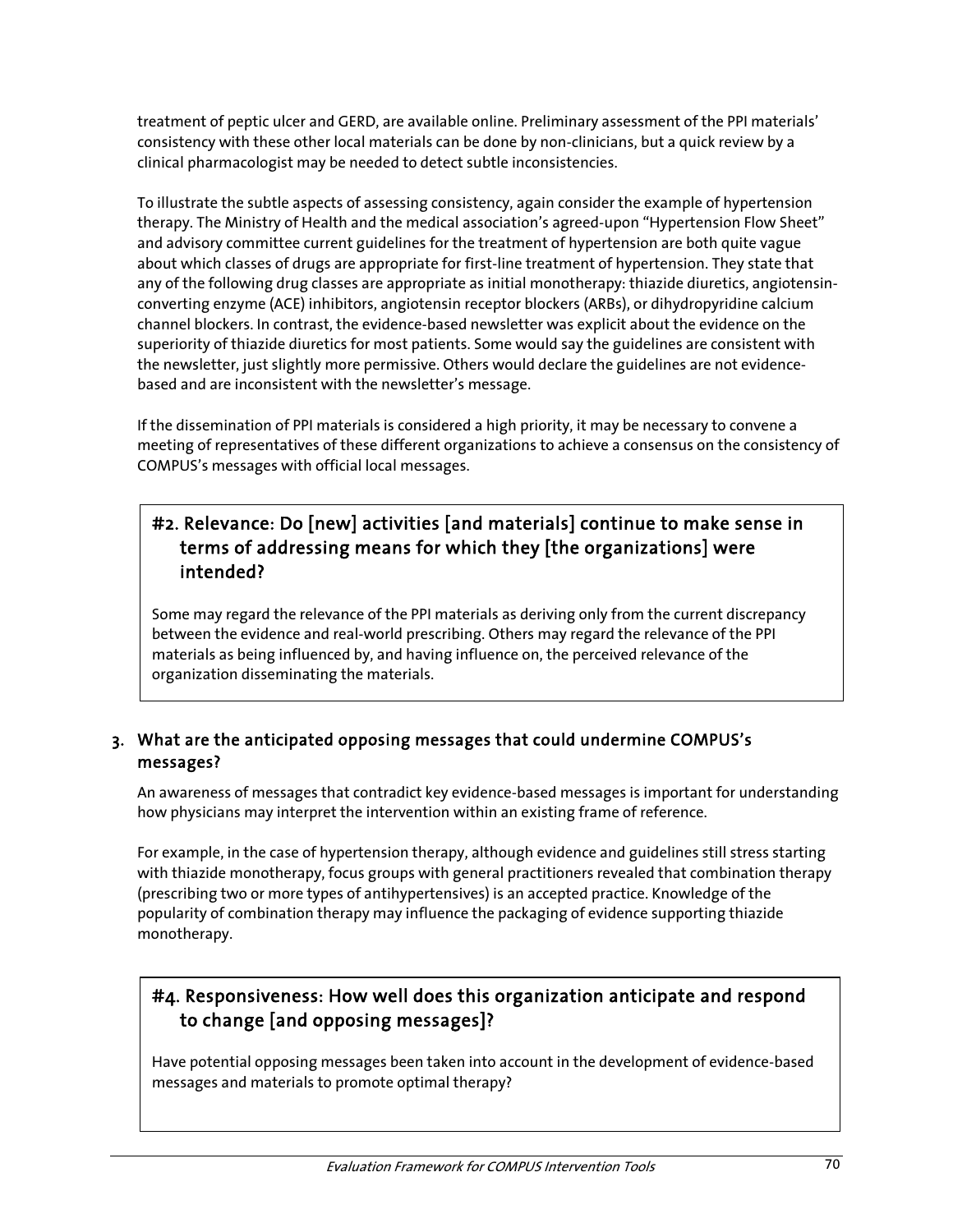# Formative evaluation: Choice of dissemination channels, methods, and tools

As a result of the environmental scan of local context (Question 2, above), it may be decided that more thorough inquiries are needed to decide which channels to use for dissemination and what additional packaging is needed.

### 1. What are the likely reactions of physicians to the main messages?

One approach is to assume that additional packaging may be needed and to conduct a focus group with physicians asking them what packaging and what channels of dissemination would be most believable to them.

# #5. Acceptance: Do those who use a program or service [or package of materials and its dissemination channel] judge it to be satisfactory?

A few inexpensive interviews and focus groups can test "face validity" of the PPI materials and prevent wastage of a large amount of resources on disseminating messages that physicians instantly reject.

Focus groups may reveal that many physicians are sceptical of the evidence-based newsletter and consider it a virtual arm of government (the drug plan). General practitioners rely on specialists even if they think that specialists are likely to be unduly influenced by financial connections with the pharmaceutical industry. Physicians, particularly specialists, pride themselves in knowing technical information about pharmacology and physiology of medications and rarely pride themselves on knowing statistical information concerning effectiveness and adverse outcomes. For example, the rationale for antihypertensive combination therapy based on a biochemical explanation for synergy between two classes of medications in lowering blood pressure is likely to be more influential than statistical evidence showing little or no difference in major adverse outcomes between monotherapy and combination therapy in mild hypertension.

Often overlooked in the formative evaluation of printed educational materials is the fact that review of preliminary drafts produces greater local consensus than existed before critics joined in the review of the draft documents. One of the challenges for COMPUS's materials is the lack of local consensus produced by local development. Initial objections to the materials are often not evidence-based, and critics modify their viewpoints to some degree when they scrutinize the evidence more closely.

### 2. How much should be spent on dissemination, given the anticipated health benefits or financial benefits from the desired changes in prescribing?

In the case study, with the policy of preferential listing of one PPI established for the past three years, the financial benefits to the drug plan from slightly better adherence by physicians to the policy are likely to be few and small. In contrast, in provinces where PPIs are still relatively unrestricted, very large financial benefits may be derived from more price-conscious prescribing. This kind of informal "ex ante" (i.e., beforehand) assessment of the economic benefit of intervention may result in a change of direction of the PPI education initiative.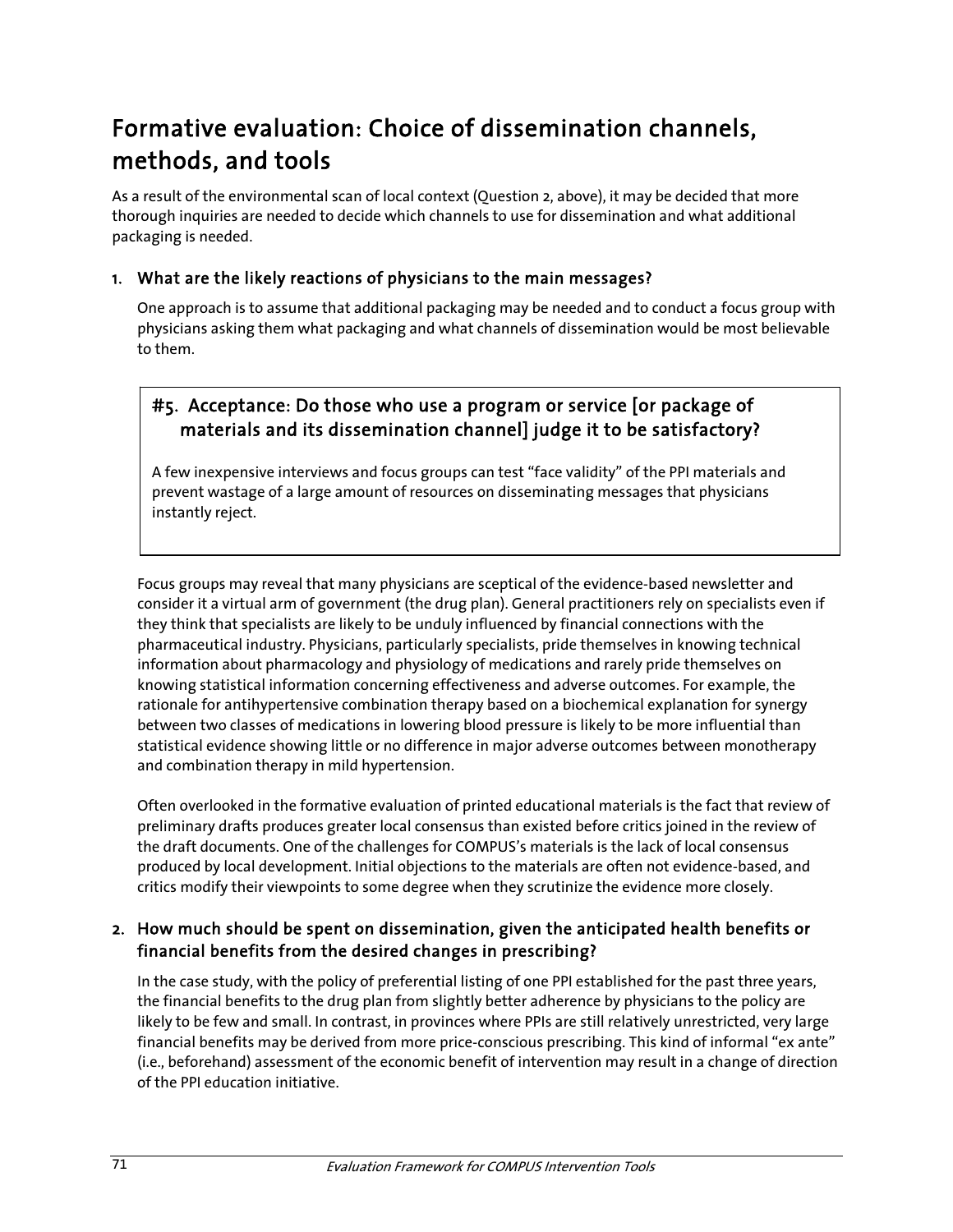# #7. Costs and productivity: Is output increasing while costs are decreasing? Are unit costs appropriate?

Is there a channel of dissemination with a low unit cost that can be used for PPI materials? What are the unit costs of the alternative modes of dissemination and how do those costs compare with anticipated relative impacts?

Systematic review of evidence for educational materials can be costly. Local packaging of COMPUS materials can also be quite costly. However, if these costs are averaged over the dissemination to every physician in the province, the unit cost can be quite low.

An estimated cost of each issue of the evidence-based newsletter is \$10,000 to \$20,000, or between \$2 and \$4 per doctor. The estimated cost for the prescribing portrait program to add an individual prescribing portrait is \$40,000 to \$80,000 in total, or \$10 to \$20 per general practitioner. A large portion of the costs of both of these programs' materials is embedded in the review process, including expert committee meetings that cost \$3,000 per meeting.

#### 3. What will be included in the local packaging of the materials?

Having done a rough estimate of costs and benefits of the various methods of dissemination, a decision needs to be made on what additional packaging will be produced, if any. This decision is not unidirectional. For example, when preparing draft prescribing portraits for antihypertensives, focus groups with physicians revealed that the portraits were initially too complicated. Physicians made a strong case for one simple message. Given the difficulty of communicating quantitative information to physicians, a prescribing portrait may influence the educational message packaged with it. By analogy, it is possible that production of PPI prescribing portraits would result in a small twist on the COMPUS messages. For example, if the diagnosis of GERD is not accurate in the databases used to make the portraits, the COMPUS message about PPI use for laryngitis secondary to GERD might be downplayed.

From the perspective of COMPUS, a method of evaluating how the PPI materials are used in the different provinces would be to collect all the packaging from across Canada and look for patterns, including both replications and contradictions.

#### 4. How do educators, physicians, pharmacists, and patients respond to the draft package?

The production of antihypertensive prescribing portraits that are acceptable to physicians and to the prescribing portrait program has taken four iterations across seven months. It is hoped that the same formats can be applied to other drug classes, such as PPIs, so that the duration and cost of development can be substantially reduced. However, every time a focus group identifies a major weakness in draft materials, it is clear that costly mistakes are being prevented and the value of focus groups is underscored.

From the perspective of COMPUS, a method of evaluating the PPI materials would be to collate transcripts or summaries of focus groups and the decisions that followed. Comparisons of different approaches to evaluating the packaging materials and different provinces would also be of value.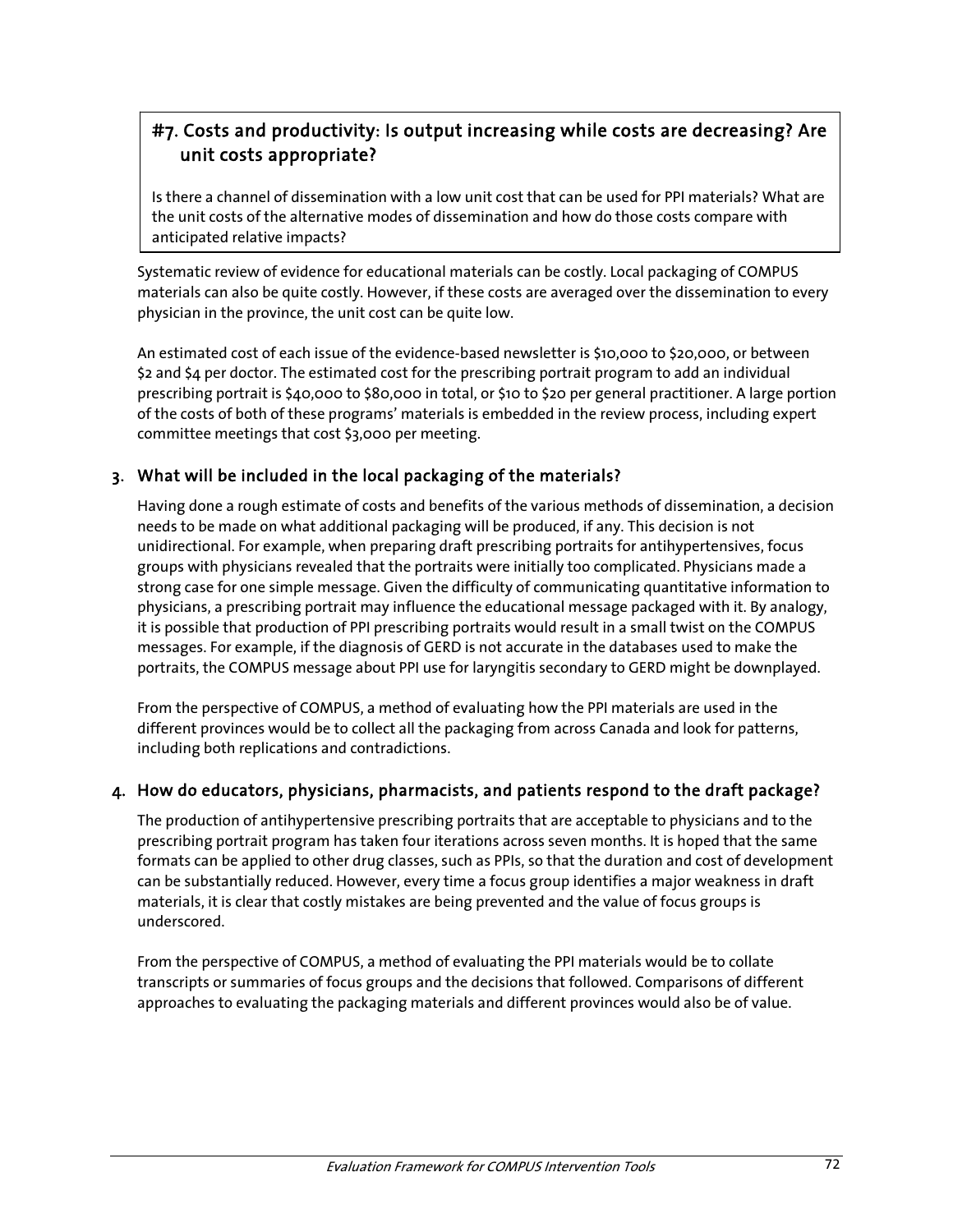# Post-intervention: Evaluation options and recommendations

## 1. Printed materials

Over the past decade, there have been a number of projects involving some dissemination of printed materials mostly to physicians, but sometimes to patients. When these materials have been tested by focus groups or interviews, those tests were usually done in advance of dissemination. Relatively little qualitative assessment has been done after the educational interventions.

An exception was a recent chart insert pilot study in which a package of printed materials concerning prescribing statins was sent to the general practitioners across the province, and they were invited to participate in a paid 15-minute telephone interview. Eight per cent of general practitioners accepted. A series of questions, with five-point Likert scale answers, was posed to 200 physicians. Among the interviewed physicians, two-thirds welcomed a simple display of relative prices of the most common medications. They were much less enthusiastic about more complex displays needed to communicate evidence of effectiveness using bar graphs.

The method of randomized delayed mailings has been used to evaluate the evidence-based newsletter, prescribing portraits, guidelines for two lab tests, sleep and anxiety guides for patients, and sample chart inserts. There has been publication bias reporting of these evaluations. The positive ones have been published whereas those that showed no impact were not published.

## #12. Achievement of intended results: What succeeded? What failed? How challenging were the goals?

## #8. Financial results: How do revenues compare with cost? How do assets compare with liabilities?

Impact evaluations using design delays are not just to address the question of whether there was an impact overall, but also to address questions of which types of printed materials were more successful than others, which topics, which formats, and so on. No comprehensive assessment of financial results of an educational program has been done in the province. However, an independent assessment of the preferential listing policy has been done showing it saved millions of dollars.

#### 2. Didactic sessions

The drug therapy course has used an "audience response system" for the past decade, as much as a tool for enhanced learning as for evaluation of the didactic sessions. The common technique is to pose several questions at the beginning of the session and then the same questions at the end of the session, and to compare responses before and after. This tool is considerably more informative than the usual hurried hand-in survey at the end of a session, or worse, at the end of a long series of sessions on one day. The information collected from audience response systems is immediate and public, and the percentages voting yes or no are displayed on the projected screen in front of the audience instantaneously.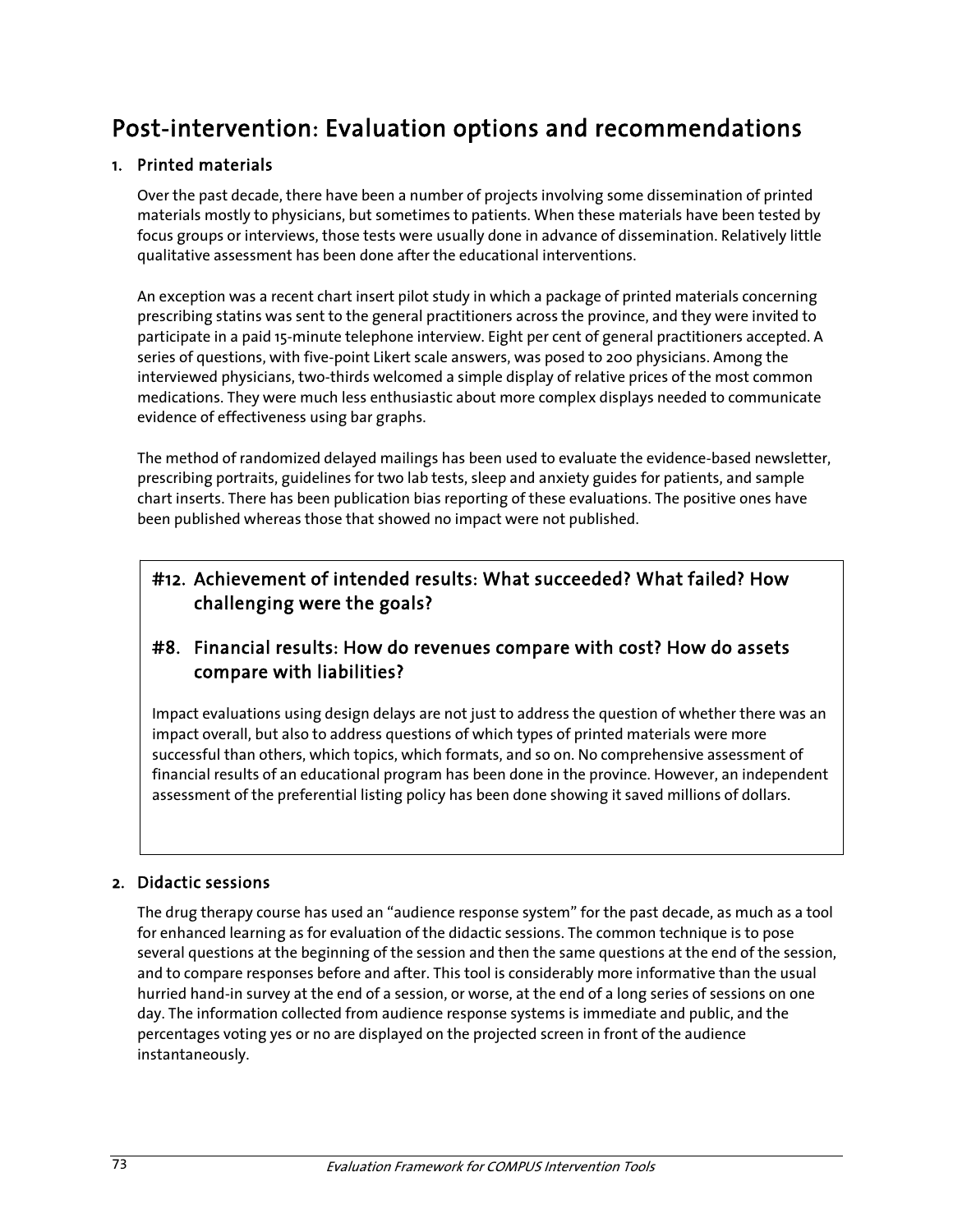## #11. Monitoring and reporting: Does everyone have the information about the evaluation? Is it used?

The immediacy of the audience response system evaluation increases its impact on subsequent didactic sessions. Ideally, other types of evaluations would also have a substantial impact on future interventions, but usually this is not the case.

#### 3. Interactive sessions

In small interactive sessions, there is greater peer pressure to complete an end-of-session evaluation form. Usually more time is available per topic during interactive sessions, the participants feel less tired, and also the fact that they have interacted with other members of the group increases their willingness to contribute suggestions and ideas for improvement in response to open-ended questions. One prescribing project included not only a retrospective survey recalling the impact of four different small interactive sessions during the past six to nine months, but also the subgroup analysis of changes in prescribing associated with responses on that survey. Physicians who reported that they had changed their prescribing in the survey showed a larger change in prescribing in the drug plan claims database.

### 4. Academic detailing

Impacts of academic detailing were initially evaluated by comparisons of trends in drug claims data between the intervention community and the control community. Later, a randomized crossover trial was conducted with a six-month delay between the early and delayed groups of physicians. The cost of a rigorous evaluation design and data analysis is considerably higher, but offers the opportunity for additional grant funding and meta-analysis across multiple topics of academic detailing.

Researchers in the province participated in the Canadian Academic Detailing Collaboration's process evaluation, including time and motion studies using academic detailers' logs or diaries, mailed surveys to physicians who either did or did not participate in academic detailing, and expert review of printed materials by specialists in visual communications.

## #9. Working environment: Does the working environment promote commitment, initiative, safety, and employee development?

## #10. Protection of assets: How well-protected are key resources?

Of all the methods of dissemination, academic detailing involves the greatest commitment to development of local talent and expertise on detailing. An important aspect of evaluation that is easy to overlook is the working conditions of the detailers and degree of risk of losing the investment in local talent. It is hoped that COMPUS's PPI materials enhance the job satisfaction and efficiency of academic detailing without threatening funding for academic detailing due to perceived redundancy.